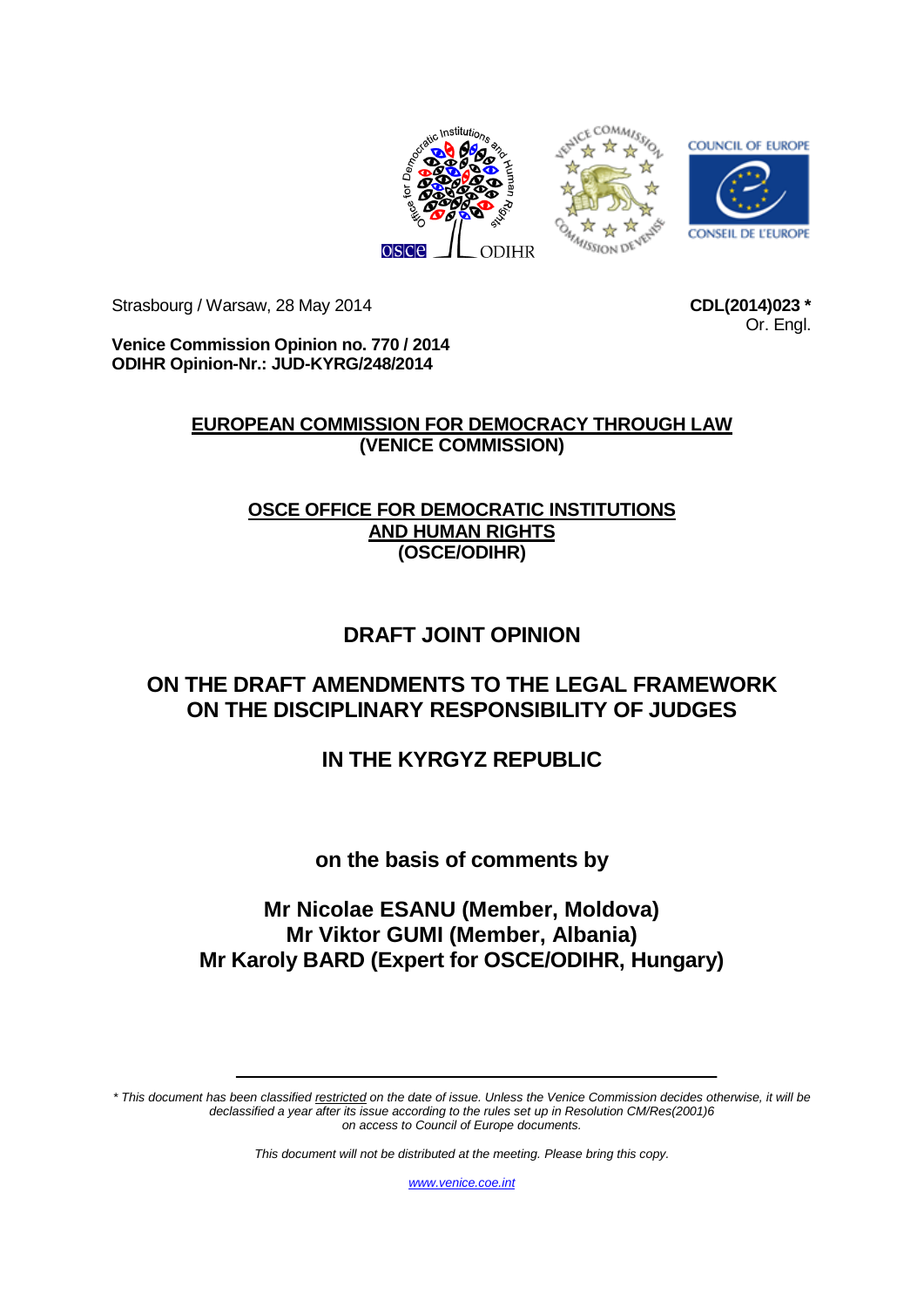#### **Table of Contents**

| ı.  | Introduction.                                                                     |    |
|-----|-----------------------------------------------------------------------------------|----|
| П.  |                                                                                   |    |
| Ш.  |                                                                                   |    |
| IV. |                                                                                   |    |
|     | 1. International Standards relating to the Status and Disciplinary Responsibility |    |
|     | or Liability of Judges.                                                           |    |
|     |                                                                                   | 8  |
|     | 3. Functional Immunity and Criminal and Administrative Liability of Judges  13    |    |
|     |                                                                                   |    |
|     |                                                                                   |    |
|     |                                                                                   |    |
|     |                                                                                   | 19 |
|     | 5. Composition of the Disciplinary Commission and Nomination and Selection        |    |
|     |                                                                                   | 20 |
|     |                                                                                   | 20 |
|     | 5.2. Nomination and Selection Processes of the Members of the Disciplinary        |    |
|     | Commission.                                                                       | 22 |
|     |                                                                                   | 25 |
|     |                                                                                   |    |
|     |                                                                                   |    |
|     |                                                                                   | 30 |
|     |                                                                                   |    |
|     |                                                                                   |    |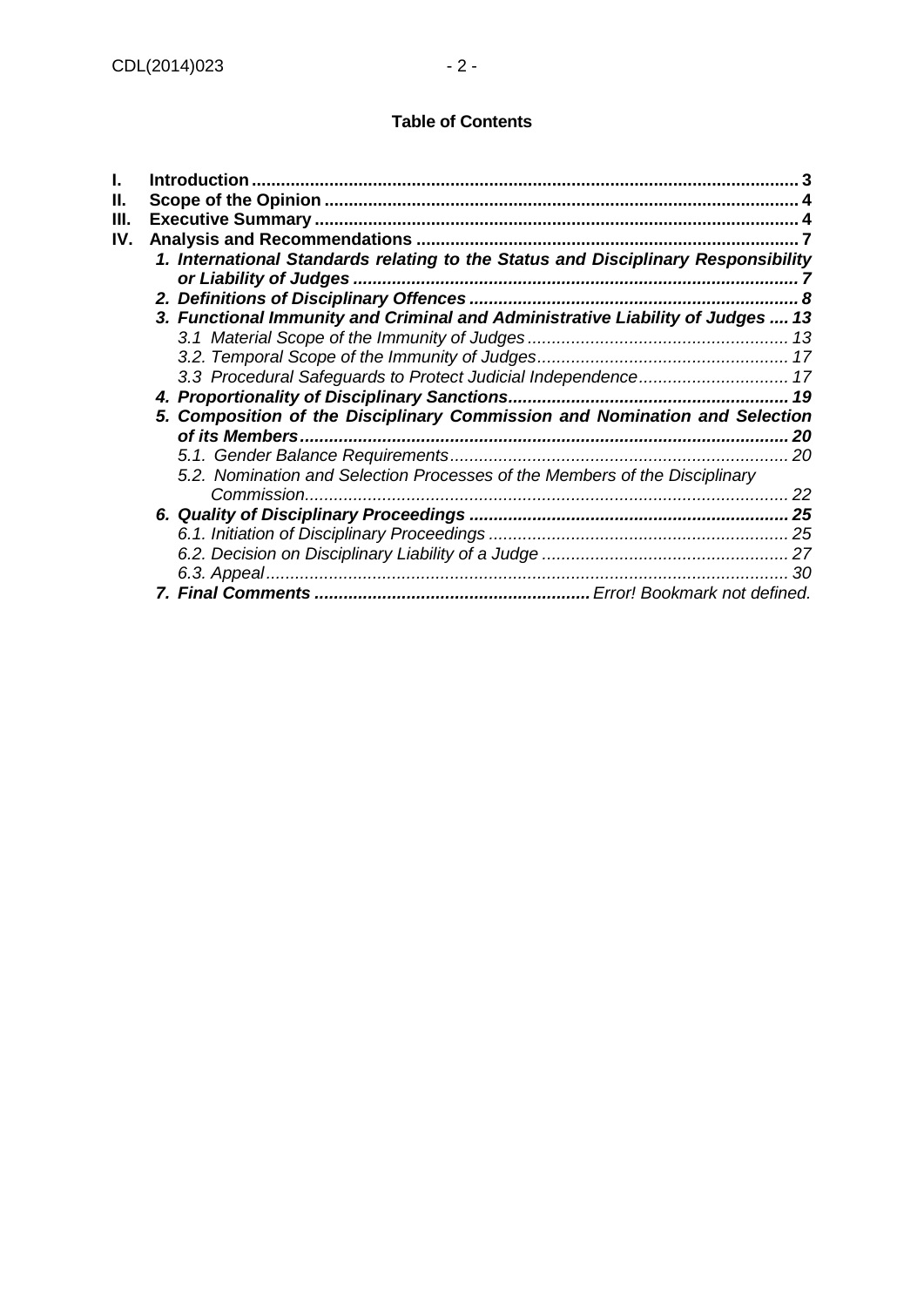## <span id="page-2-0"></span>**I. Introduction**

 $\overline{1}$ 

1. On 13 February 2014, the Secretary of the Council for Judicial Reform of the Presidential Administration of the Kyrgyz Republic, sent a letter to the OSCE Centre in Bishkek requesting assistance from the OSCE in reviewing a package of draft amendments to the legal framework pertaining to the disciplinary responsibility of judges, to assess their compliance with OSCE commitments and international human rights standards.

2. On 17 March 2014, the OSCE Centre in Bishkek transmitted to the OSCE Office for Democratic Institutions and Human Rights (hereinafter "OSCE/ODIHR") unofficial English translations of the latest versions of the draft amendments provided as a courtesy of the UNDP Office in the Kyrgyz Republic. The above-mentioned package includes draft amendments to the following legal acts (CDL-REF(2014)019, hereinafter "the Draft Amendments"):

- the Constitutional Law "On the Status of Judges of the Kyrgyz Republic" (hereinafter "the Constitutional Law");
- the Law of the Kyrgyz Republic "On Judicial Self-Governance Bodies of the Kyrgyz Republic";
- the Code of Civil Procedure of the Kyrgyz Republic; and
- the Criminal Code of the Kyrgyz Republic*.*

3. By letter of 28 April 2014, the Chairman of the Parliamentary Committee on Judiciary Issues and Legality of the Parliament of the Kyrgyz Republic requested the European Commission for Democracy through Law of the Council of Europe (hereinafter "Venice Commission") to provide an opinion on the draft amendments to the Constitutional Law. The Constitutional Law was already amended in 2011, $<sup>1</sup>$  and the Venice Commission had issued an</sup> opinion on the draft amendments to this Constitutional Law at that time (hereinafter "2011 Venice Commission Opinion"). <sup>2</sup> Mr Nicolae Esanu and Mr Viktor Gumi were appointed rapporteurs for the Venice Commission.

4. Given the similar scope of the requests received from the Kyrgyz authorities, it was agreed that the Venice Commission and the OSCE/ODIHR will prepare a joint opinion on the Draft Amendments.

5. A delegation of the Venice Commission and OSCE/ODIHR visited Bishkek, Kyrgyzstan, on 20 May 2014 to meet with the Parliamentary Committees on Judiciary Issues and on Human Rights, Constitutional Legislation and State Structure; the Council of Judges; the Presidential Administration; the Constitutional Chamber; as well as civil society representatives. This joint opinion takes into account the information obtained during the above-mentioned visit.

6. *The present joint opinion was adopted by the Venice Commission at its … Plenary Session (Venice, …).*

<sup>1</sup> See the Law on Introduction of changes and amendments to the Constitutional Law "On the Status of Judges of the Kyrgyz Republic" (2011) available at

[http://legislationline.org/download/action/download/id/4426/file/Law%20on\\_status\\_of\\_judges\\_2011\\_en.pdf.](http://legislationline.org/download/action/download/id/4426/file/Law%20on_status_of_judges_2011_en.pdf)<br>2 Nonice Commission Opinion on the Introduction of Changes to the Constitutional Law "On the Sta Venice Commission Opinion on the Introduction of Changes to the Constitutional Law "On the Status of Judges" of the Kyrgyz Republic, CDL-AD(2011)017, of 20 June 2011, adopted by the Venice Commission at its 87<sup>h</sup> Plenary Session (17-18 June 2011) available at [http://www.venice.coe.int/webforms/documents/?pdf=CDL-](http://www.venice.coe.int/webforms/documents/?pdf=CDL-AD(2011)017-e)[AD\(2011\)017-e.](http://www.venice.coe.int/webforms/documents/?pdf=CDL-AD(2011)017-e)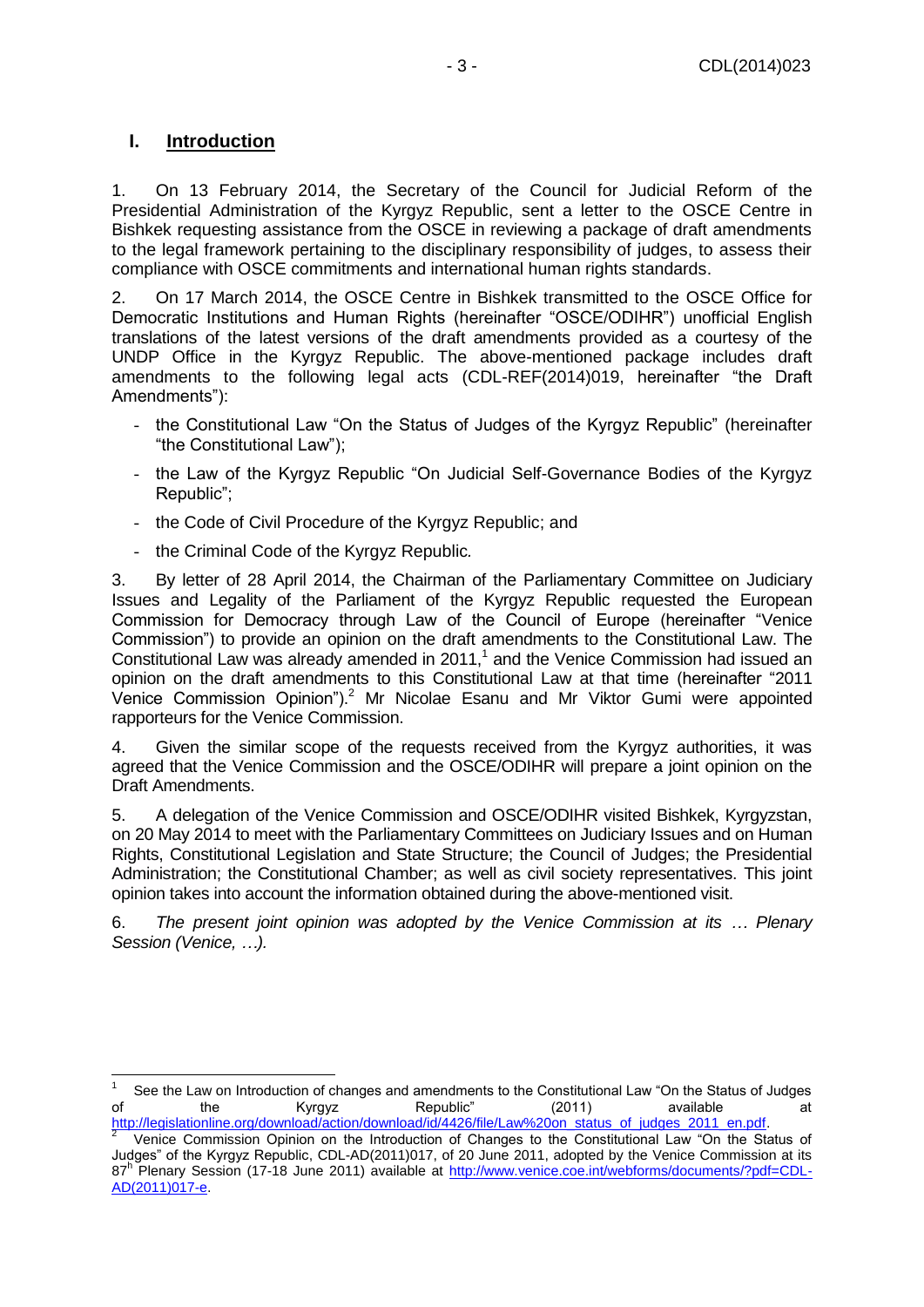## <span id="page-3-0"></span>**II. Scope of the Opinion**

7. The scope of this Joint Opinion covers only the Draft Amendments, submitted for review, and the legislation that they are amending. Thus limited, the Joint Opinion does not constitute a full and comprehensive review of the entire legal and institutional framework governing the status and disciplinary responsibility of judges in the Kyrgyz Republic.

8. The Joint Opinion raises key issues and provides indications of areas of concern. In the interests of concision, the Joint Opinion focuses more on problematic areas rather than on the positive aspects of the Draft Amendments. The ensuing recommendations are based on relevant international human rights and rule of law standards and OSCE commitments, Council of Europe standards, as well as good practices from other OSCE participating States and Council of Europe member states. Where appropriate, they also refer to the relevant recommendations made in the 2011 Venice Commission Opinion.

9. This Joint Opinion is based on unofficial English translations of the Draft Amendments provided as a courtesy of the UNDP Office in the Kyrgyz Republic. Errors from translation may result.

10. In view of the above, the OSCE/ODIHR and the Venice Commission would like to make mention that this Joint Opinion is without prejudice to any written or oral recommendations or comments on the respective legal acts or related legislation that the OSCE/ODIHR and the Venice Commission may make in the future.

## <span id="page-3-1"></span>**III. Executive Summary**

11. At the outset, OSCE/ODIHR and the Venice Commission welcome the Kyrgyz Republic's efforts to amend its legal and institutional framework relating to the disciplinary responsibility of judges, to bring it into compliance with international standards on the independence of the judiciary, particularly as regards the provisions to strengthen the independence and impartiality of, and ensure a clear division of tasks between, the Disciplinary Commission in charge of investigating and the Council of Judges in charge of deciding on the imposition of a disciplinary sanction. The OSCE/ODIHR and the Venice Commission also note favourably the genuine attempt to aim at a certain level of balanced representation of both genders in the composition of the Disciplinary Commission.

12. At the same time, the Draft Amendments could benefit from certain revisions and additions, to ensure the effectiveness of the provisions as well as their full compliance with international standards, and the importance of adequate interpretation and implementation in good faith must be stressed. In particular, grounds for disciplinary liability of judges need to be clearly and narrowly phrased, and the disciplinary procedures should be held before an independent and impartial body, and should ensure the fair trial rights of the affected judges. The OSCE/ODIHR and the Venice Commission thus recommend as follows:

## *1. Key Recommendations*

- A. to suppress the non-compliance with the Code of Honour of Judges as a ground for initiating disciplinary proceedings and define in explicit and clear provisions the grounds for bringing judges to disciplinary responsibility; [pars 25-29]
- B. to supplement Article 28 of the Constitutional Law with other possible types of disciplinary sanctions to facilitate compliance with the principle of proportionality of disciplinary sanctions; [par 64]
- C. to supplement the draft amendments to ensure that the decision on the disciplinary responsibility of a judge is taken by an independent and impartial body, as follows: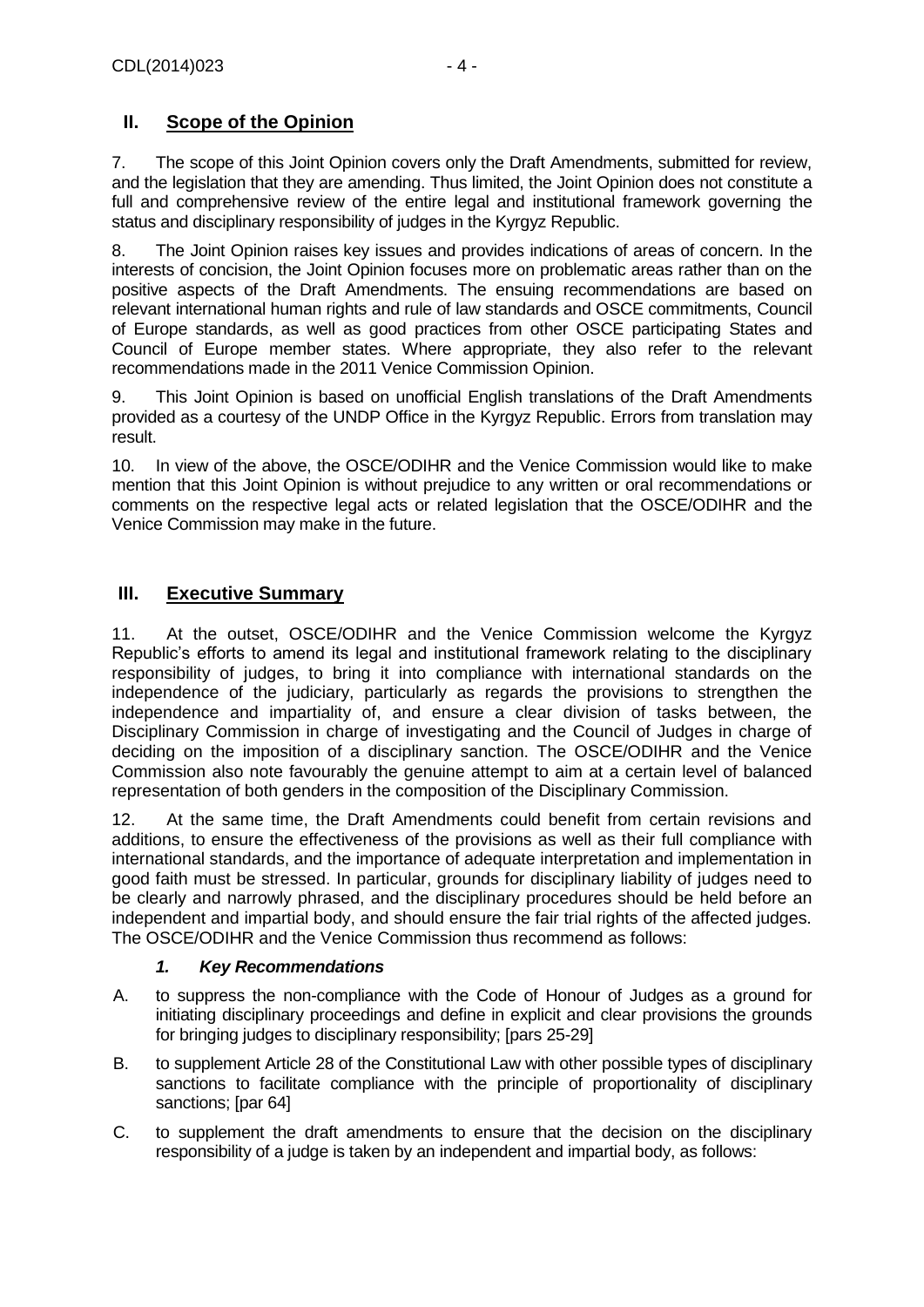- 1) introduce in Article 29 of the Constitutional Law the possibility for a member of the Council of Judges to abstain in case of conflict of interest and for the judge to request the recusal of one of its members; [par 99]
- 2) delete in part 5 of Article 28 of the Constitutional Law the competences of the President and the Jogorku Kenesh pertaining to the dismissal of judges, or at minimum ensure that only a decision of the Council of Judges which has become final can be submitted to the President and that that the decision of the appellate court is binding upon the Council of Judges; [pars 100-104 and 111-113]
- D. to clarify and supplement Article 29 of the Constitutional Law to ensure that the right of a judge to a fair trial is respected, particularly as regards the public hearing of a case, the equality of arms, the right to a fair hearing as well as the motivation and publicity of the decision; [pars 106-108];
- E. to broaden the scope of the grounds for appeal stated in part 6 of Article 29 of the Constitutional Law to include the review of facts, evidence and correct application of law; [par 113]

#### *2. Additional Recommendations*

- F. to delete the reference to the "ethics of the civil servants" from Article 5-1 par 1 sub-par (2) of the Constitutional Law; [par 31]
- G. to amend Article 14 of the Constitutional Law as follows:
	- 1) specify in par 1 the entity in charge of authorizing the arrest or the search; [par 56]
	- 2) remove the word "unlawful" from par 2 as it relates to the functional immunity of judges (or clarify its meaning); [pars 40-41]
	- 3) consider excluding from the material scope of the functional immunity certain intentional crimes such as bribery, corruption or traffic of influence; [pars 42, 59-61]
	- 4) consider introducing personal immunity of the judges from civil suits for monetary damages for improper acts or omissions in the exercise of their judicial functions; [par 49]
- H. to revise Article 28 of the Constitutional Law as follows:
	- 1) clarify in part 2 the meaning of "form of judge's guilt"; [par 65]
	- 2) state that divergence of legal interpretation among lower and higher courts, the assessment of facts or weighing of evidence, or alleged mistakes in applying the law, shall not fall under disciplinary responsibility, except in cases of malice and gross negligence; [par 36]
	- 3) delete the reference to the communication of the materials to the assembly of judges for their consideration from part 6: [par 110]
- I. to amend Article 29 part 2 of the Constitutional Law as follows:
	- 1) clarify who can initiate disciplinary proceedings against a judge; [par 95]
	- 2) state that the examination of the complaint before the Disciplinary Commission shall be kept confidential, unless otherwise requested by the judge; [par 90]
	- 3) clearly state in par 3 (fourth indent) that a complaint that aims at repealing a judicial act, should be inadmissible; [par 35]
	- 4) expressly provide that the fact that a decision of a judge is overruled or modified on appeal does not constitute a ground for initiating disciplinary proceedings; [par 35]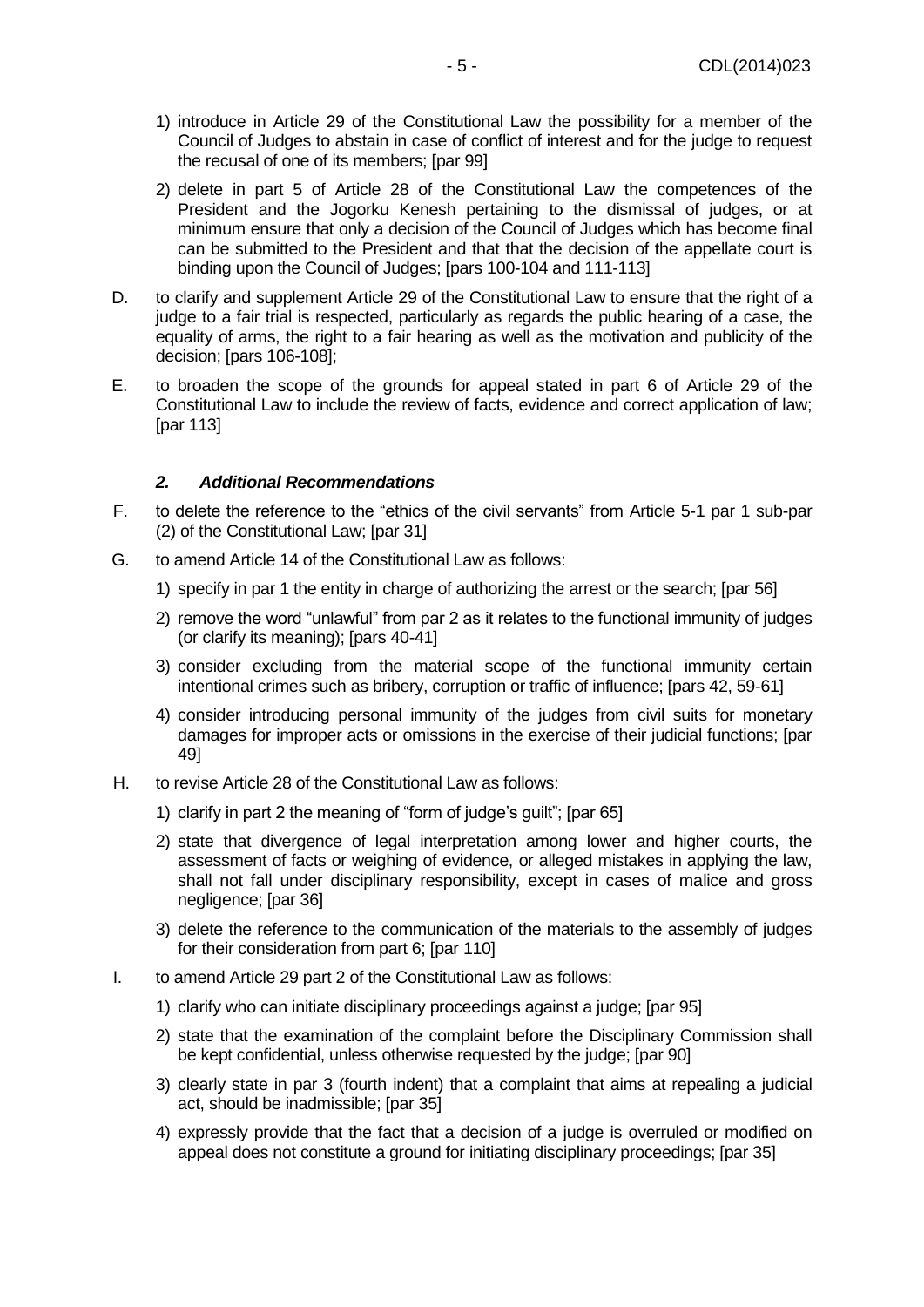- 5) specify the period of limitation for bringing an appeal in case of inaction of the Disciplinary Commission; [par 91]
- 6) expressly state whether anonymous complaints will be accepted and that only the evidence collected in compliance with the rules of evidence contained in the civil procedure code will be admissible; [par 93]
- J. to clarify in part 6 of Article 29 of the Constitutional Law who can file an appeal; [par 114]
- K. to enhance the wording of the new Article 29-1 of the Constitutional Law as follows:
	- 1) state in par 1 that by a certain date, the gender representation threshold should become no more than five members of the same gender out of nine; [par 72]
	- 2) provide that the nomination of candidates, as well as the rules and procedures for election of the members from the judiciary, and for the designation of the civil society representatives shall comply with the gender requirements stated in par 1 of this provision, and shall be further defined in a resolution adopted by the Council of Judges; [pars 73-75]
	- 3) mention that nominations of judge-candidates as well as election of the chairperson and deputy of the Disciplinary Commission are made by secret ballot; [pars 77 and 84]
	- 4) introduce certain safeguards to ensure the transparency and openness of the lot drawing process for selecting civil society members; [par 80]
	- 5) specify the modalities of the appointment of the candidates from civil society by the Jogorku Kenesh and by the President; [par 81]
	- 6) supplement par 7 to specify whether judges will be reimbursed for the costs relating to their function as member of the Disciplinary Commission and provide a mechanism for the proportional reduction of their workload; [pars 85-86]
	- 7) add a clear statement that all the members of the Disciplinary Commission are independent, equal and act in their personal capacity, independently from the body which nominated them and/or from their primary employers: [par 87]
	- 8) specify in which circumstances a member from the reserve list will temporarily substitute a permanent member of the Disciplinary Commission; [par 88]
- L. to lay down in part 5 of Article 30 of the Constitutional Law the broad principles to be followed by the Council of Judges when deciding to give consent to the initiation of criminal or administrative proceedings; [par 62]
- M. to review Article 9 of the Law on Judicial Self-Governance to ensure that it is fully in line with the revised provisions of the Constitutional Law and delete the reference to the communication of the materials to the assembly of judges for their consideration from part 3 of Article 10-1; [pars 82-83 and 110]
- N. to supplement or clarify the draft amendments of the Code of Civil Procedure as follows:
	- 1) clarify in Article 258-4 the persons who can file an appeal and state that the period of 10 days starts from the moment when the decision is notified to the concerned judge and clarify the rules for computing the period of time; [pars 114-115]
	- 2) provide in Article 258-5 that certain valid reasons may warrant an adjournment; [par 116]
	- 3) in case of unlawful decision, allow for annulment of the decision as well as remedies; [par 117]
- O. to amend the Criminal Code as follows:
	- 1) ensure that the definition of a "public official" encompasses the judiciary and clarify the provisions of Article 303 regarding the criminal offense of corruption; [par 43]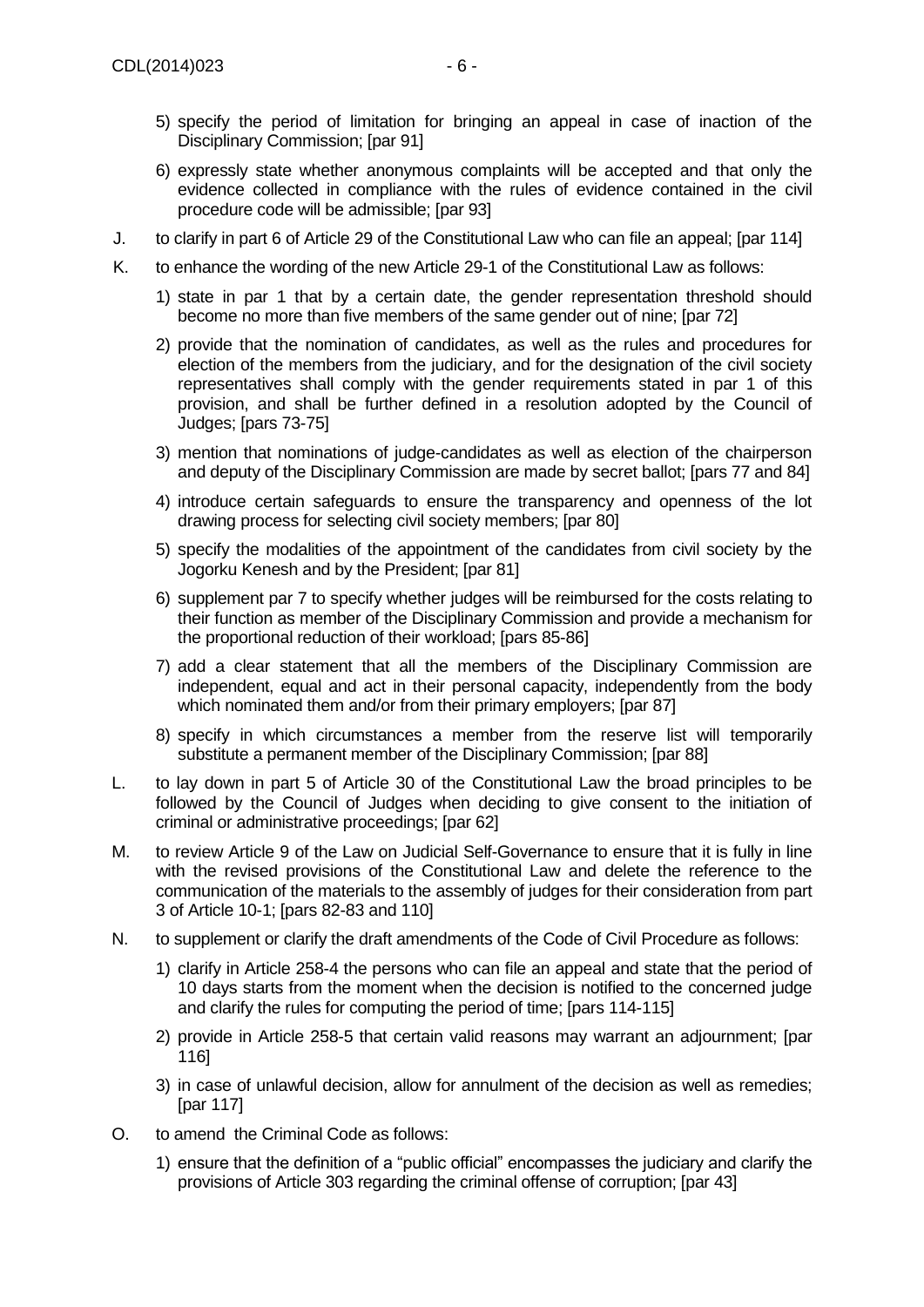- 2) remove completely Article 328, or at a minimum re-phrase the provision to make it clear that only malicious conduct is covered and clarify the definition of the constitutive elements of the criminal offense; [par 48]
- P. to consider establishing an advisory body on ethics within the Council of Judges; [par 30] and
- Q. to review the draft amendments to ensure that all provisions are drafted in a gender neutral manner. [par 119]

13. The OSCE/ODIHR and the Venice Commission remain at the disposal of the Kyrgyz authorities for any further assistance they may need.

#### <span id="page-6-1"></span><span id="page-6-0"></span>**IV. Analysis and Recommendations**

#### **1. International Standards relating to the Status and Disciplinary Responsibility or Liability, of Judges**

14. The independence of the judiciary is a fundamental principle and an essential element of any democratic state based on the rule of law. At the international level, the independence of the judiciary is enshrined in key human rights instruments, including the Universal Declaration of Human Rights (Article 10) and the International Covenant on Civil and Political Rights (hereinafter "the ICCPR") (Article 14).

15. While the Kyrgyz Republic is not a member State of the Council of Europe (hereinafter "the CoE"), the Opinion will also refer as appropriate to the European Convention on Human Rights (hereinafter "the ECHR") and other Council of Europe's instruments, since they serve as useful and persuasive reference documents on the issue of the independence of the judiciary. The Joint Opinion will also make reference to the Venice Commission's opinions and publications, given that the Kyrgyz Republic is a member of the Venice Commission since 1 January 2004.

16. OSCE participating States have also committed to ensuring the independence of the judiciary, particularly in the Copenhagen Document (1990), the Moscow Document (1991) and the Istanbul Document (1999). $3$ 

17. Against the background of the above-mentioned international standards, a number of recommendations have been elaborated in various international forums. These contain a higher level of details and are able to prescribe, on a more practical level, the steps that need to be taken to ensure the independence of the judiciary, particularly in relation to the disciplinary responsibility, or liability, of judges. These documents include, amongst others:

- the UN Basic Principles on the Independence of the Judiciary; $4$ 

-

- the Venice Commission Report on the Independence of the Judicial System – Part I: The Independence of Judges (2010)<sup>5</sup> (hereinafter "the Venice Commission Report on the Independence of Judges"); and

<sup>3</sup> See par 5 of the OSCE Copenhagen Document (1990); pars 19-20 of the OSCE Moscow Document (1991); par 45 of the OSCE Istanbul Document (1999). See also the Brussels Declaration on Criminal Justice Systems (2006) and the Ministerial Council's Decisions No. 5/06 on Organized Crime (Brussels 2006) and Decision No. 7/08 on Further Strengthening the Rule of Law in the OSCE Area (Helsinki 2008).

UN Basic Principles on the Independence of the Judiciary endorsed by General Assembly resolutions 40/32 of 29 November 1985 and 40/146 of 13 December 1985, available at [http://www.ohchr.org/EN/ProfessionalInterest/Pages/IndependenceJudiciary.aspx.](http://www.ohchr.org/EN/ProfessionalInterest/Pages/IndependenceJudiciary.aspx)

<sup>5</sup> CDL-AD(2010)004 available at [http://www.venice.coe.int/webforms/documents/CDL-AD\(2010\)004.aspx.](http://www.venice.coe.int/webforms/documents/CDL-AD(2010)004.aspx)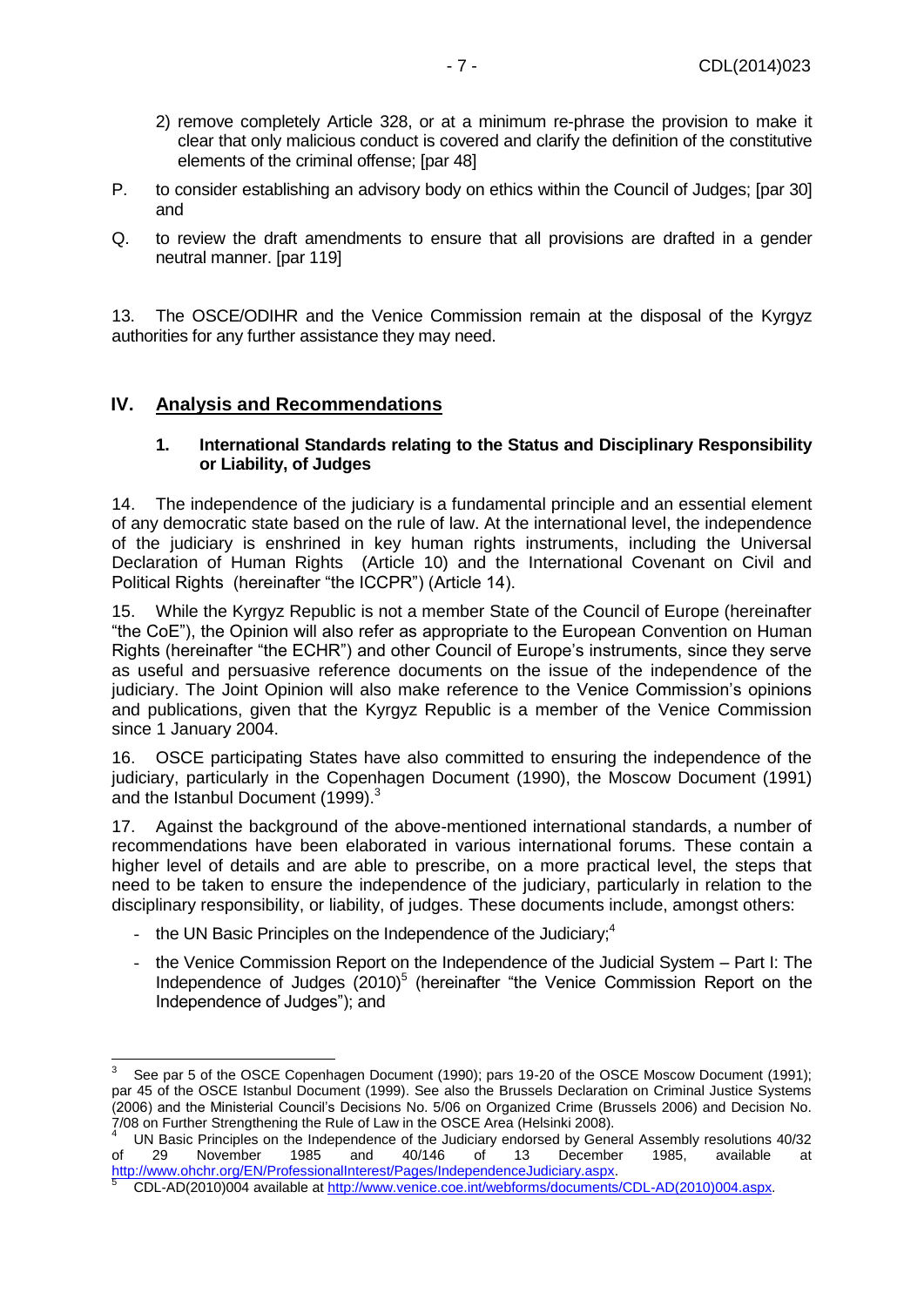- the OSCE/ODIHR Kyiv Recommendations on Judicial Independence in Eastern Europe, South Caucasus and Central Asia<sup>6</sup> (hereinafter "the OSCE/ODIHR Kyiv Recommendations").

18. The Joint Opinion will also make reference to the following documents which serve as useful guidance, though not directly binding upon the Kyrgyz Republic:

- the Recommendation of the Council of Europe Committee of Ministers on "Judges: Independence, Efficiency and Responsibilities" adopted in 2010 (hereinafter "the CoE Recommendation CM/Rec(2010)12");<sup>7</sup> as well as the judgments of the European Court of Human Rights<sup>8</sup> (hereinafter "the ECtHR");
- the opinions of the Consultative Council of European Judges<sup>9</sup> (hereinafter "the CCJE");
- the European Charter on the Statute for Judges; $10$  and
- the Practitioner's Guide on International Principles on the Independence and Accountability of Judges, Lawyers and Prosecutors developed by the International Commission of Jurists.<sup>11</sup>

19. While these instruments<sup>12</sup> prescribe numerous principles, there are three basic requirements which they set with respect to national laws governing the disciplinary responsibility of judges, namely: (i) that there be a clear definition of the acts or omissions which constitute disciplinary offences; (ii) that the disciplinary sanctions be proportionate to the respective disciplinary offence; and (iii) that the disciplinary proceedings be of an appropriate quality. It is from the perspective of these core principles that the subsequent review and analysis of the Draft Amendments is conducted.

20. At the domestic level, the main principles of the independence of the judiciary are laid down in Section VI of the Constitution of the Kyrgyz Republic<sup>13</sup> and in the Constitutional Law.

#### **2. Definitions of Disciplinary Offences**

<span id="page-7-0"></span>21. Amended pars 2 and 3 of part 1 of Article 28 of the Constitutional Law define a disciplinary offence (дисциплинарный проступок) as "a wrongful act or an omission by the judge which does not correspond to the requirements of irreproachable conduct established by the present Constitutional Law, provisions of the Code of Honor of Judges". Article 6 of the Constitutional Law as amended defines "irreproachable conduct" of the judge by referring to the absence of violations of the requirements listed under Article 5-1 of the

 $\overline{a}$ 6 The OSCE/ODIHR Kyiv Recommendations on Judicial Independence in Eastern Europe, South Caucasus and Central Asia (2010) were developed by a group of independent experts under the leadership of ODIHR and the Max Planck Institute for Comparative Public Law and International Law – Minerva Research Group on Judicial Independence, available at [http://www.osce.org/odihr/KyivRec?download=true.](http://www.osce.org/odihr/KyivRec?download=true)

Recommendation CM/Rec(2010)12 of the Committee of Ministers to CoE member states on judges: independence, efficiency and responsibilities, adopted by the Committee of Ministers on 17 November 2010 at the 1098th meeting of the Ministers' Deputies, available at [https://wcd.coe.int/ViewDoc.jsp?id=1707137.](https://wcd.coe.int/ViewDoc.jsp?id=1707137)<br><sup>8</sup> See a.g., N. E. v. Italy ECtHB, Judgment of 2 August 2001 (Application po 27110/07).

See, e.g., *N. F. v. Italy*, ECtHR Judgment of 2 August 2001 (Application no 37119/97).

<sup>9</sup> In particular Opinion No. 3 of the Consultative Council of European Judges to the attention of the CoE Committee of Ministers on the principles and rules governing judges' professional conduct, in particular ethics,<br>incompatible behaviour and impartiality (2002), available at incompatible behaviour and impartiality (2002), available at [https://wcd.coe.int/ViewDoc.jsp?Ref=CCJE\(2002\)OP3&Sector=secDGHL&Language=lanEnglish&Ver=original&B](https://wcd.coe.int/ViewDoc.jsp?Ref=CCJE(2002)OP3&Sector=secDGHL&Language=lanEnglish&Ver=original&BackColorInternet=FEF2E0&BackColorIntranet=FEF2E0&BackColorLogged=c3c3c3) [ackColorInternet=FEF2E0&BackColorIntranet=FEF2E0&BackColorLogged=c3c3c3.](https://wcd.coe.int/ViewDoc.jsp?Ref=CCJE(2002)OP3&Sector=secDGHL&Language=lanEnglish&Ver=original&BackColorInternet=FEF2E0&BackColorIntranet=FEF2E0&BackColorLogged=c3c3c3)

 $10$  European Charter on the Statute for Judges (Strasbourg, 8-10 July 1998), adopted by the European Association of Judges, published by the Council of Europe [DAJ/DOC (98)23].

<sup>11</sup> International Principles on the Independence and Accountability of Judges, Lawyers and Prosecutors: A Practitioner's Guide. ICJ, Geneva (Switzerland), 2007.

<sup>12</sup> The UN Basic Principles, the the Venice Commission Report on the Independence of Judges and the OSCE/ODIHR Kyiv Recommendations.

Section VI of the Constitution is devoted to court and justice (Articles 75-84). Pursuant to Article 93 par 1 of the Constitution, justice in the Kyrgyz Republic shall only be exercised by the courts. According to Article 94 par 1, a judge shall "be independent and subordinate only to the Constitution and laws". Furthermore, any interference in the administration of justice is prohibited according to Article 94 par 3.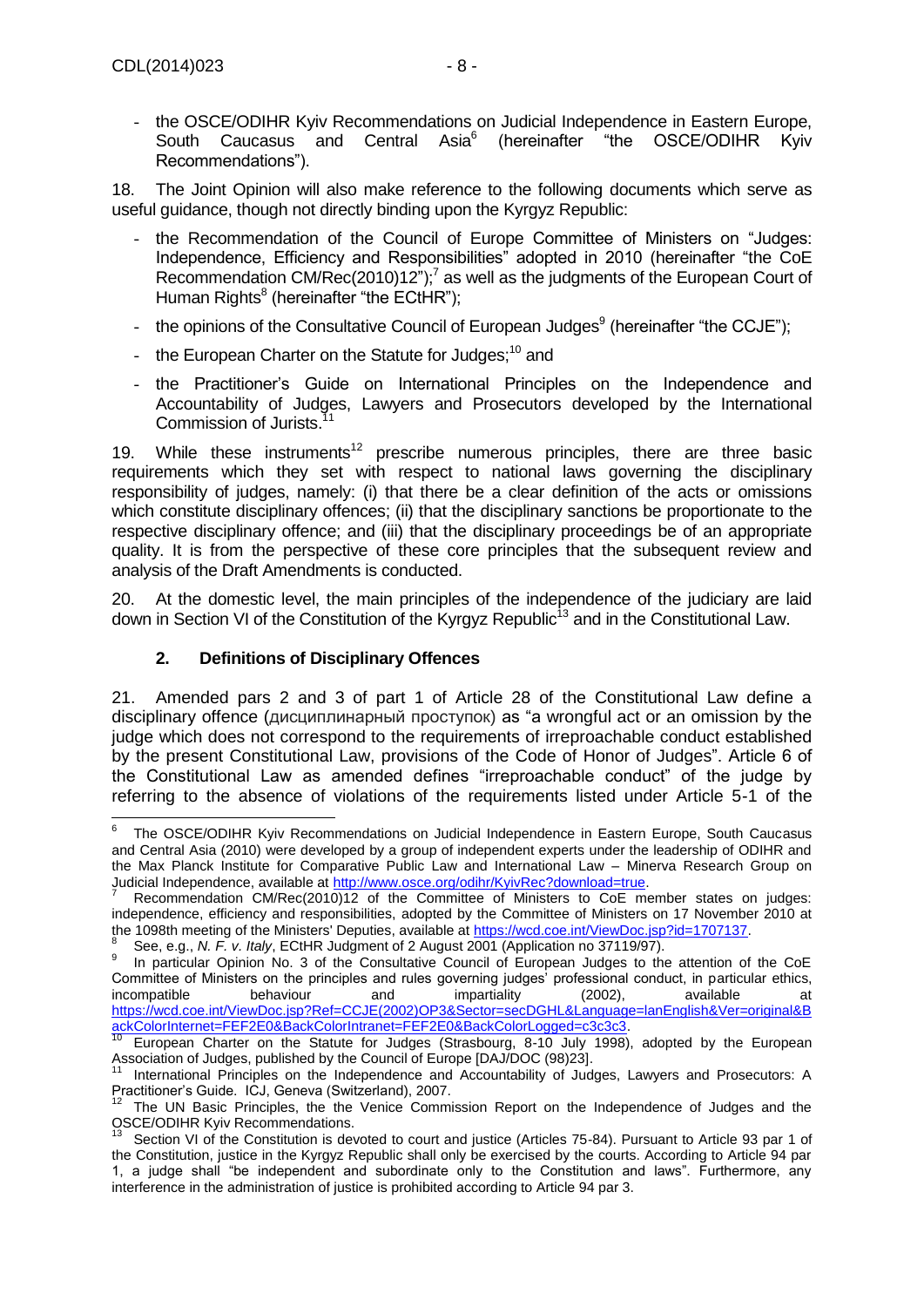Constitutional Law. Read together with Article 28 of the Constitutional Law as amended, activities deemed incompatible with the requirements set in Article 5-1 of the Constitutional Law may thus trigger disciplinary liability of judges and ultimately lead to early dismissal of the judge in cases where the conditions laid down in amended pars 5 and 6 of Article 28 of the Constitutional Law are met.

22. More particularly, newly worded item 8 of part 2 of Article 26 provides for early dismissal of judges in case of "systematic or gross disciplinary offence confirmed by the decision of the Council of Judges". While it is welcome that the new wording qualifies the nature of the misconduct as compared to the current version (i.e. that the disciplinary offence should be either "systematic" or "gross"), this provision should be read together with Article 28 of the Constitutional Law and thus indirectly with Article 5-1 of the Constitutional Law, which contains some overly broad or vague grounds for pronouncing the early dismissal of a judge, e.g., the non-compliance with the ethical norms contained in the Code of Honor of Judges (see pars 25-29 *infra*) and the reference to the "dignity of judges" (see par 32 *infra*). 14

23. It must be pointed out that internationally, there is no uniform approach to the organization of the system of judicial discipline and that practice varies greatly in different countries with regard to the choices between defining in rather general terms the grounds for the disciplinary liability of judges and providing an all-inclusive list of disciplinary violations.<sup>15</sup> However, as they stand, the grounds for bringing judges to disciplinary responsibility are too broad or vaguely drafted and it is suggested that they be more restrictively framed, e.g., that the Articles of the Constitutional Law which define disciplinary offences and/or provide for the imposition of disciplinary sanctions state a more defined list of grounds or refer to the specific sub-paragraphs of the Articles of the Constitutional Law, and not directly or indirectly to the whole Article 5-1 of the Constitutional Law.

24. Article 5-1 of the Constitutional Law lists a number of requirements and prohibitions applying to serving judges. As stated in General Comment No. 32 of the Human Rights Committee on Article 14 of the ICCPR, "States should take specific measures guaranteeing the independence of the judiciary […] through the constitution or adoption of laws establishing clear procedures and objective criteria for the […] dismissal of the members of the judiciary and disciplinary sanctions taken against them."<sup>16</sup> While the proposed draft does not amend Article 5-1 of the Constitutional Law, it is worth highlighting that since the gross or systematic violation of the requirements listed therein may lead to the imposition of disciplinary sanctions (see amended pars 5 and 6 of Article 28 of the Constitutional Law), it is essential that this Article be drafted in a sufficiently clear way. The reference to the requirement of "foreseeability" developed by the ECtHR serves as a useful benchmark in that respect. This requires that the conduct giving rise to disciplinary action be defined with sufficient clarity, so as to enable the concerned person to foresee the consequences of his or her actions and thereupon regulate his or her conduct.<sup>17</sup> More specific and detailed description of grounds for disciplinary proceedings would also help limit discretion and subjectivity in their application.

 $14$ See also page 70 (par 10) of the Istanbul Anti-Corruption Action Plan Second Monitoring Report on Kyrgyzstan, available a[t http://www.oecd.org/corruption/acn/49882439.pdf.](http://www.oecd.org/corruption/acn/49882439.pdf)

<sup>15</sup> See *Volkov v. Ukraine,* ECtHR Judgment of 25 May 2013 (Application No. 21722/11), pars 81-82, available at [http://hudoc.echr.coe.int/sites/eng/pages/search.aspx?i=001-115871#{"itemid":\["001-115871"\]},](http://hudoc.echr.coe.int/sites/eng/pages/search.aspx?i=001-115871#{"itemid":["001-115871"]}) referring to the Comparative Law Research Report on "Judicial Independence in Transition" of the Max Planck Institute for Comparative Public Law and International Law (2012).

See par 19 of the General Comment No. 32 of the Human Rights Committee on Article 14: the Right to equality before courts and tribunals and to a fair trial, CCPR/C/GC/32, 23 August 2007 (hereinafter "General Comment No. 32 of the Human Rights Committee"), available at [http://tbinternet.ohchr.org/\\_layouts/treatybodyexternal/Download.aspx?symbolno=CCPR%2fC%2fGC%2f32&Lang=e](http://tbinternet.ohchr.org/_layouts/treatybodyexternal/Download.aspx?symbolno=CCPR%2fC%2fGC%2f32&Lang=en)

 $\frac{n}{17}$ <sup>17</sup> See *N.F. v. Italy*, ECtHR Judgment of 2 August 2001 (Application No. 37119/97), pars 29-30; *Volkov v. Ukraine,* ECtHR Judgment of 25 May 2013 (Application No. 21722/11), par 173ff.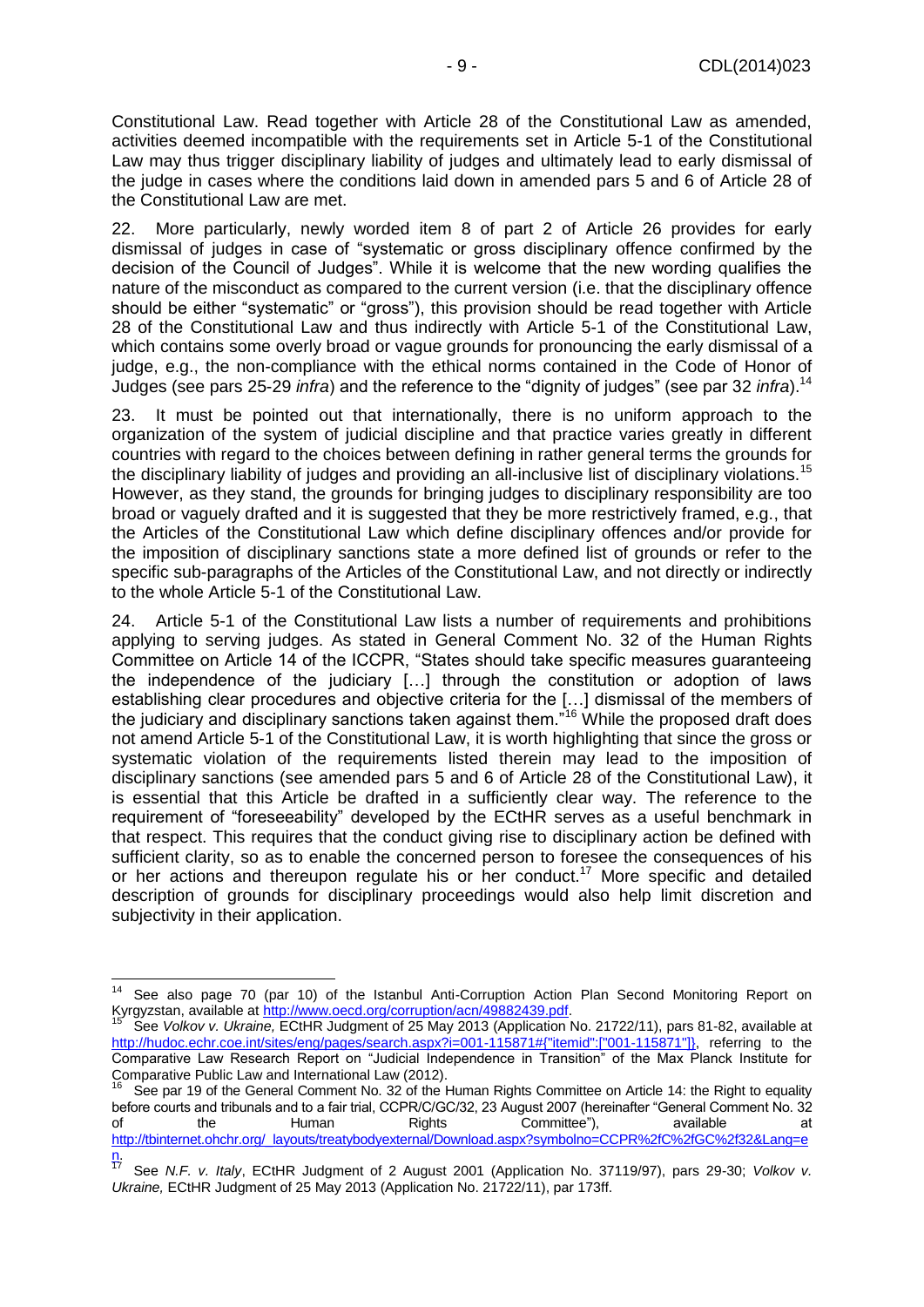25. Article 5-1 par 1 sub-par (2) of the Constitutional Law states that a judge should "observe the requirements of the Code of Honor of Judges of the Kyrgyz Republic as well as the ethics of the civil servants as envisaged by law, avoid any circumstances which may discredit the authority and the dignity of judges". This implies that the non-compliance with the ethical principles of professional conduct included in the Code of Honor of Judges may trigger the imposition of disciplinary sanctions. It must be pointed out that generally, given the nature of rules of professional ethics, they should not be equated with a piece of legislation<sup>18</sup> and directly applied as a ground for disciplinary sanctions. Additionally, these ethical norms are often drafted in general and vague terms<sup>19</sup> which do not fulfil the requirement of foreseeability.

26. The purpose of a code of ethics is to provide general rules, recommendations or standards of good behaviour that guide the activities of judges and enable judges to assess how to address specific issues which arise in conducting their day-to-day work, or during offduty activities. In the majority of countries, codes of ethics have only unofficial status and the breach of the ethical principles does not constitute direct ground for disciplinary action.

27. This is entirely different from the purpose achieved by a disciplinary procedure which is designed to police misconduct and inappropriate acts which call for some form of disciplinary sanction.<sup>20</sup> According to the CCJE, "principles of conduct should remain independent of the disciplinary rules applicable to judges in the sense that failure to observe one of such principles should not of itself constitute a disciplinary infringement or a civil or criminal offence".<sup>21</sup> Breaches of the ethical norms should, in the end, usually result in moral rather than in disciplinary liability. $22$ 

28. In light of the above, using the non-compliance with the Code of Honour of Judges, which may contain provisions drafted in broad and vague terms, as a ground for initiating disciplinary proceedings may have grave potential implications for judicial independence, since such provisions leave room for discretion which may be abused and result in arbitrary decisions.<sup>23</sup> At the same time, serious violations of ethical norms could conceivably imply fault and acts of negligence that should, in accordance with the law, lead to disciplinary sanctions. Such disciplinary sanctions shall be based on explicit and clear provisions in the law and should be applied in a proportionate manner in response to recurring, unethical judicial practice. Consequently, it is recommended that the drafters specify in the Constitutional Law, in a clear and "foreseeable" way, which type of behaviour shall trigger which form of disciplinary responsibility (these provisions may also be based on ethical principles, if formulated in the manner set out above).

29. The same comments apply to par 2 of Article 28 part 1 which refers to "gross or systematic violations of rules of conduct in off-duty activities, set by the Code of Honour of Judges". While judges should conduct themselves in a respectable way in their private life, it is difficult to lay down very precisely the standards applying to judges' behaviour in their offduty activities, also considering the constant evolution in moral values in a given country.<sup>24</sup>

30. With respect to ethical rules, it is worth highlighting that the CCJE "encourages the establishment within the judiciary of one or more bodies or persons having a consultative

<sup>-</sup>See pars 44 and 46-47 of Opinion No. 3 of the CCJE.

<sup>&</sup>lt;sup>19</sup> See par 31 of the Opinion of the Venice Commission on the Draft Code on Judicial Ethics of the Republic of Tajikistan, CDL-AD(2013)035, of 10 December 2013, adopted by the Venice Commission at its 97<sup>h</sup> Plenary Session (6-7 December 2013) available at [http://www.venice.coe.int/webforms/documents/default.aspx?pdffile=CDL-AD\(2013\)035-e.](http://www.venice.coe.int/webforms/documents/default.aspx?pdffile=CDL-AD(2013)035-e)

 $\frac{20}{20}$  See par 60 of Opinion No. 3 of the CCJE. See also pars 72-73 of CoE Recommendation CM/Rec(2010)12.

<sup>&</sup>lt;sup>21</sup> See par 48 (i) of Opinion No. 3 of the CCJE.<br><sup>22</sup> Op. 2<sup>if</sup> factoria 20 nor 26 (Opinion of the

<sup>22</sup> *Op. cit.* footnote 20, par 36 (Opinion of the Venice Commission on the Draft Code on Judicial Ethics of the Republic of Tajikistan).

<sup>23</sup> *Op. cit.* footnote 20, par 30 (Opinion of the Venice Commission on the Draft Code on Judicial Ethics of the Republic of Tajikistan).

See par 29 of Opinion No. 3 of the CCJE.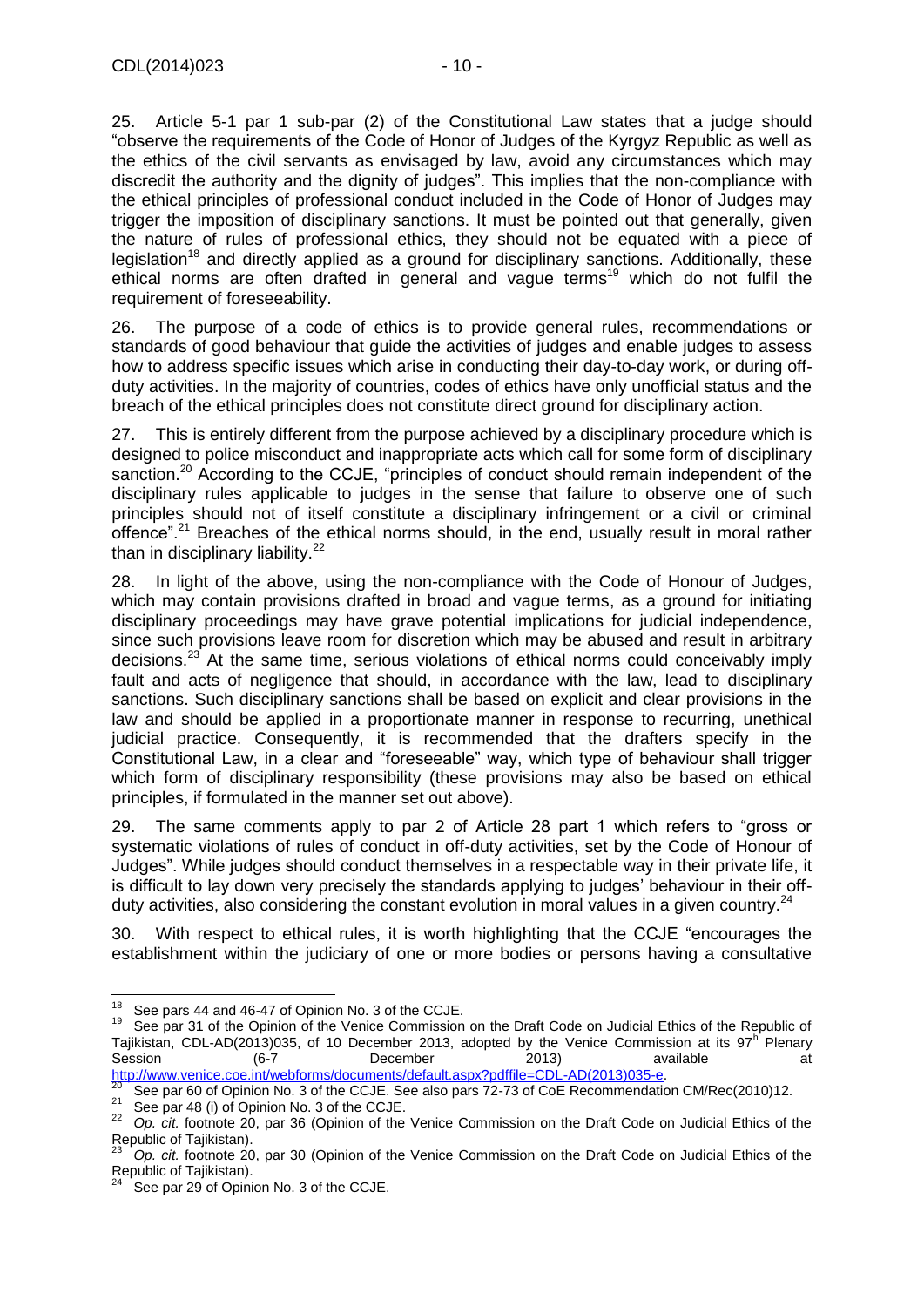and advisory role and available to judges whenever they have some uncertainty as to whether a given activity in the private sphere is compatible with their status of judge. The presence of such bodies or persons could encourage discussion within the judiciary on the content and significance of ethical rules."<sup>25</sup> In that respect, as noted by the Venice Commission, it is important to ensure a strict separation of duties and responsibilities between the advisory body on ethics and the disciplinary body, since the judge should not have to face the risk that his/her request to the advisory body on ethics be transferred to another procedure that could result in a disciplinary sanction.<sup>26</sup> The stakeholders in the Kyrgyz Republic should discuss the formation of such advisory body on ethics.

31. Article 5-1 par 1 sub-par (2) of the Constitutional Law also states that judges shall comply with the "ethics of the civil servants as envisaged by law". This raises some issues in terms of guaranteeing the independence of judges. First, it is acknowledged that judges should play the leading role for the development of ethical principles of professional conduct applicable to their profession.<sup>27</sup> By referring to the ethics of civil servants, this implies that a body of ethical rules, normally established by the executive power, and to which the judges may not have contributed or been consulted about, would be applicable to the judiciary. Second, while the OSCE/ODIHR and the Venice Commission did not review the content of the ethical rules applicable to the civil servants, certain principles contained therein may jeopardize the independence of the judiciary, e.g., accountability to the internal hierarchy/superiors or the adherence to certain decision-making procedures or mechanisms. Judicial independence demands that individual judges be free not only from undue influence outside the judiciary, but also from within, e.g., that they be free from instructions or pressure from their fellow judges and *vis-à-vis* their judicial superiors. <sup>28</sup> Finally, the comments made in par 25 *supra* regarding the sometimes vague terminology of ethical rules are similarly applicable here. For the reasons set out above, it is therefore recommended to remove the reference to the "ethics of the civil servants as envisaged by law" from the wording of Article 5-1 par 1 sub-par (2) of the Constitutional Law.<sup>29</sup>

32. Article 5-1 par 1 sub-par (2) of the Constitutional Law states that a judge should "avoid any circumstances which may discredit the authority and the dignity of a judge". A concept such as the "dignity of a judge" is relatively vague and too subjective to form the basis for a disciplinary complaint. According to Article 5-1 par 1 sub-par (6) of the Constitutional Law, a judge should "observe the working procedures established in the relevant court". The working procedures established by a court may cover a great variety of judicial acts or tasks required from a judge, some of which may be quite insignificant. Disciplinary proceedings, on the other hand, should deal with gross and inexcusable cases of professional misconduct that also bring the judiciary into disrepute.<sup>30</sup> Additionally, it is not foreseeable which actions fall under the scope of this provision. Both of the above provisions under Article 5-1 par 1 (sub-par (2) and sub-par (6)) should thus not serve as a ground for the imposition of disciplinary sanctions.

33. As regards Article 5-1 par 2 sub-par (9) of the Constitutional Law, a judge should not be engaged in paid work except for "teaching, scientific and creative activity to the extent that it does not impede the execution of duties of a judge". The latter part of the sentence seems to only refer to the incompatibilities with the actual performance of the work, e.g., due

<sup>25</sup> See par 29 of Opinion No. 3 of the CCJE.

<sup>26</sup> *Op. cit.* footnote 20, par 46 (Opinion of the Venice Commission on the Draft Code on Judicial Ethics of the Republic of Tajikistan).

See par 49 iii) of Opinion No. 3 of the CCJE: "the said principles should be drawn up by the judges themselves". See also par 73 of CoE Recommendation CM/Rec(2010)12.

<sup>28</sup> For reference, see *Parlov-Tkalčić v. Croatia*, ECtHR judgment of 22 December 2009 (Application no 24810/06), par 86, available at [http://hudoc.echr.coe.int/sites/eng/pages/search.aspx?i=001-](http://hudoc.echr.coe.int/sites/eng/pages/search.aspx?i=001-96426#{"itemid":["001-96426"]}) [96426#{"itemid":\["001-96426"\]}.](http://hudoc.echr.coe.int/sites/eng/pages/search.aspx?i=001-96426#{"itemid":["001-96426"]}) 

See also page 70 (par 9) of the Istanbul Anti-Corruption Action Plan Second Monitoring Report on Kyrgyzstan available at [http://www.oecd.org/corruption/acn/49882439.pdf.](http://www.oecd.org/corruption/acn/49882439.pdf)

See par 25 of the OSCE/ODIHR Kyiv Recommendations.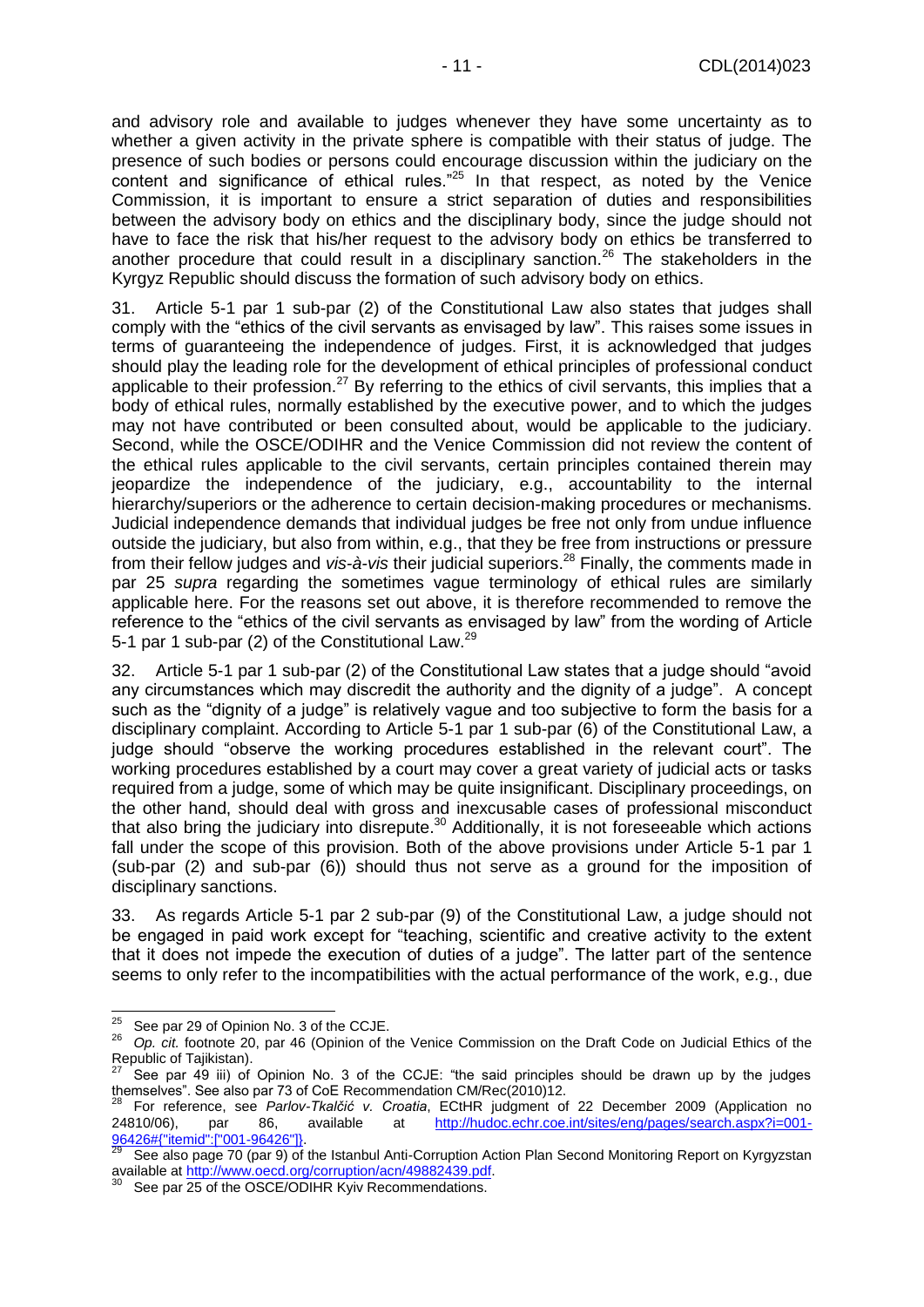to the time constraints, whereas such activities may, under certain circumstances, actually jeopardize the independence and the impartiality of judges. It is therefore recommended to expressly state in Article 5-1 par 2 sub-par (9) of the Constitutional Law that the teaching, scientific and creative activity should not jeopardize the judicial independence and impartiality of the judge and, additionally, should not raise legitimate concerns in an objective observer as to a judge's independence and impartiality. The drafters may also consider imposing a duty on the judge to disclose any paid work.

34. Finally, Article 5-1 par 3 of the Constitutional Law states that "[j]udges may not be members of a political party as well as speak in support or against any political party". This has already been commented on in the 2011 Venice Commission Opinion and the conclusions reached therein still remain valid overall.<sup>31</sup> However, with the passing of time, certain restrictions may constitute a disproportionate interference with the freedom of expression.<sup>32</sup> In that respect, it is unclear whether the prohibition of "speaking in support or against any political party" should be understood as a complete ban on expressing views on any political matter, including the functioning of the justice system. The ECtHR pointed out the "chilling effect" that the fear of sanctions such as dismissal has on the exercise of freedom of expression, for instance for judges wishing to participate in the public debate on the effectiveness of the judicial institutions. $33$  Consequently, should the expression "speaking" in support or against any political party" be interpreted as including speech on the functioning of the judicial system, the fact that this may lead to dismissal would constitute a disproportionate interference.

35. The amended Article 29 par 2 of the Constitutional Law states that the institution of disciplinary proceedings may be denied "in case of contestation of a judicial act". This provision is unclear. It may refer to a complaint aiming at challenging a judicial act. Such complaint, so far as it aims at repealing a judicial act, should be inadmissible, since this should be done through an appeal before the relevant court. However, the provision may also be interpreted as rendering the complaint inadmissible when the judicial act is in parallel being challenged before a court. The contestation of a judicial act and the review of the actions of a judge for the purpose of determining his or her disciplinary responsibility are two separate issues which should not be mixed. Consequently, the wording of amended Article 29 par 2 of the Constitutional Law should be clarified to expressly mention that any complaint aiming to repeal a judicial act, is inadmissible. Additionally, it would be advisable to clearly state in Article 28 of the Constitutional Law that the mere fact that a decision of a judge has been overruled or modified on appeal does not constitute a ground for disciplinary liability.

36. According to CoE Recommendation CM/Rec(2010)12, the interpretation of the law, assessment of facts or weighing of evidence carried out by judges to determine cases should not give rise to civil or disciplinary liability, except in cases of malice and gross negligence.<sup>34</sup> The drafters should consider introducing a similar provision in Article 28 of the Constitutional Law specifying that aspects related to the content of a judicial act including divergence of legal interpretation among lower and higher courts, the assessment of facts or weighing of evidence, or alleged mistakes in applying the law,<sup>35</sup> shall not fall under

 $31$ See par 17 of the 2011 Venice Commission Opinion. See also par 62 of the Venice Commission Report on the Independence of the Judicial System – Part I: The Independence of Judges: "judges should not put themselves into a position where their independence or impartiality may be questioned. This justifies national rules on the incompatibility of judicial office with other functions and is also a reason why many states restrict political activities of judges."

<sup>32</sup> On the relevance of the time factor, see e.g. *Vajnai v. Hungary,* ECtHR judgment of 8 July 2008 (Application No 33629/06), available at [http://hudoc.echr.coe.int/sites/eng/pages/search.aspx?i=001-87404#{"itemid":\["001-](http://hudoc.echr.coe.int/sites/eng/pages/search.aspx?i=001-87404#{"itemid":["001-87404"]})  $\frac{87404"}{33}$ 

<sup>33</sup> See pars 94-96 and 99-100 in *Kudeshkina v. Russia*, ECtHR judgment of 26 February 2009 (Application No. 29492/05) available at: [http://hudoc.echr.coe.int/sites/eng/pages/search.aspx?i=001-91501.](http://hudoc.echr.coe.int/sites/eng/pages/search.aspx?i=001-91501)

See par 66 of CoE Recommendation CM/Rec(2010)12.

<sup>35</sup> See par 25 of the OSCE/ODIHR Kyiv Recommendations which states that "[d]isciplinary proceedings against judges shall deal with alleged instances of professional misconduct that are gross and inexcusable and that also bring the judiciary into disrepute. Disciplinary responsibility of judges shall not extend to the content of their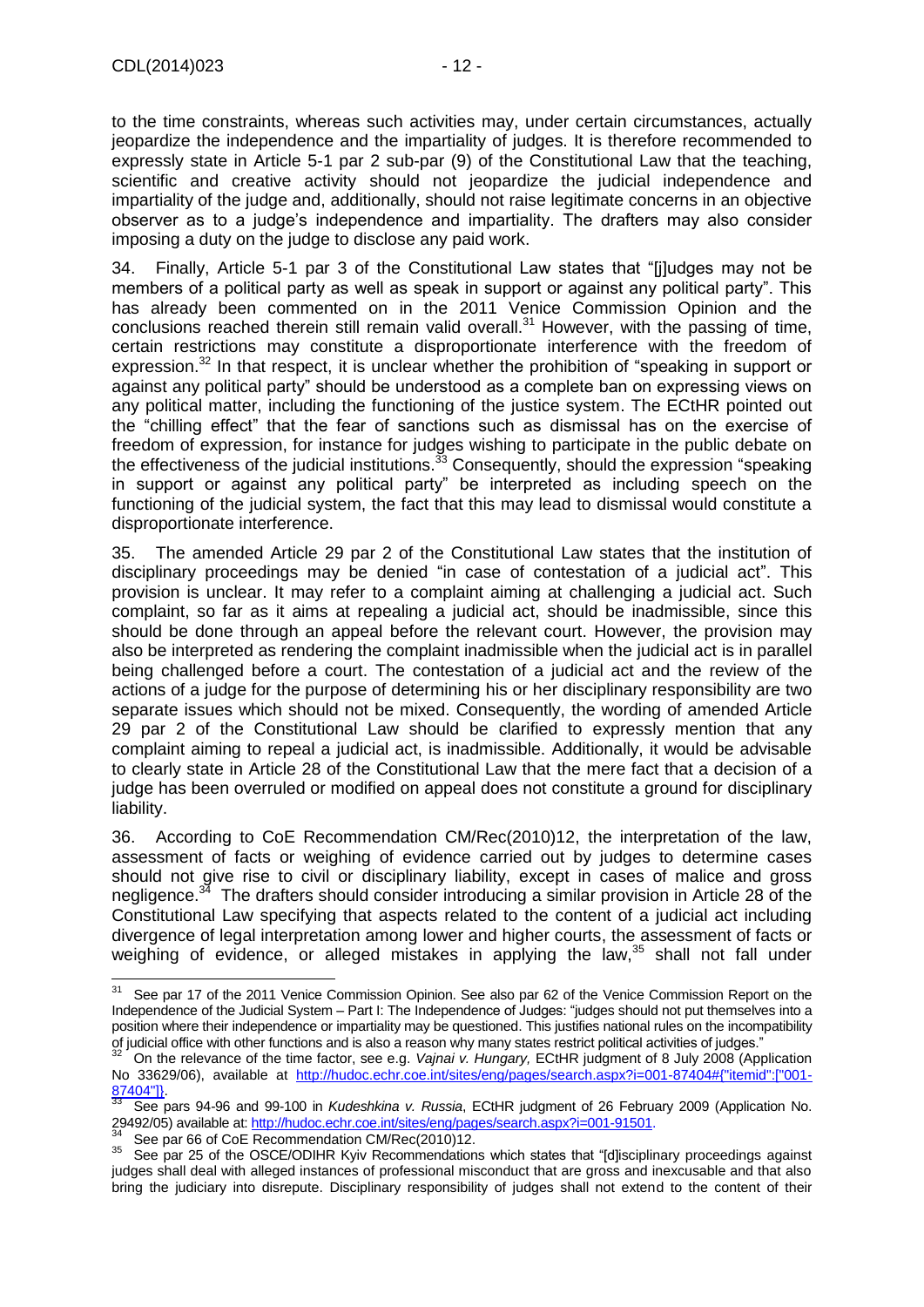<span id="page-12-0"></span>disciplinary responsibility, except in cases of malice and gross negligence<sup>36</sup> (see also par  $47$ ) *infra*).

#### **3. Functional Immunity and Criminal and Administrative Liability of Judges**

37. At the outset, it must be highlighted that the protection of judges from liability for their judicial decisions exists as an essential corollary of judicial independence and is expressed as a functional immunity for acts performed in the exercise of their judicial functions. It is essential to ensure that judges can engage in the proper exercise of their functions without their independence being compromised through fear of the initiation of prosecution or civil action by an aggrieved party, including state authorities. $37$ 

38. As regards the immunity of judges, it is necessary to separate the substantive issue relating to the material scope of the functional immunity, which should provide the legal grounds to pronounce the inadmissibility of a complaint against a judge, from the procedural safeguards which exist to protect such functional immunity; these issues are addressed separately in the following sub-sections.

## *3.1 Material Scope of the Immunity of Judges*

<span id="page-12-1"></span>39. Article 14 par 1 of the Constitutional Law provides that "[a] judge shall be entitled to the right of immunity and cannot be detained and arrested, be subject to search of premises or person unless when caught at the scene of the crime." Article 14 par 2 of the Constitutional Law seems to introduce the idea of a functional immunity from criminal or administrative liability imposed judicially, for "unlawful actions committed by [the judge] during the performance of his/her judicial powers", except if provided otherwise in the Constitutional Law. There seems to be a certain contradiction between Article 14 par 1, which makes no distinction between the commission of ordinary crimes and the "violation of the law in adjudication", and Article 14 par 2 which seems to introduce the idea of a more limited functional immunity (see also comments on procedural safeguards in pars 56-57 *infra*). This should be clarified.

40. Moreover, in Article 14 par 2 of the Constitutional Law, what is meant by "unlawful actions" is unclear. The Venice Commission has on many occasions argued in favor of a limited functional immunity of judges, applying only in case of *lawful* acts performed in carrying out their functions.<sup>38</sup> Moreover, in its Opinion No. 3, the CCJE supports the rule that "[j]udges who in the conduct of their office commit what would in any circumstances be regarded as crimes (e.g., accept bribes) cannot claim immunity from ordinary criminal process".<sup>39</sup>

41. There needs to be a balance between immunity as a means to protect the judge against pressures and abuses from state powers or individuals (e.g., abusive prosecution, frivolous, vexatious or manifestly ill-founded complaints) and the fact that the judges should

Amicus Curiae Brief of the Venice Commission on the Immunity of Judges in Moldova (2013)").

-

rulings or verdicts, including differences in legal interpretation among courts; or to examples of judicial mistakes; or to criticism of the courts."

See par 25 of the OSCE/ODIHR Kyiv Recommendations.

<sup>37</sup> See e.g. par 85 in *Ernst v. Belgium,* ECtHR Judgment of 15 October 2003 (Application No. 33400/96), available at [http://hudoc.echr.coe.int/sites/eng/pages/search.aspx#{"itemid":\["001-65779"\]},](http://hudoc.echr.coe.int/sites/eng/pages/search.aspx#{"itemid":["001-65779"]}) holding that barring suit against judges to ensure their independence met the requirement for a reasonable relationship of proportionality between the means used and the aim pursued.

See par 19 of the Amicus Curiae Brief of the Venice Commission on the Immunity of Judges for the Constitutional Court of Moldova, CDL-AD(2013)008, of 11 March 2013, adopted by the Venice Commission at its  $a_4$ h Plenary Session (8-9 March 2013) available at [http://www.venice.coe.int/webforms/documents/default.aspx?pdffile=CDL-AD\(2013\)008-e](http://www.venice.coe.int/webforms/documents/default.aspx?pdffile=CDL-AD(2013)008-e) (hereinafter "the

See par 52 of CCJE Opinion No. 3.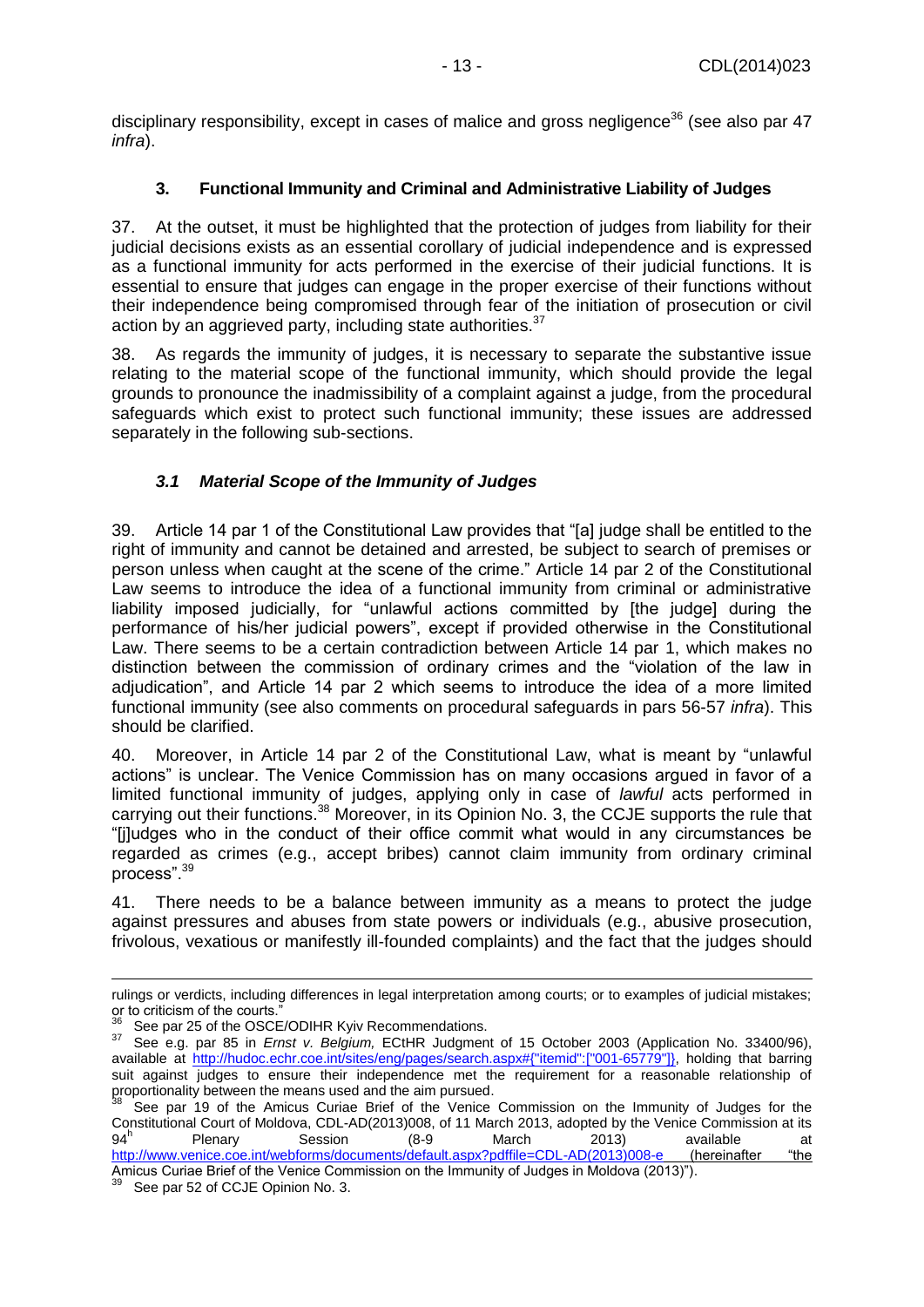not be above the law. In principle, a judge should only benefit from immunity in the exercise of lawful functions. If he or she commits a criminal offense in the exercise of his or her office, he or she should have no immunity from criminal liability.<sup>40</sup> If the "unlawful acts" referred to in Article 14 of the Constitutional Law encompass certain intentional crimes, such as accepting bribes, corruption, traffic of influence or other similar offenses, functional immunity should not protect the judge in these cases. It is therefore advisable to remove from Article 14 of the Constitutional Law the word "unlawful", or at least clarify its meaning, which is somewhat ambiguous.

42. Pursuant to Article 11 of the United Nations Convention against Corruption, which was ratified by the Kyrgyz Republic on 16 September 2005, State Parties agree to "take measures to strengthen integrity and to prevent opportunities for corruption among members of the judiciary". In that respect, the stakeholders should discuss and decide, given the circumstances in the Kyrgyz Republic, whether the Constitutional Law should expressly exclude from the scope of the functional immunity, certain intentional crimes (such as bribery, corruption or traffic of influence), as this has recently been done in other countries (e.g., Moldova).<sup>41</sup> While this could have a potential chilling effect on judges and the rule of law, it may be justifiable to single out these particular offenses<sup>42</sup> given that corruption in the public sector, including the judiciary, constitutes a particular problem in the Kyrgyz Republic.<sup>43</sup> However, such measure should only be considered as part of the comprehensive governance and anti-corruption reform initiatives currently underway, since international experience has shown that the fight against corruption is inseparable from the process of reform of the state power and administration (on the procedural safeguards relating to corruption and similar offenses, see also pars 59-60 *infra*). It is worth highlighting that even if the material scope of the functional immunity is reduced (e.g., by expressly excluding certain criminal offenses such as bribery, corruption or traffic of influence), the procedural safeguards described in pars 54-62 *infra* will still protect the judges e.g., from blackmail relating to an alleged crime committed in office, by ensuring that only duly substantiated claims or complaints will get the consent of the Council of Judges to proceed further.

43. As regards the criminal offences relating to bribery, it is noted that Articles 310 and 311 of the Criminal Code address the criminal offenses of bribe-taking respectively in the form of remuneration or other types of gratifications. However, the Organisation for Economic Co-operation and Development (hereinafter "OECD") concluded that the definitions of these criminal offenses were not compliant with international standards, in particular because the definition of a "public official" does not encompass the judiciary.<sup>44</sup> As regards the criminal offense of corruption, the OECD reports that while Article 303 of the Criminal Code establishes an offence of corruption, it is vague and unclear and hence has

<sup>40</sup> See par 61 of the Venice Commission Report on the Independence of the Judicial System – Part I: The Independence of Judges: "[judges] should enjoy functional – but only functional – immunity (immunity from prosecution for acts performed in the exercise of their functions, with the exception of intentional crimes, e.g. taking bribes"; see also par 3 of the Venice Commission Opinion on the Constitution of the Russian Federation adopted by popular vote on 12 December 1993, Chapter 7: Justice: Article 118 to Article 129 (1994).

<sup>&</sup>lt;sup>41</sup> See the Amicus Curiae Brief of the Venice Commission on the Immunity of Judges in Moldova (2013).<br><sup>42</sup> See para 42.46 of the Amicus Curiae Brief of the Venice Commission on the Immunity of Judges in N

See pars 43-46 of the Amicus Curiae Brief of the Venice Commission on the Immunity of Judges in Moldova (2013). The Constitutional Court of Moldova actually recognized as constitutional the removal of the need to seek consent from the Superior Council of Magistracy for the initiation of criminal instruction and for instituting criminal proceedings against judges in cases of corruption offences (judgment of 5 September 2013, [http://www.constcourt.md/lib.php?l=en&idc=7&t=/Overview/Press-Service/News/&year=2013&month=9\)](http://www.constcourt.md/lib.php?l=en&idc=7&t=/Overview/Press-Service/News/&year=2013&month=9).

According to Transparency International Corruption Perceptions Index 2013, the Kyrgyz Republic ranks 150 out of 177 countries based on how corrupt the public sector is perceived to be, http://www.transparency.org/cpi2013/results</u>. See also pages 34-35 and 37 of the OECD Report on Fight Corruption in Transition Economies: Kyrgyz Republic (2005), available at [http://www.keepeek.com/Digital-Asset-](http://www.keepeek.com/Digital-Asset-Management/oecd/governance/fighting-corruption-in-transition-economies-kyrgyz-republic-2005_9789264010840-en#page1)[Management/oecd/governance/fighting-corruption-in-transition-economies-kyrgyz-republic-](http://www.keepeek.com/Digital-Asset-Management/oecd/governance/fighting-corruption-in-transition-economies-kyrgyz-republic-2005_9789264010840-en#page1)[2005\\_9789264010840-en#page1.](http://www.keepeek.com/Digital-Asset-Management/oecd/governance/fighting-corruption-in-transition-economies-kyrgyz-republic-2005_9789264010840-en#page1)

See OECD (2011), "Kyrgyzstan, in the Criminalisation of Bribery in Asia and the Pacific, OECD Publishing, available at http://www.keepeek.com/Digital-Asset-Management/oecd/governance/the-criminalisation-of-briberyin-asia-and-the-pacific/kyrgyzstan\_9789264097445-28-en#page1.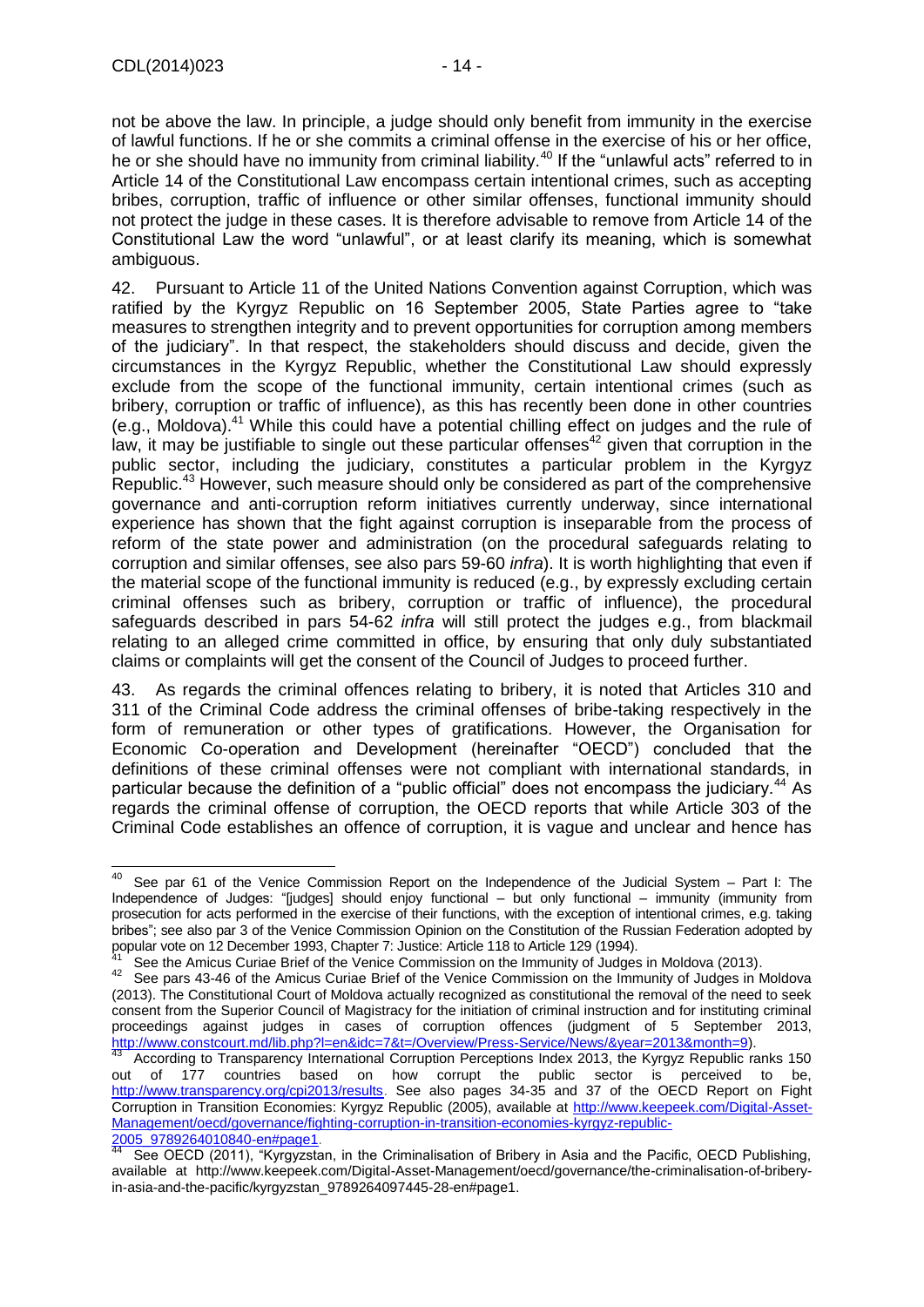never been applied.<sup>45</sup> The drafters should review the recommendations made by the OECD in that respect and discuss possible amendments to the Criminal Code. $46$ 

44. Article 328 of the Criminal Code provides for criminal liability for "knowingly unjust judgments, decisions or any other judicial acts" (*Вынесение заведомо неправосудного приговора, решения или иного судебного акта*) imposed by a judge. The draft amendments to this article also introduce a new aggravating circumstance when the conduct led to the "unlawful forfeiting of property rights". Article 328 of the Criminal Code thus provides for the criminal liability of judges directly linked to the very exercise of their judicial functions.

45. While several countries have introduced similar criminal offenses.<sup>47</sup> the UN human rights treaty bodies have, on several occasions, raised concerns regarding legal provisions aimed at subjecting judges to criminal liability for adopting "unjust judgments", and thus endangering the independence of the judiciary.

46. In addition, the wording of Article 328 of the Criminal Code is not clear, in particular the term "unjust", and could be interpreted, in concrete situations, in such a way as to weaken judges' internal independence. For instance, the situation where a judge knowingly departs from the existing case-law may conceivably be qualified as "unjust" (*неправосудный*) and could consequently fall within the scope of such provision, even if such departure is merely part of the judge's discretion in deciding on a case. The essence of judicial function is to independently interpret legal regulations and the fact that a judge is knowingly challenging established case-law should, by itself, not become a ground for criminal sanction. The CoE Recommendation CM/Rec(2010)12 states that "the interpretation of the law, assessment of facts or weighing of evidence carried out by judges to determine cases should not give rise to criminal liability, except in case of malice."<sup>49</sup> Moreover, it is not clear whether Article 328 of the Criminal Code covers only the verdict or the punishment as well (e.g., when an acquittal was clearly/undoubtedly wrongful or a sentence unreasonably mild) and this should be clarified.

47. The notion of fair trial includes the guarantee of a fair and public hearing. Fairness of proceedings entails the absence of any direct or indirect influence, pressure or intimidation or intrusion.<sup>50</sup> In that respect, the fear of the potential initiation of prosecution procedures based on Article 328 of the Criminal Code could indirectly put pressure on judges. For this reason, and given the concerns raised in that respect by UN human rights treaty bodies, it would be advisable to completely remove such offence. If not, at a minimum, the drafters should, following the wording of the CoE Recommendation CM/Rec(2010)12, re-phrase the provision to make it clear that only malicious conduct is covered, since, unless the result of

ibid. page 299. See also page 51 of OECD Report on Anti-Corruption Reforms in Eastern and Central Asia ;<br>paress and Challenges, 2009-2013, available at http://www.keepeek.com/Digital-Asset-Progress and Challenges, 2009-2013, available at [http://www.keepeek.com/Digital-Asset-](http://www.keepeek.com/Digital-Asset-Management/oecd/governance/anti-corruption-reforms-in-eastern-europe-and-central-asia_9789264201903-en#page1)[Management/oecd/governance/anti-corruption-reforms-in-eastern-europe-and-central-asia\\_9789264201903](http://www.keepeek.com/Digital-Asset-Management/oecd/governance/anti-corruption-reforms-in-eastern-europe-and-central-asia_9789264201903-en#page1) [en#page1:](http://www.keepeek.com/Digital-Asset-Management/oecd/governance/anti-corruption-reforms-in-eastern-europe-and-central-asia_9789264201903-en#page1) "[Istanbul Anti-Corruption Action Plan] monitoring report concluded that [the offence of corruption] […] is contrary to the rule of law principle of legal certainty".

-

 $^{46}_{47}$  ibid. page 307.

See e.g. Article 446 of the Spanish Criminal Code (Código Penal) which provides for criminal sanctions to be imposed to the "[t]he judge or magistrate who, knowingly, dictates an unjust sentence or resolution". See also Article 352 of the Criminal Code of Armenia (Adoption of an obviously unjust court sentence, verdict or other court act) and Article 375 of the Criminal Code of Ukraine (adoption of a knowingly wrongful decision by a judge).

See par 17 of the Concluding Observations of the Committee Against Torture on the 3<sup>rd</sup> periodic report submitted by Armenia (2012), available at [http://tbinternet.ohchr.org/\\_layouts/treatybodyexternal/Download.aspx?symbolno=CAT%2fC%2fARM%2fCO%2f3](http://tbinternet.ohchr.org/_layouts/treatybodyexternal/Download.aspx?symbolno=CAT%2fC%2fARM%2fCO%2f3&Lang=en) [&Lang=en.](http://tbinternet.ohchr.org/_layouts/treatybodyexternal/Download.aspx?symbolno=CAT%2fC%2fARM%2fCO%2f3&Lang=en) See also par 8 of the Concluding Observations of the Human Rights Committee on the 2<sup>nd</sup> periodic report submitted by the Democratic People's Republic of Korea (2001), CCPR/CO/72/PRK, available at [http://daccess-dds-ny.un.org/doc/UNDOC/GEN/G01/443/78/PDF/G0144378.pdf?OpenElement;](http://daccess-dds-ny.un.org/doc/UNDOC/GEN/G01/443/78/PDF/G0144378.pdf?OpenElement) par 10 of the Concluding Observations of the Human Rights Committee on Vietnam (2002), available at and those on Uzbekistan (2001), par 14, CCPR/CO/71/UZB, available at http://www.unhchr.ch/tbs/doc.nsf/(Symbol)/CCPR.CO.71.UZB.En?Opendocument.

<sup>&</sup>lt;sup>49</sup> See par 68 of CoE Recommendation CM/Rec(2010)12.

 $50$  See par 25 of General Comment No. 32 of the Human Rights Committee.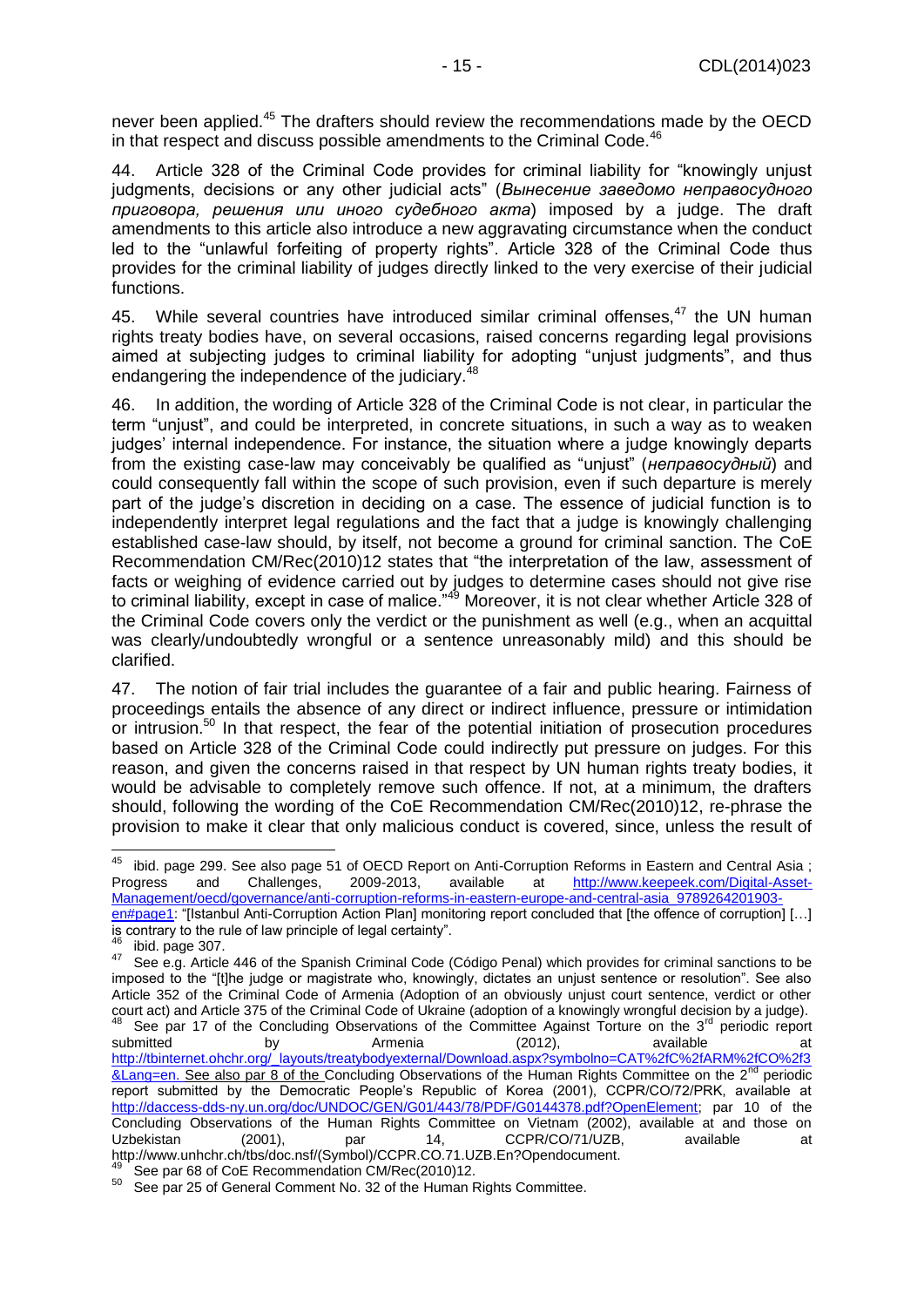faulty translation, the current wording of Article 358 of the Criminal Code ("knowingly unjust") seems to fall short of malice. The constitutive elements of the criminal offense should also be defined more precisely e.g., by stating that it is done in bad faith with the intent to benefit or harm a party to the proceedings. If the drafters decide to address such conduct through civil or disciplinary proceedings instead, the wording should similarly be clarified since civil or disciplinary liability should, in those cases, again only be imposed in cases of malice and gross negligence.<sup>5</sup>

48. Additionally, the draft amendments to Article 358 of the Criminal Code will introduce an explanatory note that specifies that "an institution of criminal case in relation to the judge is not allowed if the court of superior jurisdiction did not abolish the judicial act". In principle, a person may incur criminal liability when the constitutive elements of the criminal offense, as defined by law, are present, usually requiring a guilty act (*actus reus* - here the "imposition of an unjust judgment"), together with a certain form of intent (*mens rea* – here "knowingly"). In fact, these constitutive elements may exist irrespective of the repealing of the judgment, which may be based on a variety of grounds, not necessarily linked to the criminal offense itself. It may also happen that the judgment is not repealed, but that the constitutive elements of the crime are nevertheless present. The potential criminal liability of a judge for a "knowingly unjust judgment" and the outcome of the appeals process are two separate issues which should not be mixed. If the purpose of the note is to protect the judges, the purported goal would be better achieved by defining the constitutive elements of the criminal offense in a more precise manner, as recommended in par 47 *supra*. Moreover, this note somehow introduces a ground for inadmissibility of the claim, but its legal effect seems uncertain if such ground for inadmissibility is not expressly stated in the Code of Criminal Procedure itself.

49. Article 14 of the Constitutional Law does not address the personal immunity of the judges from civil suits for monetary damages for improper acts or omissions in the exercise of their judicial functions<sup>52</sup>, and should be supplemented in that respect. In addition, if not already provided for, the inadmissibility of such claims should be expressly stated in the Code of Civil Procedure.

50. Finally, when not exercising judicial functions, judges should in principle be liable under civil, criminal and administrative law in the same way as any other citizen,<sup>53</sup> though certain procedural safeguards may be provided to protect judges from unfounded or false, and vexatious accusations or complaints that are levelled against a judge in order to exert pressure on him or her (see pars 54-62 *infra* on the procedural safeguards). The wording of Article 14 could be supplemented accordingly.

 $51$ See par 66 of CoE Recommendation CM/Rec(2010)12: "the interpretation of the law, assessment of facts or weighing of evidence carried out by judges to determine cases should not give rise to civil or disciplinary liability, except in cases of malice and gross negligence." See also the OSCE/ODIHR-Venice Commission's Joint Opinion on the Constitutional Law on the Judicial System and Status of Judges of Kazakhstan which also recommends that "disciplinary proceedings should deal with gross and inexcusable professional misconduct, but should never extend to differences in legal interpretation of the draft law or judicial mistakes."

See UN Basic Principle 16 on the Independence of the Judiciary which states that "[w]ithout prejudice to any disciplinary procedure or to any right of appeal or to compensation from the State, in accordance with national law, judges should enjoy personal immunity from civil suits for monetary damages for improper acts or omissions in the exercise of their judicial functions".

See par 71 of CoE Recommendation CM/Rec(2010)12 which states that "[w]hen not exercising judicial functions, judges are liable under civil, criminal and administrative law in the same way as any other citizen". See also par 75 of CCJE Opinion No. 3: "i) judges should be criminally liable in ordinary law for offences committed outside their judicial office; ii) criminal liability should not be imposed on judges for unintentional failings in the exercise of their functions". ." See also par 53 of the Amicus Curiae Brief of the Venice Commission on the Immunity of Judges in Moldova (2013).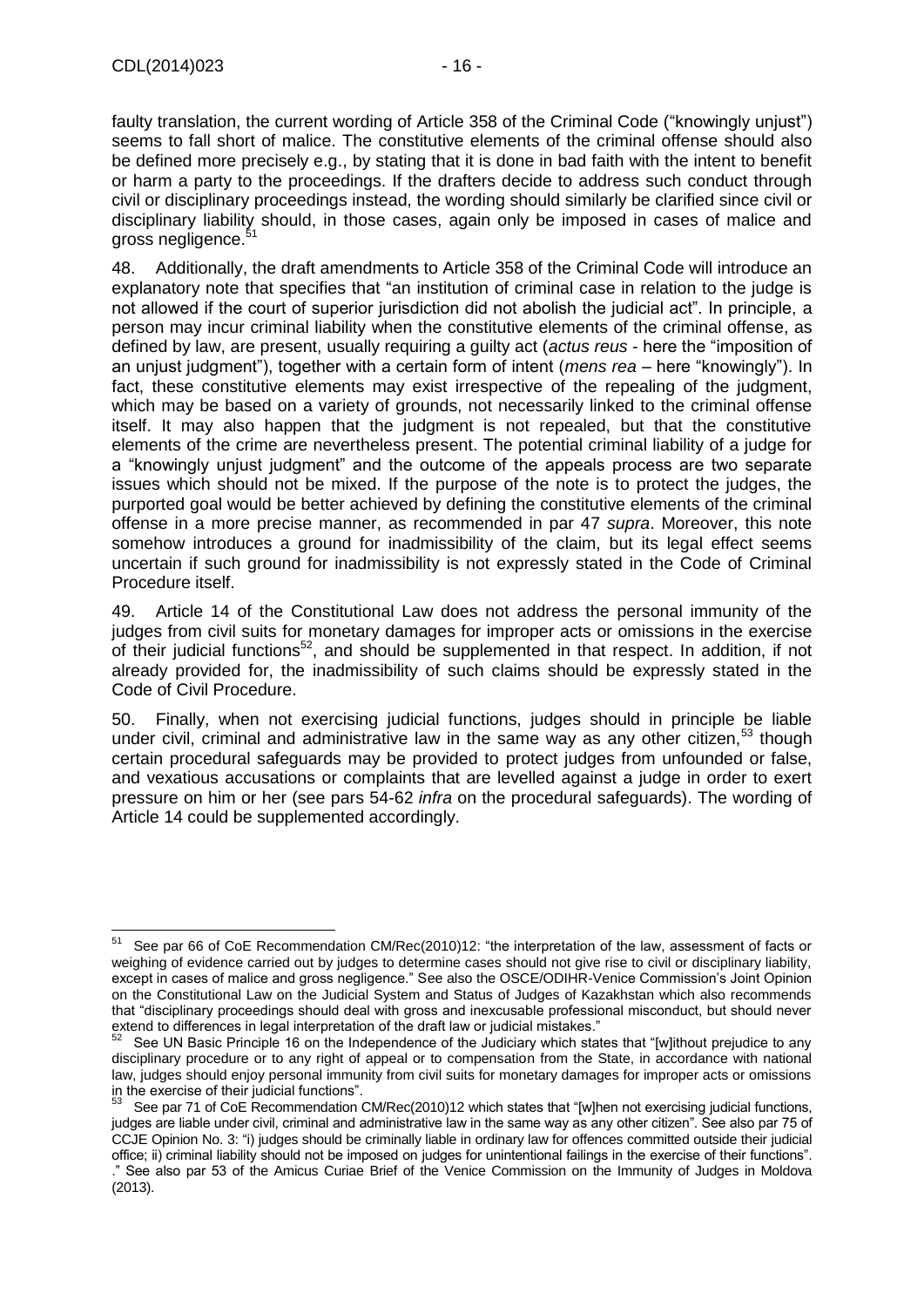#### *3.2. Temporal Scope of the Immunity of Judges*

<span id="page-16-0"></span>51. The proposed amendments to Article 14 par 2 of the Constitutional Law will expand the temporal scope of the functional immunity of judges from administrative and criminal liability to include the time after the termination of powers of the judges and their dismissal from office. Subject to the comments made in pars 39-41 *supra* regarding "unlawful acts", it is positive that the functional immunity extends to the time after termination of office, since this is an additional guarantee of protection.

52. However, the proposed amendment does not distinguish between the cases involving termination of powers (presumably in cases of voluntary resignation, retirement or health reasons) and other cases of dismissal, and consequently somehow contradicts part 1 of Article 27 of the Constitutional Law which provides for the maintenance of the immunity of the judge in cases of resignation only. The drafters should discuss the scope *ratione personae* of the functional immunity of judges and the wording of the two provisions should be harmonized to ensure coherence.

53. It must be pointed out that the extended temporal scope should also apply to personal immunity from civil suits, if an additional provision on such immunity is introduced (see par 49 *supra*).

#### *3.3 Procedural Safeguards to Protect Judicial Independence*

<span id="page-16-1"></span>54. The UN Special Rapporteur on the Independence of Judges and Lawyers considers that procedures for lifting judicial immunity "must be legislated in great detail and should aim at reinforcing the independence of the judiciary".<sup>54</sup>

55. As recommended by the CCJE, procedural safeguards may be provided for, in order to avoid false accusations or vexatious claims against judges. For instance, in a country such as the Kyrgyz Republic where a criminal investigation or proceedings can be started at the instigation of a private individual, "there should be a mechanism for preventing or stopping such investigation or proceeding […] when there is no proper case for suggesting that any criminal liability exists on the part of the judge".<sup>55</sup> The Venice Commission in its amicus curiae brief on the immunity of judges for the Constitutional Court of Moldova (2013) also noted that the need to maintain procedural safeguards before lifting the immunity of a judge prior to the initiation of criminal proceedings, depends on the context in each country and on whether there is a fear that unjustified charges could actually be brought against judges.<sup>56</sup>

56. Article 14 par 1 of the Constitutional Law prohibits the use of coercive measures (e.g., arrest, search) with the exception of cases of *in flagrante delicto,* irrespective of the type of the alleged criminal offense. If the immunity is limited to certain acts committed in the course of the exercise of the judicial function (i.e. the functional immunity), it is unclear why the use of coercive measures should be limited in case the judge is suspected of having committed an "ordinary" crime. In addition it is not clear who will authorize the arrest or the search (supposedly this is the Council of Judges). This should be expressly indicated in Article 14 par 1 of the Constitutional Law.

57. Article 14 of the Constitutional Law on the issue of immunity of judges should be read together with Article 30 of the Constitutional Law which provides for certain safeguard mechanisms. On the one hand, the Prosecutor General exclusively (without the possibility to delegate) has the competence to initiate a criminal investigation (par 1) and, on the other hand,

See par 54 of CCJE Opinion No. 3.

<sup>-</sup><sup>54</sup> See pars 66-67 of the 2009 Annual Report of the UN Special Rapporteur on the Independence of Judges and Lawyers, A/HRC/11/41, 24 March 2009, available a[thttp://daccess-dds](http://daccess-dds-ny.un.org/doc/UNDOC/GEN/G09/125/63/PDF/G0912563.pdf?OpenElement)[ny.un.org/doc/UNDOC/GEN/G09/125/63/PDF/G0912563.pdf?OpenElement.](http://daccess-dds-ny.un.org/doc/UNDOC/GEN/G09/125/63/PDF/G0912563.pdf?OpenElement)

<sup>56</sup> See pars 26-27 of the Amicus Curiae Brief of the Venice Commission on the Immunity of Judges in Moldova (2013).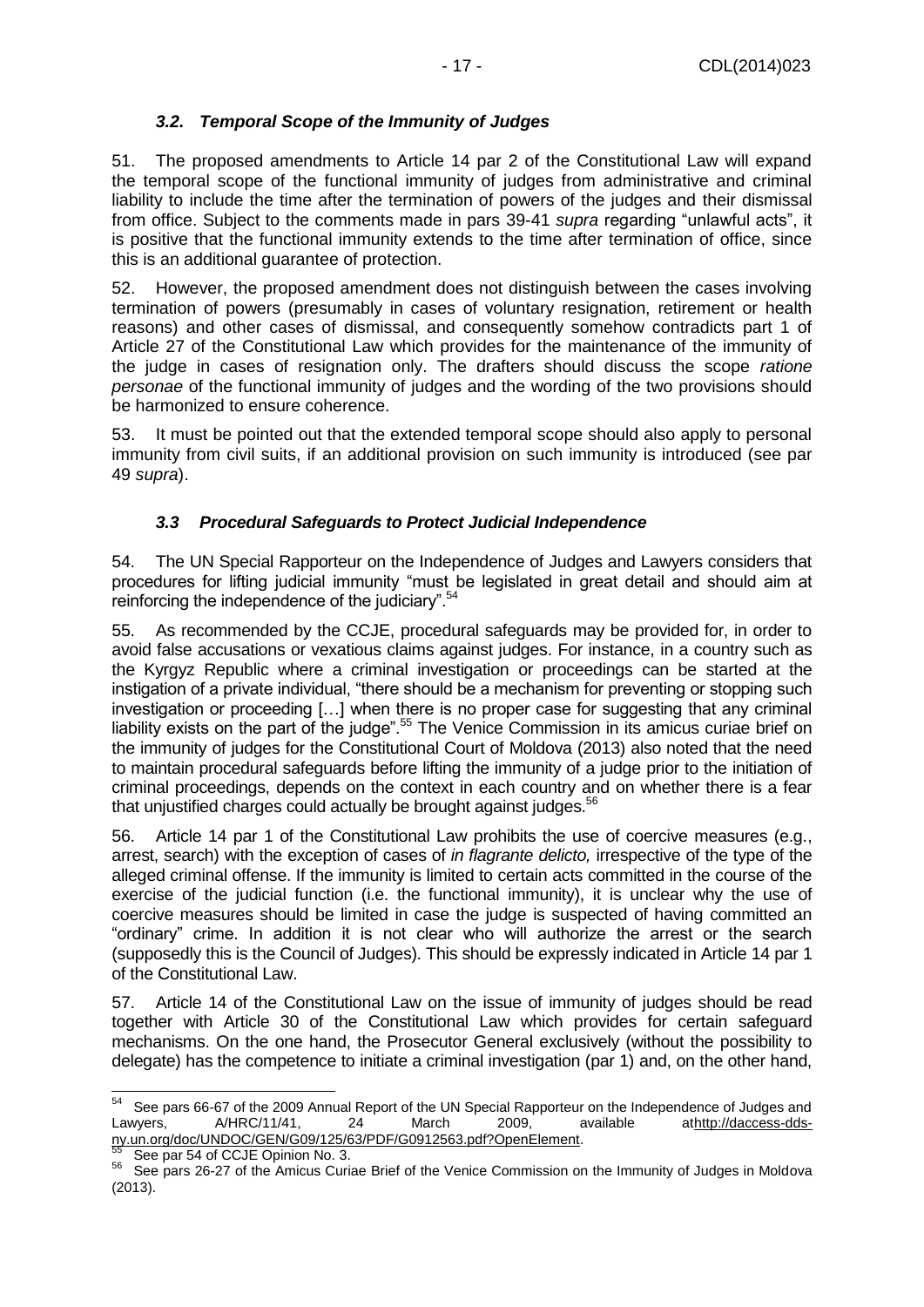a ruling by the Prosecutor General on instituting criminal proceedings (par 2) or a decision of the Prosecutor General to institute administrative proceedings (par 3) requires the consent of the Council of Judges.

58. At the outset, it should be pointed out that it is positive that the amendments to the Constitutional Law remove the possibility for the Prosecutor General to delegate his or her powers. Some may argue that granting the exclusive power to initiate criminal proceedings against judges to the Prosecutor General may leave the judge's fate in the hands of an individual organ and thus poses a threat to the judge's independence. On the other hand, this could arguably be seen as constituting one of the procedural safeguards of judges' independence since this means that the initiation of criminal investigations will be within the exclusive competence of the highest level of Procuracy, which should theoretically reduce the risk of an abuse of power by a lower-level prosecution service. To ensure that there is no abuse from that end, $57$  the rules and procedures applicable to the accountability and liability of the Prosecutor General should expressly provide a mechanism to ensure that the Prosecutor General will be accountable in the discharge of his or her functions and will not abuse his or her competence.<sup>58</sup>

59. The legislator should also consider whether there should be exceptions to these procedural safeguards. Research shows that occasionally, judicial councils tend not to lift the immunity, i.e. give consent to the initiation of criminal proceedings against their peers, which may have a disastrous impact on the reputation of the judiciary as a whole.<sup>59</sup> One way to prevent this situation from occurring could be to involve more "external members"/non-judges in the Council of Judges that may counterbalance the risk of self-protection and cronyism<sup>60</sup> and prevent that judges who commit crimes such as corruption or bribery are protected from prosecution.

60. The Council of Europe's Group of States against Corruption (GRECO) also notes that procedural immunity (safeguards) sometimes "raise[s] serious problems in respect of an effective fight against corruption".<sup>61</sup> The stakeholders should therefore discuss whether the initiation of criminal proceedings for certain specific criminal offenses, such as bribery, corruption or traffic of influence, should be exempt from requiring prior consent by the Council of Judges. Article 30 of the Constitutional Law could be amended accordingly, i.e. by stating that consent of the Council of Judges is not required for the said offenses (see also pars 42-43 *supra*). Alternatively, part 5 of Article 30 of the Constitutional Law could state that consent of the Council of Judges should in principle be given in cases of alleged bribery, corruption or traffic of influence, unless the Council of Judges finds that the complaint is manifestly ill-founded (as defined by the grounds and procedures to be determined by the Council of Judges). A decision by the Council of Judges refusing to give its consent should also be subject to appeal.

61. To prevent abuse, a specific aggravating circumstance could be added to the criminal offenses of "Knowingly False Denunciation" (Article 329 of the Criminal Code) and/or "False

See par 120 of the 2012 Annual Report of the UN Special Rapporteur on the Independence of Judges and<br>wyers. 4/HRC/20/19. 7 June 2012. available at Lawyers, A/HRC/20/19, 7 June 2012, available at [http://www.ohchr.org/Documents/HRBodies/HRCouncil/RegularSession/Session20/A.HRC.20.19\\_En.pdf.](http://www.ohchr.org/Documents/HRBodies/HRCouncil/RegularSession/Session20/A.HRC.20.19_En.pdf)

<sup>-</sup><sup>57</sup> See the concerns raised in that respect as noted that the Istanbul Anti-Corruption Action Plan Second Monitoring Report on Kyrgyzstan available a[t http://www.oecd.org/corruption/acn/49882439.pdf.](http://www.oecd.org/corruption/acn/49882439.pdf)

<sup>59</sup> See par 24 of the Amicus Curiae Brief of the Venice Commission on the Immunity of Judges in Moldova (2013), referring to Transparency International Global Corruption Report, 2007, p. 280.

See par 7 of the OSCE/ODIHR Kyiv Recommendations: "Apart from a substantial number of judicial members elected by the judges, the Judicial Council should comprise law professors and preferably a member of the bar, to promote greater inclusiveness and transparency". See also Opinion of the CCJE No.10 (2007) on "The Council for the Judiciary at the service of society", par 16: *"*The Council for the Judiciary can be either composed solely of judges or have a mixed composition of judges and non judges. In both cases, the perception of self-interest, self protection and cronyism must be avoided."<br><sup>61</sup> See nane 41 of CRECO TH

See page 41 of GRECO Thematic Article on "Immunities of Public Officials as Possible Obstacles in the Fight<br>ainst corruption" (2005), available available at Against Corruption" (2005), available at

[http://www.coe.int/t/dghl/monitoring/greco/general/Compendium\\_Thematic\\_Articles\\_EN.pdf.](http://www.coe.int/t/dghl/monitoring/greco/general/Compendium_Thematic_Articles_EN.pdf)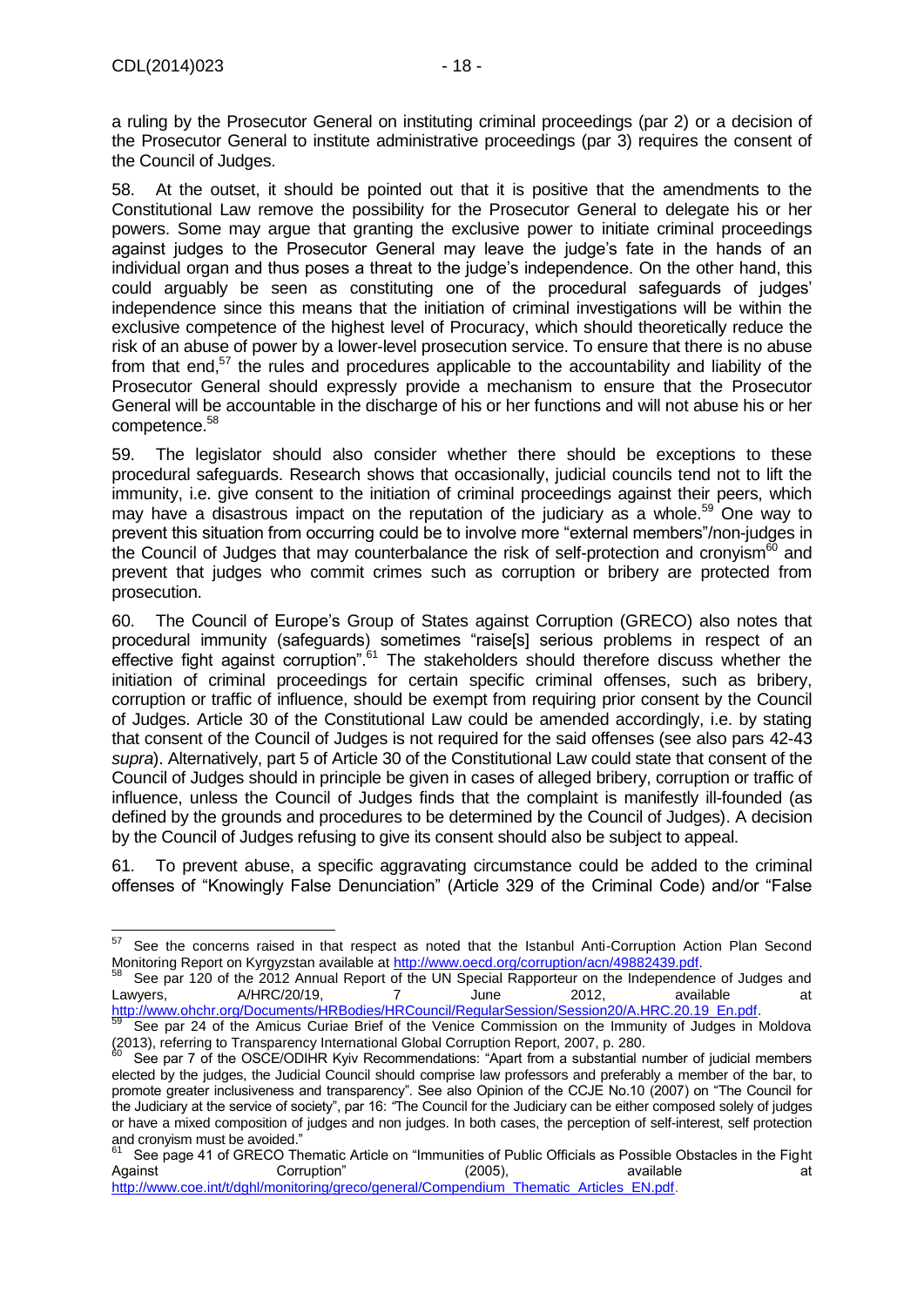Testimony, Expert Opinion, or Mistranslation" (Article 330 of the Criminal Code) when committed against a judge, as an additional protection safeguard.

62. Amended part 5 of Article 30 provides that the grounds and procedure for making a decision on giving or refusing to give consent to the initiation of criminal or administrative proceedings are determined by the Council of Judges. While the Constitutional Law cannot provide all the details and peculiarities, it would be preferable, given the importance of the issue for the independence of the judiciary, if it would at least lay down the broad principles. The Constitutional Law could expressly provide in which situations consent will not be given (e.g., when the proceedings concern a fact related to the exercise of judicial functions, see pars 35- 36 *supra*), or should in principle be granted unless the complaint is manifestly ill-founded (see par 60 *supra*) or where the judge has been caught *in flagrante delicto*, as per Article 14 of the Constitutional Law.

#### **4. Proportionality of Disciplinary Sanctions**

<span id="page-18-0"></span>63. The proposed amendments to Article 28 of the Constitutional Law provide for only two types of measures as disciplinary sanctions: admonition and early dismissal.

64. Normally, having a reasonable range of possible sanctions facilitates compliance with the principle of proportionality when the competent body has to decide on a sanction. From this point of view, the authors of the draft should consider supplementing Article 28 of the Constitutional Law with other possible types of disciplinary sanctions, as is done in most jurisdictions. These could encompass e.g., downgrading or demotion, suspension of promotion, removal of certain honorary privileges defined in Article 27 of the Constitutional Law, withdrawal of cases from a judge, transfer to another judicial office<sup>62</sup> (in which latter case Article 23 of the Constitutional Law would need to be amended accordingly). Other sanctions could also include the temporary suspension from office, as well as distinguishing between early dismissal with or without pension benefits.

65. It is positive that the amended part 2 of Article 28 of the Constitutional Law expressly states the criteria to be taken into consideration by the Council of Judges when choosing the disciplinary measure. These criteria include the scope and the nature of the offense, its consequences, the form of the judge's guilt, as well as other aggravating or mitigating circumstances to be defined by the Council of Judges. This should theoretically serve as a useful guidance to apply a sanction proportional to the offense committed, if the range of possible disciplinary measures were not limited to only two. Additionally, one of the criteria, the "form of judge's guilt" (*форма вины судьи)* is unclear. It could refer to the nature of the liability, i.e. administrative, criminal or civil; or to the nature of the conduct, e.g., intentional, malicious or with gross negligence. It is recommended to clarify the provision in that respect.

66. Moreover, the drafting of part 2 of Article 28 of the Constitutional Law could be further enhanced by explicitly mentioning the proportionality principle, for instance by expressly stating that disciplinary measures must be in proportion to the gravity of the infraction committed.

67. It is welcome that the draft amendments to part 5 of Article 28 of the Constitutional Law set the principle that early dismissal is applied only as an extreme measure, in case of "systematic or gross violations of requirements to the irreproachable conduct of judges" . It is positive that such a principle is expressly stated in the Constitutional Law, given that international standards acknowledge that the irremovability of judges is a main pillar of judicial independence and that dismissal as a disciplinary sanction should be reserved to the

<sup>62</sup> See par 52 of CoE Recommendation CM/Rec(2010)12 which provides that "[a] judge should not receive a new appointment or be moved to another judicial office without consenting to it, except in cases of disciplinary sanctions or reform of the organisation of the judicial system".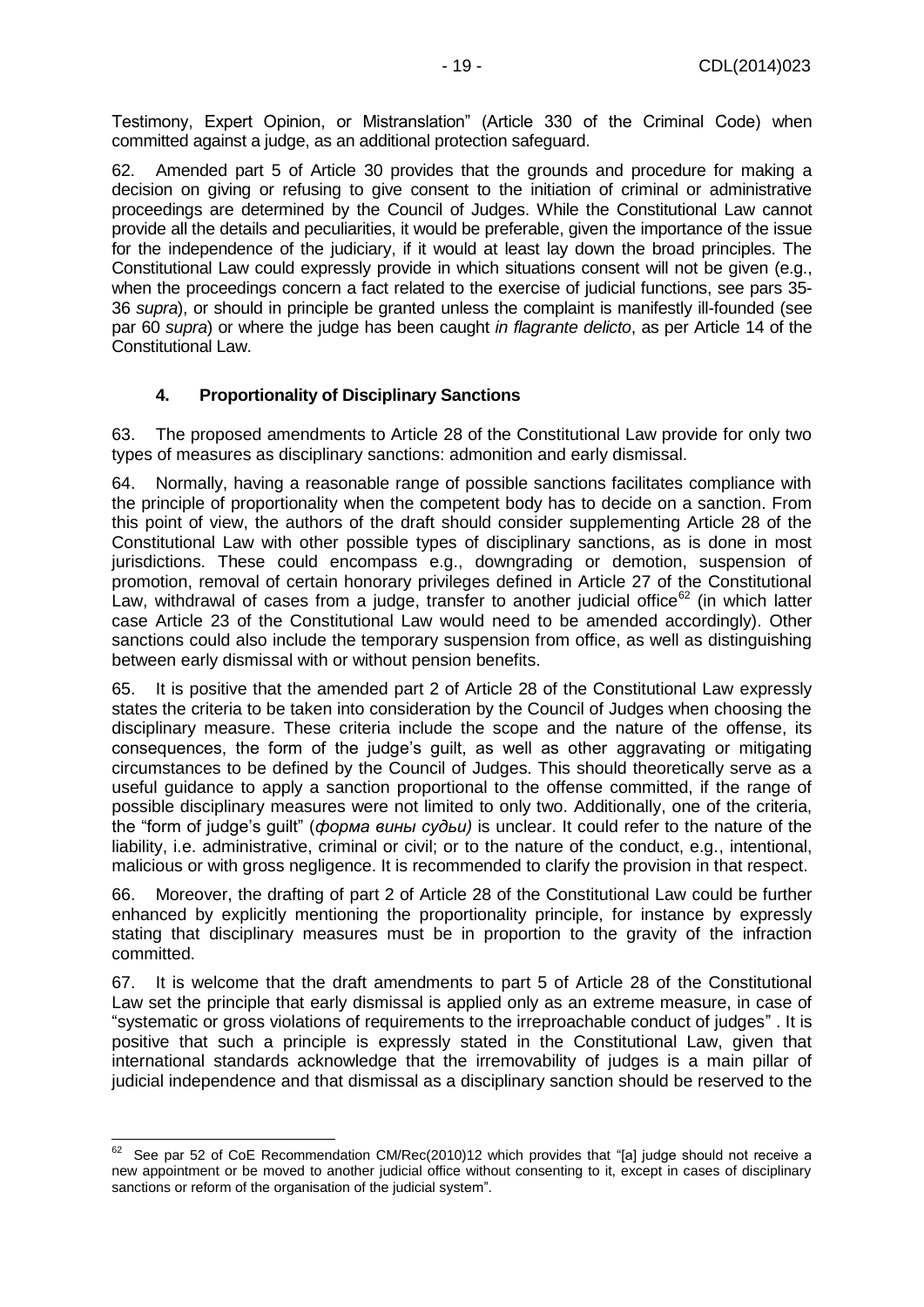most serious cases.<sup>63</sup> The attempt of the proposed amendments to define the terms "systematic" (three admonitions in a year) and "gross" (single serious violation of the requirements of part 1 of Article 5-1 of the Constitutional Law) is also welcomed. However, the concerns raised earlier as to the reference to the Code of Honour of Judges, as well as to the unforeseeability of certain provisions of part 1 of Article 5-1 (see pars 21-32 *supra*) remain valid.

68. Article 26 of the Constitutional Law provides twelve grounds for the early dismissal of a judge. However, these various grounds are of a very different nature. The provision does not distinguish the cases of early termination of office following a disciplinary or criminal verdict from cases of termination due to voluntary resignation, transfer to another profession not related to the administration of justice, retirement or termination on medical grounds. It may be useful to cluster these different categories of early termination, since given their different nature, they should in principle trigger different consequences. For instance, in cases of early termination, where judges maintain the honorary title of judge and certain privileges, such as personal immunity and affiliation to the judicial community (as well as pension benefits), as defined in Article 27 par 1 of the Constitutional Law, this will usually be due to their voluntary resignation or inability to exercise the powers of a judge due to state of health, as confirmed by the conclusion of a medical commission.

69. On the other hand, in cases where the early dismissal will be based on certain objective criteria, but certain benefits may be maintained (e.g., pension benefits and functional immunity), this will usually involve cases of actual membership in a political party or candidacy for certain political offices, transfer to another job not related to the administration of justice or refusal of a local court judge to be transferred to another local court on the grounds envisaged in paragraph 2, part 1 of article 23 of the present constitutional law.

70. Finally, there are the situations where an in-depth review of the particular case will have to be carried out by the Disciplinary Commission, for example to assess whether there was a systematic or gross violation of certain specific provisions of the Constitutional Law and to determine the appropriate disciplinary measure. It would be a welcome amendment if such differentiation could be introduced into Article 26 of the Constitutional Law, as this would facilitate the application of the proportionality principle.

#### <span id="page-19-0"></span>**5. Composition of the Disciplinary Commission and Nomination and Selection of its Members**

## *5.1. Gender Balance Requirements*

<span id="page-19-1"></span>71. First and foremost, the OSCE/ODIHR and the Venice Commission welcome the genuine attempt to introduce provisions to achieve a more balanced representation of both genders in the composition of the Disciplinary Commission, which is in principle a laudable step. This objective is in line with the Beijing Platform of Action, which urges States to establish the goal of gender balance in the judiciary, $64$  with OSCE/ODIHR Kyiv

<sup>63</sup> See par 20 of General Comment 32 of the Human Rights Committee which states that "[j]udges may be dismissed only on serious grounds of misconduct or incompetence, in accordance with fair procedures ensuring objectivity and impartiality set out in the constitution or the law." See also UN Basic Principle 18 on the Independence of the Judiciary which provides that "judges shall be subject to suspension or removal only for reasons of incapacity or behaviour that renders them unfit to discharge their duties"; par 66 of the Report of the UN Special Rapporteur on the Independence of Judges and Lawyers, 24 March 2009, A/HRC/11/41, available at [http://www2.ohchr.org/english/bodies/hrcouncil/docs/11session/A.HRC.11.41\\_en.pdf](http://www2.ohchr.org/english/bodies/hrcouncil/docs/11session/A.HRC.11.41_en.pdf) which states that "only in exceptional circumstances may the principle of irremovability be transgressed"; and for reference, par 50 of CoE Recommendation CM/Rec(2010)12 which states that "[a] permanent appointment should only be terminated in cases of serious breaches of disciplinary or criminal provisions established by law".

<sup>64</sup> See par 190 under Strategic Objective G.1. "Take measures to ensure women's equal access to and full participation in power structures and decision-making" of the Beijing Platform for Action, Chapter I of the Report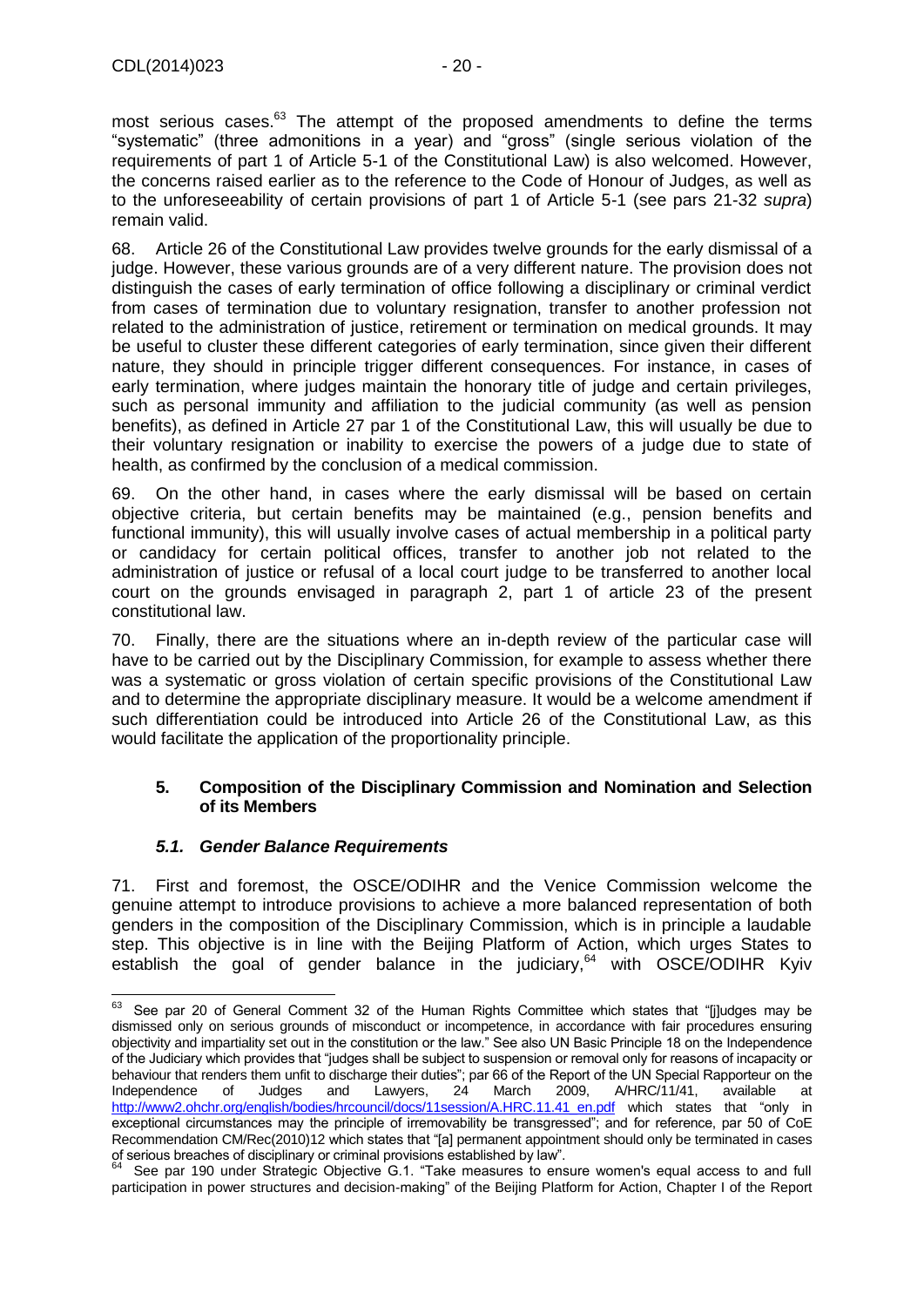Recommendations<sup>65</sup> and with good state practices.<sup>66</sup> At the same time, for these measures to be effective and fully in line with international standards, they would benefit from certain revisions and additions, particularly with regard to the proposed gender ratio, as well as in terms of mechanisms to ensure compliance. It is also worth mentioning that representation of minorities within the judiciary should also be encouraged.<sup>67</sup>

72. While this provision constitutes a positive measure, this ratio relates to the UN Economic and Social Council (hereinafter "the ECOSOC") target of 30% of women in leadership positions, an aim which was to be reached by 1995.<sup>68</sup> With the threshold of 70% (i.e. no more than six out of nine members) provided by new Article 29-1 of the Constitutional Law, there may not be much incentive left to further enhance gender balance beyond 30% and this could constitute a "glass ceiling" for representatives of a certain underrepresented gender. More generally, in this area, experience has shown that defined aims and pre-decided time-bound targets are important instruments for quaranteeing results.<sup>69</sup> Consequently, the stakeholders should discuss whether to introduce a timeline attached to a decrease of the threshold of 70%, in order to create proper incentives to, over time, reach a more balanced representation of both genders in the composition of the Disciplinary Commission. This could be done by stating in par 1 of Article 29-1 of the Constitutional Law that by a certain date, the gender representation threshold should become no more than five members of the same gender out of nine.

73. Furthermore, the introduction of such quota target would not reach its intended goal if no gender requirements are introduced in both the nomination process to identify candidates, as well as in the respective rules and procedures governing the election (by the Council of Judges), lot drawing (for civil society representatives) and appointment (by the Jogorku Kenesh and by the President) of the members of the Disciplinary Commission.<sup>70</sup> Examples of how to achieve this could be, e.g., proposing two nominees of each gender (for candidates nominated by the assembly of judges in the respective courts as well as for those nominated by the civil society),<sup>71</sup> adapting voting modalities<sup>72</sup>, the process of drawing lots<sup>73</sup>

See par 24 of the OSCE/ODIHR Kyiv Recommendations.

<sup>68</sup> Recommendation VI of the UN Economic and Social Council Resolution (E/RES/1990/15), adopted on 24 May 1990, available at the [http://daccess-dds](http://daccess-dds-ny.un.org/doc/UNDOC/GEN/NR0/765/31/IMG/NR076531.pdf?OpenElement)[ny.un.org/doc/UNDOC/GEN/NR0/765/31/IMG/NR076531.pdf?OpenElement](http://daccess-dds-ny.un.org/doc/UNDOC/GEN/NR0/765/31/IMG/NR076531.pdf?OpenElement) (page 22). Note that the CoE Parliamentary Assembly sets a higher objective for its Member States, namely that the representation of either women or men in any decision-making body in political or public life should not fall below 40% - See the Preamble of the Appendix to the CoE Recommendation CM/Rec(2003)3 of the Committee of Ministers to CoE Member States on the balanced participation of women and men in political and public decision-making adopted on 30 April 2002 (hereinafter "the CoE Recommendation CM/Rec(2003)3", available at [https://wcd.coe.int/ViewDoc.jsp?id=2229\)](https://wcd.coe.int/ViewDoc.jsp?id=2229). See also par 6.1 of the Resolution 1489 (2006) of the CoE Parliamentary Assembly, on Mechanisms to ensure women's participation in decision making, adopted on 17 March 2006, available at the control of the control of the control of the control of the control of the control of the control of the control of the control of the control of the control of the control of the control of th

[http://assembly.coe.int/Main.asp?link=/Documents/AdoptedText/ta06/ERES1489.htm#P16\\_112.](http://assembly.coe.int/Main.asp?link=/Documents/AdoptedText/ta06/ERES1489.htm#P16_112)

of the Fourth World Conference on Women, Beijing, 4-15 September 1995 (A/CONF.177/20 and Add.1), available at [http://www.un.org/esa/gopher-data/conf/fwcw/off/a--20.en.](http://www.un.org/esa/gopher-data/conf/fwcw/off/a--20.en)

See par 24 of the OSCE/ODIHR Kyiv Recommendations which states that "[g]enerally, it would be desirable that the composition of the judiciary reflects the composition of the population as a whole."

<sup>66</sup> See par 81 on the "Adequate Representation of Women in the Judiciary" of the 2011 Annual Report of the UN Special Rapporteur on the Independence of Judges and Lawyers, available at [http://daccess-dds](http://daccess-dds-ny.un.org/doc/UNDOC/GEN/G11/130/15/PDF/G1113015.pdf?OpenElement)[ny.un.org/doc/UNDOC/GEN/G11/130/15/PDF/G1113015.pdf?OpenElement.](http://daccess-dds-ny.un.org/doc/UNDOC/GEN/G11/130/15/PDF/G1113015.pdf?OpenElement)

 $\frac{69}{70}$  See e.g. paragraph VI of the Explanatory Memorandum on CoE Recommendation Rec (2003)3.

See e.g. regarding the nomination and election of judges to international tribunals and court, the International Criminal Court Discussion Paper No 4 on Nomination and Election of Judges by Thordis Ingadottir (June 2002), available at [http://www.pict-pcti.org/publications/ICC\\_paprs/election.pdf.](http://www.pict-pcti.org/publications/ICC_paprs/election.pdf)

For instance, in cases where public bodies or organizations nominate candidates for appointment, certain countries have introduced an obligation to always propose two nominees, a woman and a man (e.g. the example in Denmark, Appendix IV to the Explanatory Memorandum on CoE Recommendation CM/Rec(2003)3).

For instance by stating that each elector from the Council of Judges is required to vote for at least two candidates from list A (one gender) and two candidates from list B (other gender), and for a fifth candidate from  $e^{i}$ ther list.

 $73$  For instance, ensuring compliance with gender balance targets for representatives from civil society could be achieved by drawing lots separately per gender.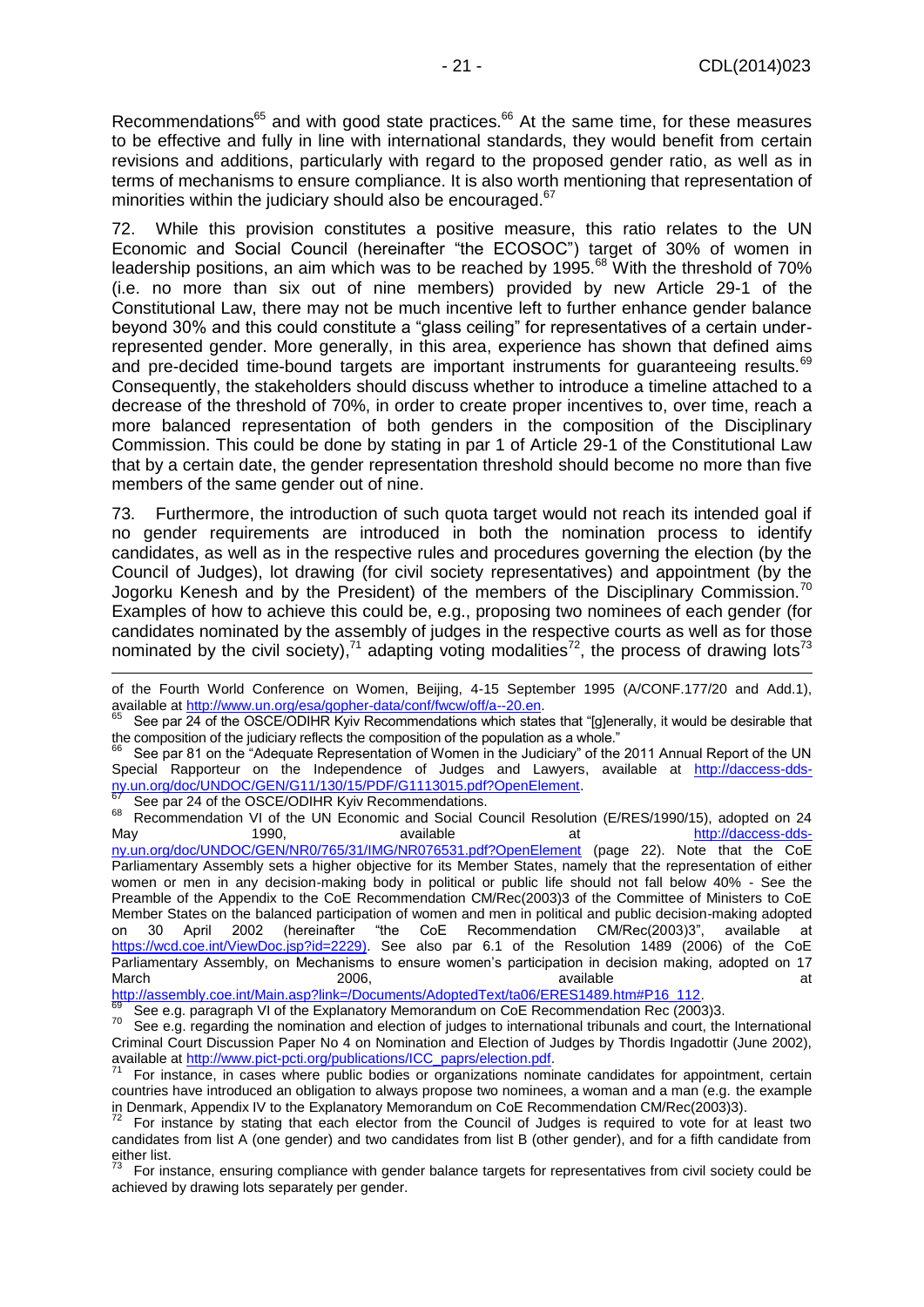and appointment modalities (respectively by the Jogorku Kenesh and by the President) $^{74}$  to ensure gender balance, while ensuring that also reserve lists are drawn up in a manner that ensures gender balance.<sup>75</sup> Since under certain circumstances, it may not always be possible to nominate two candidates from a different gender, or a nominee from one gender may decline, a derogation may be provided in certain specific circumstances.

74. Finally, the Constitutional Law does not include provisions pertaining to the consequences of the violation of the gender quota target.<sup>76</sup> In order for new Article 29-1 of the Constitutional Law to be effective, the drafters should supplement the provision by stating the consequences for infringement of the gender balance target.<sup>77</sup>

75. While it may not be necessary to outline all of the above in detail in a Constitutional Law, at minimum, the newly introduced Article 29-1 of the Constitutional Law should expressly state the overarching principle that the nomination of candidates, as well as the rules and procedures for election of the members from the judiciary, and for the designation of the civil society representatives (through lot-drawing and appointment by the Jogorku Kenesh and the President respectively) shall comply with the gender requirements stated in par 1 of Article 29-1 of the Constitutional Law, and shall be further defined in a resolution adopted by the Council of Judges. The lower level regulation that will be adopted by the Council of Judges could then provide more details, and use certain of the modalities proposed in par 73 *supra*. The draft amendments to Articles 9 and 10-1 of the Law on Judicial Self-Governance Bodies should also be supplemented to expressly state that the election of judge representatives by the Council of Judges and the modalities for drawing lots determined by the Council of Judges shall comply with gender balance requirements.

#### <span id="page-21-0"></span>*5.2. Nomination and Selection Processes of the Members of the Disciplinary Commission*

76. The newly introduced Article 29-1 of the Constitutional Law defines the composition of the Disciplinary Board (five judges and four representatives of the civil society). Such composition is to be welcomed as it should help ensure transparency, as well as community involvement in disciplinary proceedings, while also averting the risk of judicial corporatism.<sup>78</sup> In addition, par 3 of Article 29-1 of the Constitutional Law provides that the members of the Council of Judges,

 $74$ See par 8 of the General Assembly Resolution 66/130 adopted on 19 March 2012, available at [http://www.un.org/ga/search/view\\_doc.asp?symbol=A/RES/66/130&Lang=E,](http://www.un.org/ga/search/view_doc.asp?symbol=A/RES/66/130&Lang=E) which encourages States "to appoint women to posts within all levels of their Governments, including, where applicable, bodies responsible for designing constitutional, electoral, political or institutional reforms". See also, for reference, pars 9-10 of the Appendix to the CoE Recommendation CM/Rec(2003)3. If the drafter choose to lower the threshold to no more than five members of the same gender out of nine in the future (as recommended in par 67 of the joint opinion*)*, the appointment by the Jogorku Kenesh could be organized after the election by the Council of Judges of the judge representatives and the lot drawing of civil society representatives, and followed at last by the appointment made by the President which should be in compliance with the gender balance requirements stated in par 1 of Article 29-1 of the Constitutional Law.

<sup>75</sup> For instance, rules governing replacement should specify that the new member from the reserve list shall be of the same gender as the exiting member.

See par 39 of the 2013 Report of the UN Working Group on the issue of discrimination against women in law<br>
19 April 2013, available at (A/HRC/23/50) adopted on 19 April 2013, available at and in practice (A/HRC/23/50) adopted on 19 April 2013, available at [http://www.ohchr.org/Documents/HRBodies/HRCouncil/RegularSession/Session23/A.HRC.23.50\\_EN.pdf,](http://www.ohchr.org/Documents/HRBodies/HRCouncil/RegularSession/Session23/A.HRC.23.50_EN.pdf) which states on a different though related matter, the UN Working Group on the issue of discrimination against women in law and in practice noted that "[q]uotas work best when accompanied by sanctions and closely monitored by gender-responsive independent bodies".

The practice varies greatly amongst countries. As an example, according to the newly introduced draft Law on Equality between Men and Women currently before the French Parliament, the appointments of the members of the executive board of certain administrative bodies shall be annulled if gender balance is not respected (except for appointments of members from the under-represented gender); at the same time, the annulment of the appointments will not render null and void the decisions that may have already been adopted by said body; see the draft French Law on Equality between Men and Women, available at [http://www.senat.fr/leg/etudes](http://www.senat.fr/leg/etudes-impact/pjl12-717-ei/pjl12-717-ei.html)[impact/pjl12-717-ei/pjl12-717-ei.html.](http://www.senat.fr/leg/etudes-impact/pjl12-717-ei/pjl12-717-ei.html)

See par 9 of the OSCE/ODIHR Kyiv Recommendations.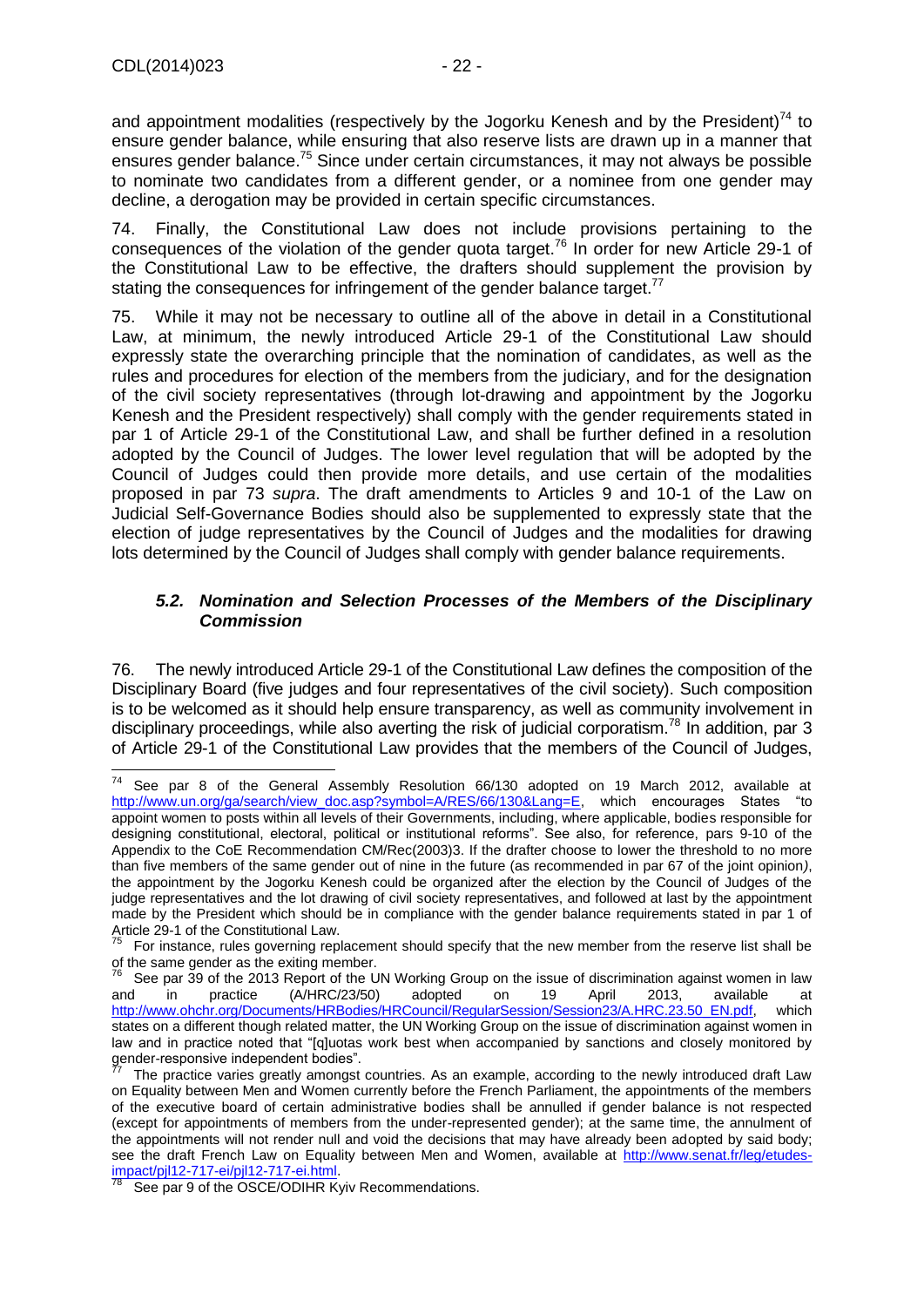the Council for the Selection of Judges and the deputies of the Jogorku Kenesh cannot be members of the Disciplinary Commission, which is a further guarantee of independence and impartiality, $79$  and is a positive introduction.

77. As regards the nomination of judge representatives by the meetings of judges from the respective courts, Article 29-1 par 4 of the Constitutional Law should expressly mention that nominations of candidates are made by secret ballot. The proposed amendments to part 3 of Article 10-1 of the Law on Judicial Self-Governance should be changed accordingly.

78. As mentioned in par 73 *supra*, it would be advisable to provide for the nomination of two candidates, one from each gender and the draft amendments to part 3 of Article 10-1 of the Law on Judicial Self-Governance should be changed accordingly.

79. Judge-members of the Disciplinary Commission shall be elected by the Council of Judges amongst candidates nominated by the meetings of judges from the various courts and may include one judge of the Supreme Court and Constitutional Chamber of the Supreme Court. The vote within the Council of Judges should also be organized by secret ballot, and it is recommended to supplement Article 29-1 par 4 of the Constitutional Law in that respect.

80. The new Article 29-1 par 5 of the Constitutional Law provides that the representatives from the civil society will be designated through lot drawing amongst the candidates nominated by educational or scientific establishments, bar associations and other non-commercial organizations with the exception of political parties. While the lottery system could help prevent possible cases of politicization, corruption and/or private arrangements regarding the composition of the Disciplinary Commission, such a mechanism may not necessarily guarantee the selection of the best candidates in terms of values and merits. A selection mechanism through a fair, professional and transparent competition should in principle be favoured,<sup>80</sup> but this also depends on the circumstances in a given country. At the meetings in Bishkek, it was pointed out that such mechanism could, to a certain extent, prevent corruption or other private arrangements, provided that certain safeguards are in place to ensure the openness and transparency of the lot drawing process and proper oversight, e.g. by organizing it in public and providing that an independent body oversees the process. Moreover, to ensure the transparency of the nomination and lot drawing processes, it would be advisable to specify that the list of admissible candidates (those who comply with the criteria) is published prior to the lot drawing process, as well as the list of members of the Disciplinary Commission once appointed. It is recommended to supplement the new Article 29-1 par 5 of the Constitutional Law to provide such safeguards.

81. While Article 29-1 is quite detailed on the selection of the two representatives of the civil society nominated by civil society entities, nothing is said in this new provision about the modalities of the selection and appointment of the two other candidates from civil society by the Jogorku Kenesh and by the President. In particular, it is not clear whether they may chose freely the candidates, provided that they respect the criteria laid down in par 5 of Article 29-1 of the Constitutional Law or whether they have to select candidates from the nominees proposed by civil society entities/bodies. Moreover, the draft amendments do not specify what would be the required majority of the Jogorku Kenesh when appointing these members. In that respect, requiring a majority of more than 50% of all the members of the Jogorku Kenesh, together with an appropriate anti-deadlock mechanism, $81$  would encourage the majority and minority to agree

<sup>79</sup>  $\frac{79}{80}$  ibid.

See par 48 of the See par 58 of the Joint OSCE/ODIHR-DHR-Venice Commission Opinion on the Draft Law on Disciplinary Liability of Judges of the Republic of Moldova, CDL-AD(2014)006, of 24 March 2014, adopted by the Venice Commission at its  $98^h$  Plenary Session (21-22 March 2014) available at the Venice Commission at its Plenary Session (21-22 March 2014) available at [http://www.legislationline.org/download/action/download/id/5196/file/Joint\\_VC\\_Opinion\\_JUD\\_MLD\\_24March2014](http://www.legislationline.org/download/action/download/id/5196/file/Joint_VC_Opinion_JUD_MLD_24March2014_en.pdf)  $_{81}$  en.pdf

While there is no single model for anti-deadlock mechanisms, one option could be to provide for different, decreasing majorities in subsequent rounds of voting, but this has also the drawback that the majority may not seek a consensus in the first round knowing that in subsequent rounds their candidate will prevail. Another method is to empower other bodies (e.g. the Ombudsperson) to make proposals for new candidates after a failed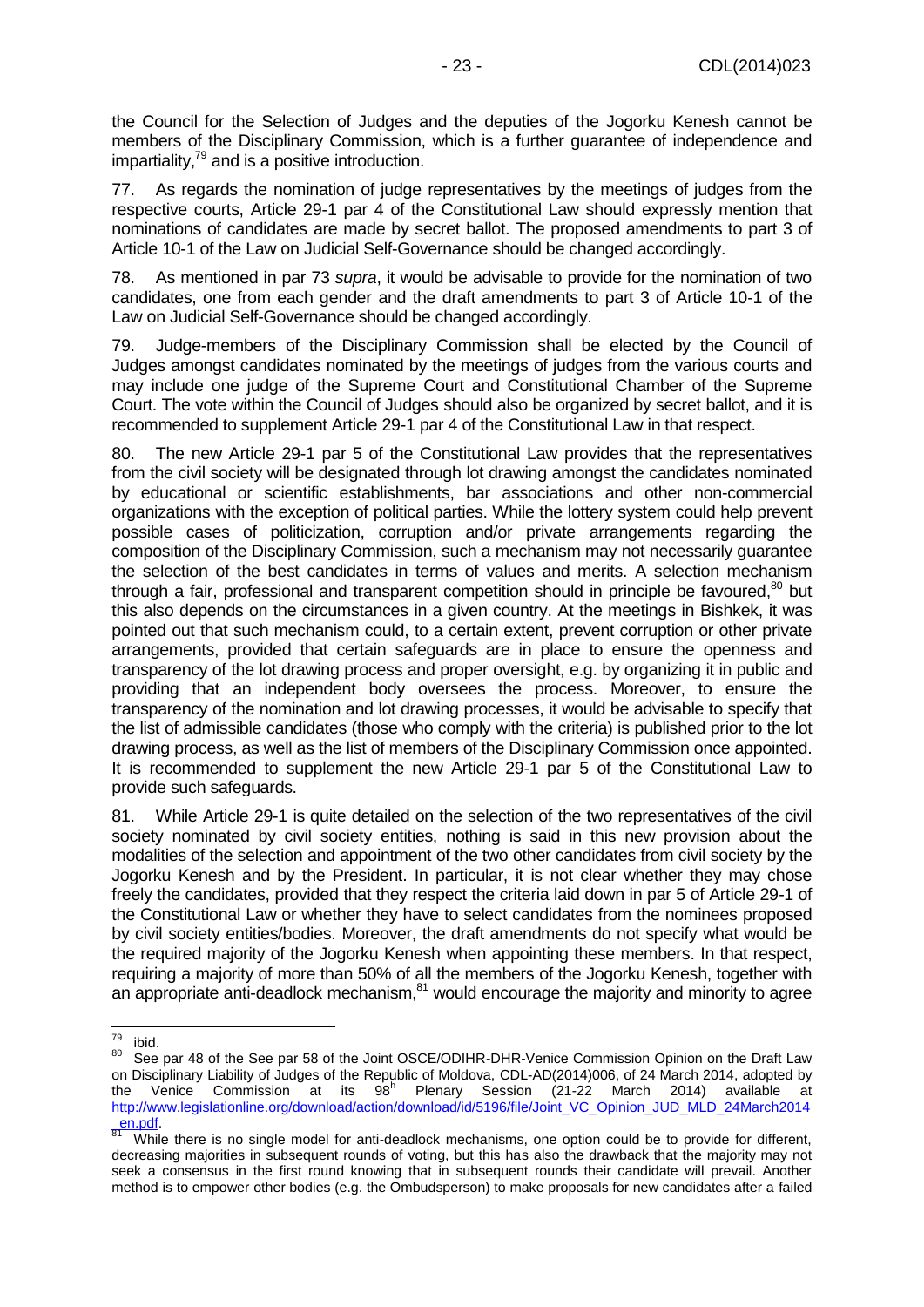-

on neutral and independent experts from civil society. Additionally, as mentioned in par 73 *supra*, it is recommended to expressly state that such appointments should be in compliance with the gender requirements mentioned in par 1 of Article 29-1 of the Constitutional Law. Even if not all the details of the appointment procedure need to be expressly stated, at least the broad principles could be laid down.

82. In that respect, the draft amendments to part 2 of Article 9 of the Law on Judicial Self-Governance, pertaining to the powers of the Council of Judges, are not fully in line with the revised provisions of the Constitutional Law. For instance, the newly introduced par 17 of part 2 of Article 9 of that law adds one duty ("electing the members of the Disciplinary Commission"), whereas the Council of Judges only formally elects the five members from the judiciary. Additionally, the Constitutional Law on several occasions provides for the determination of certain rules and procedures by the Council of Judges, i.e. the list of aggravating and mitigating circumstances to determine the applicable disciplinary measure (part 2 of Article 28 of the Constitutional Law), the procedure for drawing lots to designate the members from the civil society (par 5 of Article 29-1) and the grounds and procedures for consent by the Council of Judges to initiate criminal or administrative proceedings (part 5 of Article 30). Part 2 of Article 9 of the Law on Judicial Self-Governance should be supplemented to reflect such tasks, which should in turn comply with the gender requirements set out in par 1 of Article 29-1 of the Constitutional Law.

83. In light of the comments in par 73 *supra*, the drafters could consider supplementing the draft amendments to the Law on Judicial Self-Governance with the additional task of adopting rules and procedures for the nomination of candidates, as well as the election, appointment and lot drawing of members of the Disciplinary Commission, which comply with the gender requirements set out in par 1 of Article 29-1 of the Constitutional Law.

84. The election of the chairperson and deputy of the Disciplinary Commission should be made by secret ballot<sup>82</sup> and Article 29-1 of the Constitutional Law should be supplemented accordingly.

85. It is welcome that par 7 of Article 29-1 of the Constitutional Law provides for the reimbursement of expenses for representatives of the civil society. At the same time, it is noted that this provision does not inform about the treatment of members from the judiciary. It is recommend to supplement par 7 in that respect to specify whether judges will also be reimbursed (particularly for some of the judges coming from local courts, costs related to travel and accommodation may arise), as well as how (including from which budget). This would be in line with the provisions of Article 5-1 of the Constitutional Law which contemplates the reimbursement of expenses related to work in Judicial Self-Governance Bodies.

86. Moreover, it is generally good practice to provide a mechanism for the proportional reduction of the workload of the judge-members of the Disciplinary Commission. Even if the detailed mechanism for doing so could be decided in a lower level regulation, the principle itself should be clearly stated, as foreseen in Article 21.1 of the Law on the Council for the Selection of Judges.<sup>83</sup> This is of particular significance if the judge-members come from a local court, and they thus require travel time to perform their duties as members of the

vote. See e.g. par 8 of Venice Commission Draft Opinion on the Draft Amendments to Three Constitutional Provisions relating to the Constitutional Court, the Supreme State Prosecutor and the Judicial Council of Montenegro, CDL(2013)033, of 24 June 2013, available at [http://www.venice.coe.int/webforms/documents/default.aspx?pdffile=CDL\(2013\)033-e.](http://www.venice.coe.int/webforms/documents/default.aspx?pdffile=CDL(2013)033-e)

See par 58 of the Joint OSCE/ODIHR-DHR-Venice Commission Opinion on the Draft Law on Disciplinary Liability of Judges of the Republic of Moldova, CDL-AD(2014)006, of 24 March 2014, adopted by the Venice Commission at its  $98<sup>h</sup>$ Plenary Session (21-22 March 2014) available at [http://www.legislationline.org/download/action/download/id/5196/file/Joint\\_VC\\_Opinion\\_JUD\\_MLD\\_24March2014\\_en](http://www.legislationline.org/download/action/download/id/5196/file/Joint_VC_Opinion_JUD_MLD_24March2014_en.pdf) [.pdf.](http://www.legislationline.org/download/action/download/id/5196/file/Joint_VC_Opinion_JUD_MLD_24March2014_en.pdf)

<sup>&</sup>lt;sup>83</sup> See page 16 of the Final Report on the Selection of Judges in the Kyrgyz Republic and International Standards on Independence (2011) available at [http://www.osce.org/odihr/89289?download=true.](http://www.osce.org/odihr/89289?download=true)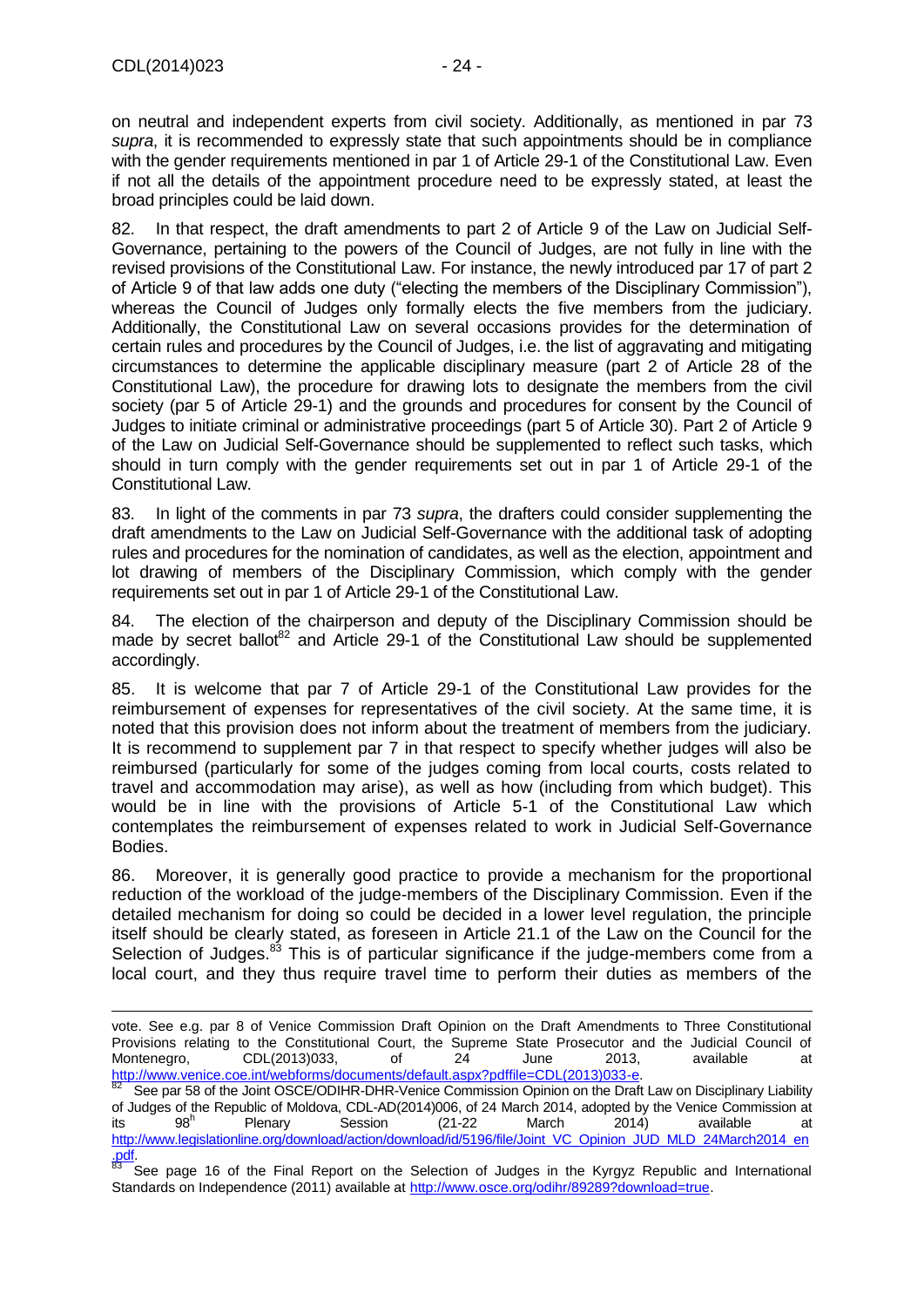Disciplinary Commission, and may need to ensure the reconciliation of family and professional responsibilities.

87. Since the functions of members of the Disciplinary Commission are exercised on a part-time basis, the members will continue to work and receive salaries for their usual functions as judges. This will inevitably involve a certain material, hierarchical and administrative dependence of the members on their primary employers. Therefore, the drafters should consider adding a clear statement in the newly introduced Article 29-1 of the Constitutional Law that all the members are independent, equal and act in their personal capacity, independently from the body which nominated them and/or from their primary employers.

88. Finally, the draft amendments to the Constitutional Law do not specify in which circumstances the member from the reserve list will temporarily substitute a permanent member of the Disciplinary Commission (presumably this will be in case of abstention due to conflict of interest, or similar cases). It would be advisable to supplement the provisions of the Constitutional Law in that respect. This would strengthen confidence in the integrity, objectivity and impartiality of the Disciplinary Commission when conducting the investigation. In addition, Article 29-1 of the Constitutional Law does not envisage the possibility of early termination of the term of office of one of the members of the Disciplinary Commission (e.g. for failure without valid reasons to fulfil the duties of the member of the Disciplinary Commission provided in the law). Since such a case may occur, it would be useful for the draft amendments to envision such a situation.

#### **6. Quality of Disciplinary Proceedings**

<span id="page-24-0"></span>89. First, the OSCE/ODIHR and the Venice Commission welcome the fact that the draft amendments to the Constitutional Law introduce provisions to strengthen the independence and impartiality of, and a clear division of tasks between, the body in charge of investigating (the Disciplinary Commission) and the body in charge of deciding on the imposition of the disciplinary sanction, i.e. the Council of Judges. This is in line with international recommendations which suggest the establishment of an independent body to initiate disciplinary proceedings, which is separate from the independent body or court which will take the decision relating to the disciplinary liability of a judge.<sup>84</sup>

## *6.1. Initiation of Disciplinary Proceedings*

<span id="page-24-1"></span>90. The amended Article 29 part 2 of the Constitutional Law states the main rules pertaining to the initiation of disciplinary proceedings and investigation carried out by the Disciplinary Commission. The UN Basic Principles on the Independence of the Judiciary require that "the judge shall have the opportunity to comment on the complaint at the initial stage" and that "[t]he examination of the complaint at its initial stage shall be kept confidential, unless otherwise requested by the judge". $85$  Article 29 part 2 of the Constitutional Law does not contain such protective measures and it is recommended to supplement this provision to that effect.

91. Article 29 part 2 par 2 of the Constitutional Law states that the Disciplinary Commission is supposed to conduct investigations within a month of the submission of the complaint. It also provides for the possibility to appeal the decision of refusal to initiate investigations to the Council of Judges within two months. However, this provision relating to

<sup>84</sup> See par 69 of the CoE Recommendation CM/Rec(2010)12. See also pars 68, 69 and 77 of the CCJE Opinion 3 (2002) and par 5 of the OSCE/ODIHR Kyiv Recommendations: "In order to prevent allegations of corporatism and guarantee a fair disciplinary procedure, Judicial Councils shall not be competent both to a) receive complaints and conduct disciplinary investigations and at the same time b) hear a case and make a decision on disciplinary measures."

See par 17 of the UN Basic Principles on the Independence of the Judiciary.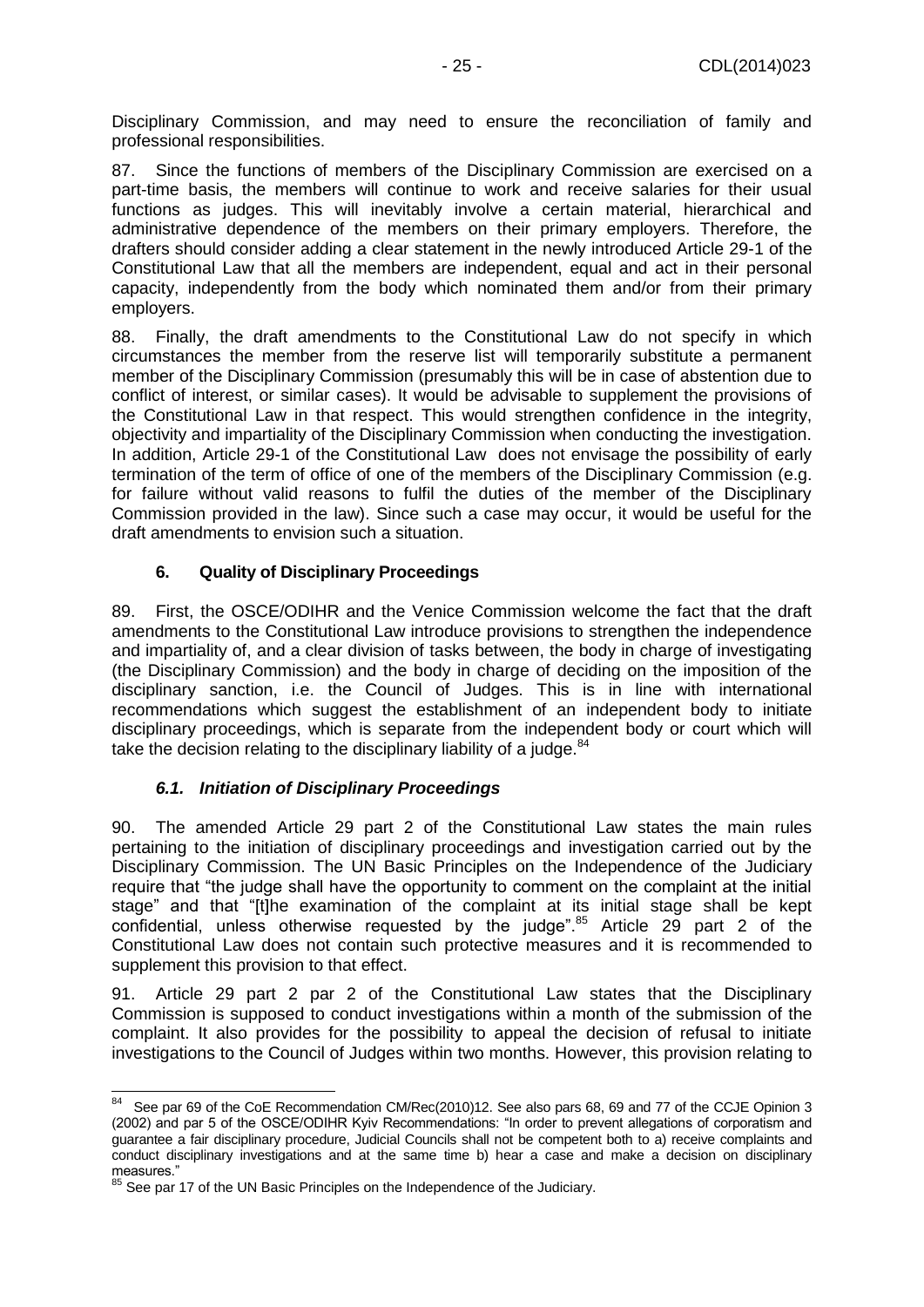the period of limitation for bringing an appeal should also contemplate cases of inaction of the Disciplinary Commission, where it does not issue any decision within a month. Article 29 part 2 par 2 of the Constitutional Law should be supplemented accordingly.

92. On a related matter, the amended Article 28 part 1 of the Constitutional Law provides for the suspension of the period of limitation for not more than three months, from the date of initiating disciplinary proceedings. However, such date may not always be clearly identifiable since the amended provisions do not provide for the issuance of a decision by the Disciplinary Commission informing about the initiation of disciplinary proceedings. It is therefore recommended to refer to the date of submission of the complaints instead.

93. Article 29 part 2 par 4 of the Constitutional Law describes the types of investigative means that may be used by the Disciplinary Commission to collect evidence. However, the requirements relating to the nature of evidence permitted in the disciplinary process remain unregulated. It is not clear which evidence is considered to be relevant, admissible or sufficient and what criteria are used for that purpose. For instance, it is not stated whether the Disciplinary Commission will accept and decide on anonymous complaints or whether it will consider evidence obtained by unlawful means (e.g. stolen) whereas they would be considered inadmissible in civil, administrative or penal procedure. This potentially has further implications when considering the appeal before a court, where certain of the evidence taken into consideration by the Council of Judges may then be considered inadmissible. It is recommended to supplement Article 29 part 2 of the Constitutional Law to clarify whether anonymous complaints will be accepted and state that only the evidence collected in compliance with the rules of evidence contained in the civil procedure code will be admissible.

94. The decision of refusal to initiate disciplinary proceedings should be motivated, since this will allow the complainant to evaluate the legality of the decision taken, as well as analyze the possibility to successfully achieve the desired result by means of an appeal. This should be reflected in Article 29 part 2 par 2 of the Constitutional Law, which should also require the reference to one of the grounds for denial of the institution of disciplinary proceedings listed in amended part 2 par 3 of Article 29 of the Constitutional Law.

95. Moreover, amended part 2 of Article 29 of the Constitutional Law addresses the issue of the temporal (*ratione temporis*) and material (*ratione materiae*) competence of the Disciplinary Commission, but does not cover the aspects relating to its personal competence (*ratione personae*), i.e. who can bring a complaint against a judge. In that respect, practice varies greatly and some countries limit this right to certain public entities, while other countries have in addition opened the possibility for any person to bring a complaint, in which case disciplinary proceedings are initiated if certain admissibility requirements are met.<sup>86</sup> It is recommended to supplement the said provision and clarify who can initiate disciplinary proceedings against a judge, while excluding the members of the Council of Judges since they are in charge of adjudicating cases of judicial discipline. <sup>87</sup>

96. Finally, since the Disciplinary Commission is in charge of the investigation, it would be advisable if Article 29 part 2 of the Constitutional Law could elaborate further the content of the "conclusion" that will be sent to the Council of Judges for consideration. For instance, the provision could state that the "conclusion" of the Disciplinary Commission shall contain a description of the facts alleged by the complainant, the evidence presented by the complainant and that collected during investigations by the Disciplinary Commission, as well as mention of the disciplinary charge.

 $\overline{a}$ 

<sup>&</sup>lt;sup>86</sup> See pages 10-11 of "A comparative analysis of Disciplinary Systems for European judges and prosecutors" (2012) available at the control of the control of the control of the control of the control of the control of the control of the control of the control of the control of the control of the control of the control of the con [http://www.ejtn.eu/Documents/Themis%202012/THEMIS%202012%20ERFURT%20DOCUMENT/Written%20paper](http://www.ejtn.eu/Documents/Themis%202012/THEMIS%202012%20ERFURT%20DOCUMENT/Written%20paper%20France%203.pdf)

<sup>%20</sup>France%203.pdf See par 26 of the OSCE/ODIHR Kyiv Recommendations.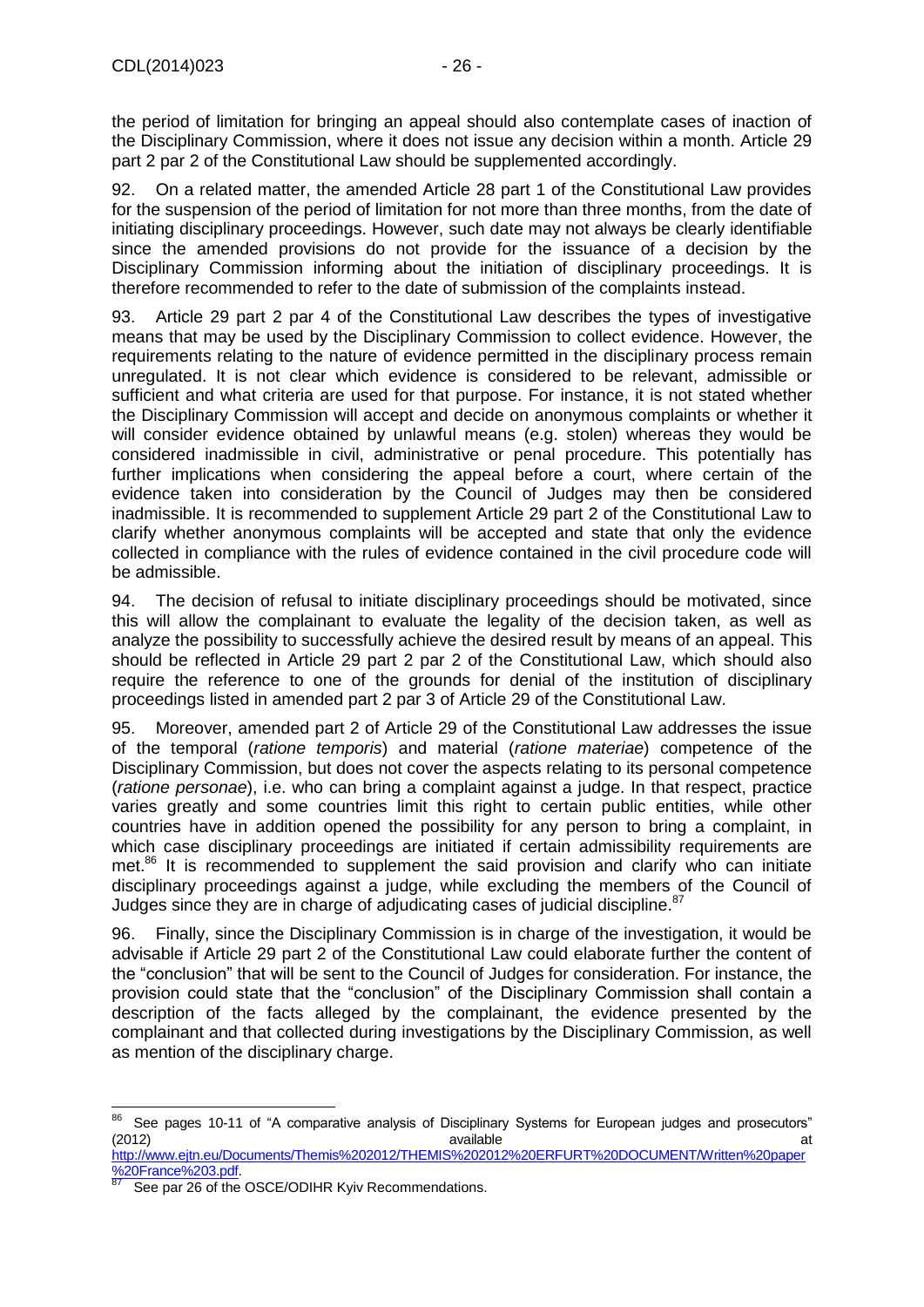#### *6.2. Decision on Disciplinary Liability of a Judge*

<span id="page-26-0"></span>97. The amended part 4 of Article 29 of the Constitutional Law describes the procedures and modalities for the Council of Judges to adopt a decision. The UN Basic Principle 19 states that "all disciplinary […] proceedings should be determined in accordance with established standards of judicial conduct". Further, they proclaim that the judge has to have the right to a fair hearing. General Comment No. 32 of the Human Rights Committee on Article 14 of the ICCPR emphasizes the importance for States to ensure that "[j]udges may be dismissed only on serious grounds of misconduct or incompetence, in accordance with fair procedures ensuring objectivity and impartiality set out in the constitution or the law".<sup>88</sup>

98. The Human Rights Committee has considered that civil proceedings are compatible with the ICCPR, as long as the said decisions are capable of review on at least one occasion by a competent, independent and impartial tribunal established by law (as it is assumed is the case for courts of first instance in the Kyrgyz Republic).<sup>89</sup> While the Opinion will not analyse in depth whether the Council of Judges constitutes an independent and impartial tribunal, the Constitutional Law should still contain some safeguards in this respect.

99. More specifically, it is noted that Article 29 of the Constitutional Law does not provide for the possibility for a member of the Council of Judges to abstain in case of conflict of interest, nor may a judge request the recusal of one of its members. Unless this is already provided in other provisions, it would be advisable to introduce such possibilities as this would strengthen confidence in the objectivity and impartiality of the Council of Judges when deciding on the disciplinary liability of a judge.

100. Furthermore, the amended part 5 of Article 28 of the Constitutional Law on early dismissal of judges of the Supreme Court and the Constitutional Chamber of the Supreme Court provides that such decision is taken by the Jogorku Kenesh upon the recommendation (*по представлению*) of the President, which is in turn based on a decision of the Council of Judges. This provision actually reflects the powers stated in the Constitution of the Kyrgyz Republic.<sup>90</sup>

101. This raises a number of issues in terms of guaranteeing the independence of judges. First, the involvement of political organs in the proceedings related to the status of judges, including their early dismissal, creates a risk of political influence or intervention which may jeopardize the judges' independence.<sup>91</sup>

102. Second, it is not clear to what extent the decision of the Council of Judges is binding on the President, and on the Jogorku Kenesh. During the meetings in Bishkek, it was pointed out that in practice, the President and the Jogorku Kenesh have always followed the recommendations/decisions made by the Council of Judges. However, this is not expressly stated either in the Constitution or in the Draft Amendments. Consequently, it is not possible to rule out a situation where the President and/or the Jogorku Kenesh would not follow the recommendation/decision of the Council of Judges, thus undermining the authority and the independence of such body. All the more, even if the Constitutional Law was to expressly state that the decision of the Council of Judges is binding upon the President and the Jogorku

<sup>88</sup> See par 20 of General Comment No. 12 of the Human Rights Committee.

<sup>89</sup> See par 18 of General Comment No. 12 of the Human Rights Committee.

<sup>90</sup> Article 64 of the Constitution of the Kyrgyz Republic states that the President "shall dismiss local court judges at the proposal of the Council of Judges in cases envisaged in the constitutional law." Article 74 of the Constitution of the Kyrgyz Republic provides that the Jogorku Kenesh "upon submission of the President […] in cases envisaged by the constitutional law shall dismiss [the judges of the Supreme Court] upon submission of the President". Article 95 of the Constitutional Law of the Kyrgyz Republic further states that "[j]udges of the Supreme Court may be dismissed early from their office by the majority of not less than two-thirds of the total number of deputies of the Jogorku Kenesh upon submission of the President based on the proposal of the Council of judges."

See par 7 of the OSCE/ODIHR Kyiv Recommendations which states that "[t]he work of the Judicial Council shall not be dominated by representatives of the executive and legislative branch."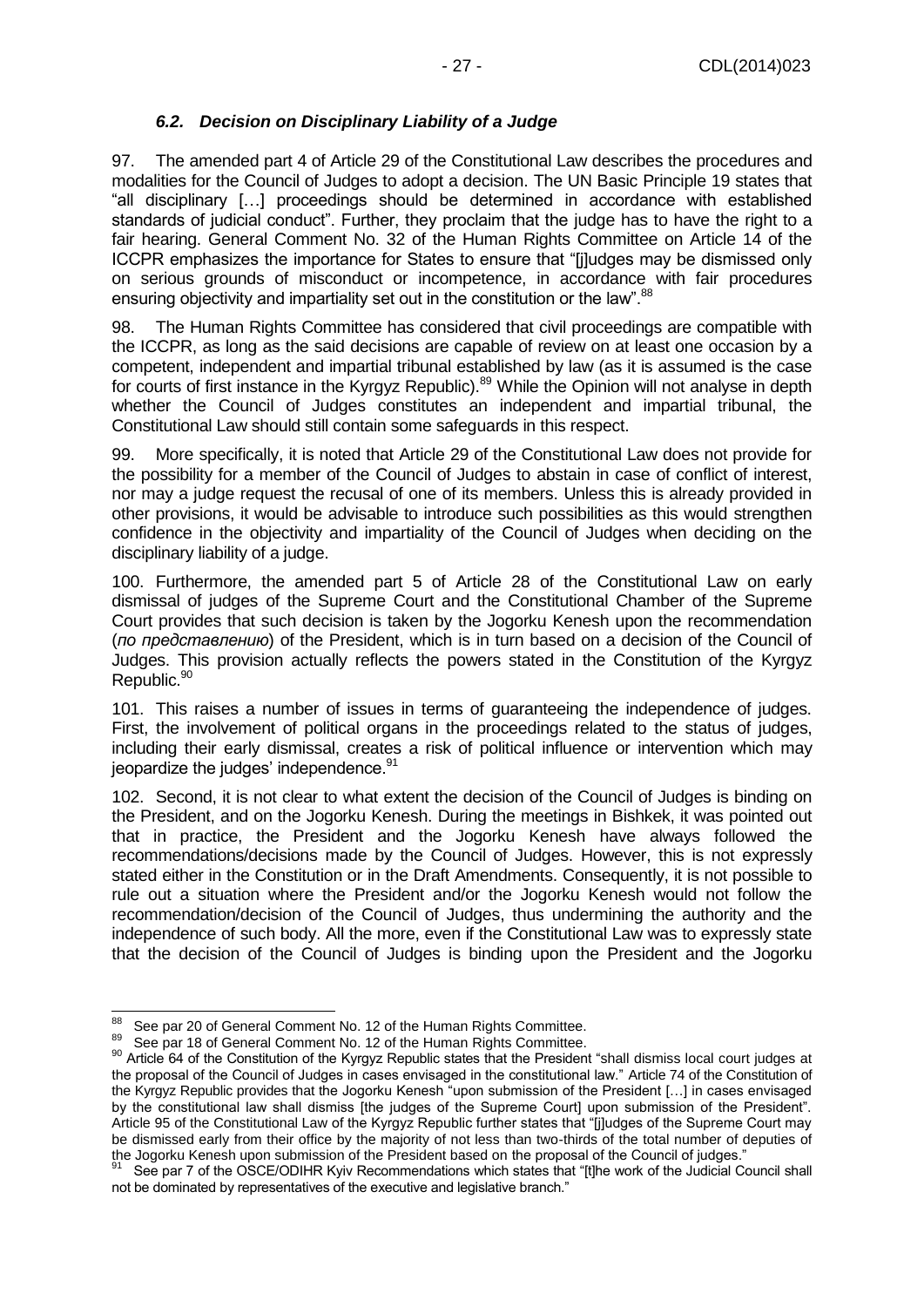Kenesh, it is unclear how two-thirds of the total number of deputies of the Jogorku Kenesh could be bound to follow the decision/recommendations of the Council of Judges.

103. Third, amended part 6 of Article 29 of the Constitutional Law introduces the possibility to appeal the decision of the Council of Judges, which is a positive development. Consequently, maintaining the powers of the President and of the Jogorku Kenesh to dismiss certain judges without being bound by the decision of the appellate court would have the effect of creating a possibility for executive and legislative bodies to reverse a decision of the judiciary outside the judicial appeals procedures, which is not in line with international rule of law standards. This would also potentially violate Article 96 of the Constitution of the Kyrgyz Republic which states that the Supreme Court is the highest body of judicial power, in charge of revising court rulings of local courts upon appeals.

104. In view of the above, such competences of the President and the Jogorku Kenesh pertaining to the dismissal of judges should be suppressed (but this would also require amending the Constitution). If this is not done, at minimum, the provisions of the Constitutional Law should expressly state that only a decision of the Council of Judges, recommending the early dismissal, which has become final (i.e. after ten days following the notification of the decision of the Council of Judges to the judge if no appeal was filed) can be submitted to the President. In addition, it should be clearly stated that the decision of the appellate court is binding upon the Council of Judges, i.e. if the Council of Judges decided in favour of the dismissal of a judge but the court repealed such decision, then the Council of Judges cannot submit any recommendation for early dismissal to the President, and thus indirectly to the Jogorku Kenesh.

105. The procedure before the Council of Judges for taking a decision on the disciplinary responsibility of a judge is only very briefly mentioned in part 4 of Article 29 of the Constitutional Law. Disciplinary proceedings involving dismissal fall within the ambit of Article 14(1) of the ICCPR and fair trial quarantees are thus applicable.<sup>92</sup> In that respect, the case-law of the ECtHR could also serve as a useful guidance, given that Article 6 par 1 of the ECHR, on its civil limb, has been considered applicable to disciplinary proceedings against judges. $93$ Consequently, it is recommended to supplement part 4 of Article 29 of the Constitutional Law to ensure that the right to a fair trial is respected.

106. In particular, while it is positive that the Council of Judges' meetings are generally public, it would be helpful to specify in which circumstances the judge affected by the disciplinary proceedings may request a closed session. In this context, it should be highlighted that OSCE participating States have agreed that proceedings may only be held *in camera* in the circumstances prescribed by law and consistent with obligations under international law and international commitments.<sup>94</sup> Consequently, a closed hearing should not be granted automatically upon the request (ходатайство) of the judge. The Council of Judges shall instead decide whether the request is justified<sup>95</sup> and such decision should be taken on a case-by-case basis with a factual assessment of the circumstances, with due consideration of the right of the judge to the protection of his or her honour, privacy and reputation as guaranteed under Article 17 of the ICCPR. Moreover, in order to effectively ensure the publicity of hearings, the Council

<sup>92</sup> <sup>92</sup> See e.g. par 5.2 of *Casanovas v France*, Human Rights Committee Communication 441/1990, UN Doc CCPR/C/51/D/441/1990 (1994); and par 9.2 of *Perterer v Austria,* Human Rights Committee Communication 1015/2001, UN Doc CCPR/C/81/D/1015/2001 (2004). See also par 17 of the UN Basic Principles on the Independence of the Judiciary which states that "[t]he judge shall have the right to a fair hearing".

<sup>93</sup> See, for reference, pars 91 and 95 in *Volkov v. Ukraine,* ECtHR Judgment of 25 May 2013 (Application No. 21722/11), available at [http://hudoc.echr.coe.int/sites/eng/pages/search.aspx?i=001-115871#{"itemid":\["001-](http://hudoc.echr.coe.int/sites/eng/pages/search.aspx?i=001-115871#{"itemid":["001-115871"]})  $\frac{115871"]}{94}$ 

See par 12 of Document of the Copenhagen Meeting of the Conference on the Human Dimension of the CSCE, Copenhagen 1990.

<sup>95</sup> See par 26 of the OSCE/ODIHR Kyiv Recommendations. See also *Diennet v. France,* ECtHR Judgment of 26 September 1995 (Application No. 18160/91), available a[t http://www.bailii.org/eu/cases/ECHR/1995/28.html.](http://www.bailii.org/eu/cases/ECHR/1995/28.html)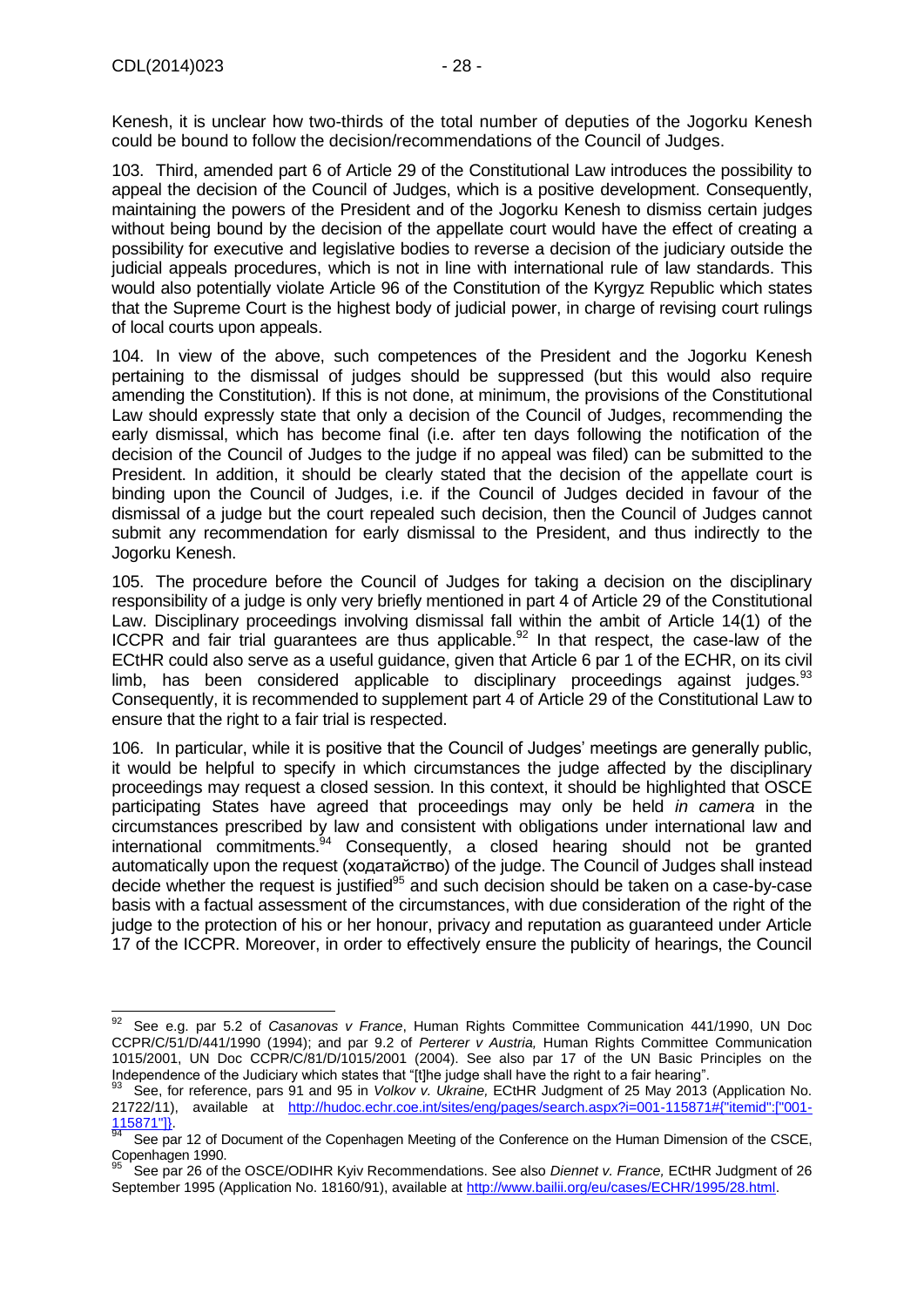of Judges must make information available to the public regarding the time and venue of such oral hearings<sup>96</sup> and the location must be easily accessible to the public.

107. Moreover, the Constitutional Law is silent as to the right of the judge to be informed in advance and in detail of the nature of the disciplinary charge and the alleged facts of the charge. The principle of equality of arms calls for a "fair balance" between the parties, requiring that each party should be afforded a reasonable opportunity to present the case under conditions that do not place her/him at a substantial disadvantage vis-à-vis the opponent.  $97$  It would be advisable to supplement draft Article 29 of the Constitutional Law in that respect. Additionally, part 4 of Article 29 of the Constitutional Law should state expressly that the judge subject to the disciplinary proceedings shall be present or represented at the disciplinary hearing<sup>98</sup> and shall be assisted by a lawyer of his or her choice.<sup>99</sup>

108. Once the Council of Judges has issued a decision, this decision should be motivated and state the essential findings, evidence and legal reasoning,<sup>100</sup> so that the judge or the complainant may evaluate the legality of the decision taken, as well as analyze the possibility to successfully achieve the desired result by means of an appeal. Moreover, as recommended in the OSCE/ODIHR Kyiv Recommendations, the Constitutional Law should specify that final decisions on disciplinary measures shall be published.<sup>101</sup>

109. Article 29 of the Constitutional Law does not specify the deadline within which the Council of Judges shall render a decision. Since the Code of Civil Procedure provides for the possibility to file an application before the court of first instance in case of inaction of the Council of Judges (see the newly introduced Article 258-4 of the Code of Civil Procedure), it would render such provision ineffective if no clear deadline is set in the Constitutional Law. Part 4 of Article 29 of the Constitutional Law should therefore be supplemented accordingly.

110. Finally, the amended part 6 of Article 28 of the Constitutional Law provides that in case the disciplinary proceedings are terminated due to the insignificance of the disciplinary offense, the materials of the disciplinary proceedings should be transferred "for consideration to an assembly of judges of an appropriate court". The newly introduced power of the assembly of judges in part 3 of Article 10-1 of the Law on Judicial Self-Governance mirrors such provision by stating that the assembly of judges "considers and discusses materials of disciplinary proceedings in relation to the judge of the relevant court submitted by the Council of Judges". It is unclear from this wording what would be the consequences of this "consideration" by the assembly of judges. Since the Council of Judges has the exclusive competence to decide on disciplinary matters, the assembly of judges shall not have the possibility to take any decision related to the disciplinary responsibility of the judge. Therefore, in order to ensure that the competency to decide on disciplinary matters is not extended to additional bodies/fora, it is recommended to delete the reference to the communication of the materials of the disciplinary proceedings to the assembly of judges for their consideration from both part 6 of Article 28 of

<sup>96</sup> <sup>96</sup> See par 6.2 of *Van Meurs v the Netherlands*, Human Rights Committee Communication 215/1986, UN Doc CCPR/C/39/D/215/1986 (1990).

<sup>97</sup> See, for reference, par 63 of *Werner v. Austria*, ECtHR Judgment of 24 November 1997 (Application 21835/93), available at [http://hudoc.echr.coe.int/sites/eng/pages/search.aspx?i=001-58114#{"itemid":\["001-](http://hudoc.echr.coe.int/sites/eng/pages/search.aspx?i=001-58114#{"itemid":["001-58114"]})  $\frac{58114}{98}$ 

<sup>98</sup> See par 7.4 of *Aarela and Nakkalajarvi v Finland*, Human Rights Committee Communication 779/1997, UN Doc CCPR/C/73/D/779/1997 (2001). See also, for reference, par 5.1. the European Charter on the Statute for Judges (1998): "the judge proceeded against must be entitled to representation".

<sup>99</sup> See par 8.7 *Kulov v Kyrgyzstan*, HRC Communication 1369/2005, UN Doc CCPR/C/99/D/1369/2005 (2010). See also par 13.9 of the OSCE Concluding Document of the Vienna Meeting, Vienna 1989, available at [http://www.osce.org/mc/40881?download=true.](http://www.osce.org/mc/40881?download=true)

See par 26 of the OSCE/ODIHR Kyiv Recommendations: "[t]he decisions regarding judicial discipline shall provide reasons". See also par 29 of General Comment No. 12 of the Human Rights Committee. See also e.g. in the case of a decision on disciplinary responsibility taken by a Bar Council, par 53 of *H. v. Belgium*, ECtHR Judgment of 30 November 1987 (Application No. 8950/80), available at [http://hudoc.echr.coe.int/sites/eng/pages/search.aspx?i=001-57501#{"itemid":\["001-57501"\]}.](http://hudoc.echr.coe.int/sites/eng/pages/search.aspx?i=001-57501#{"itemid":["001-57501"]})

<sup>&</sup>lt;sup>101</sup> See par 26 of the OSCE/ODIHR Kyiv Recommendations and par 29 of General Comment No. 32 of the Human Rights Committee.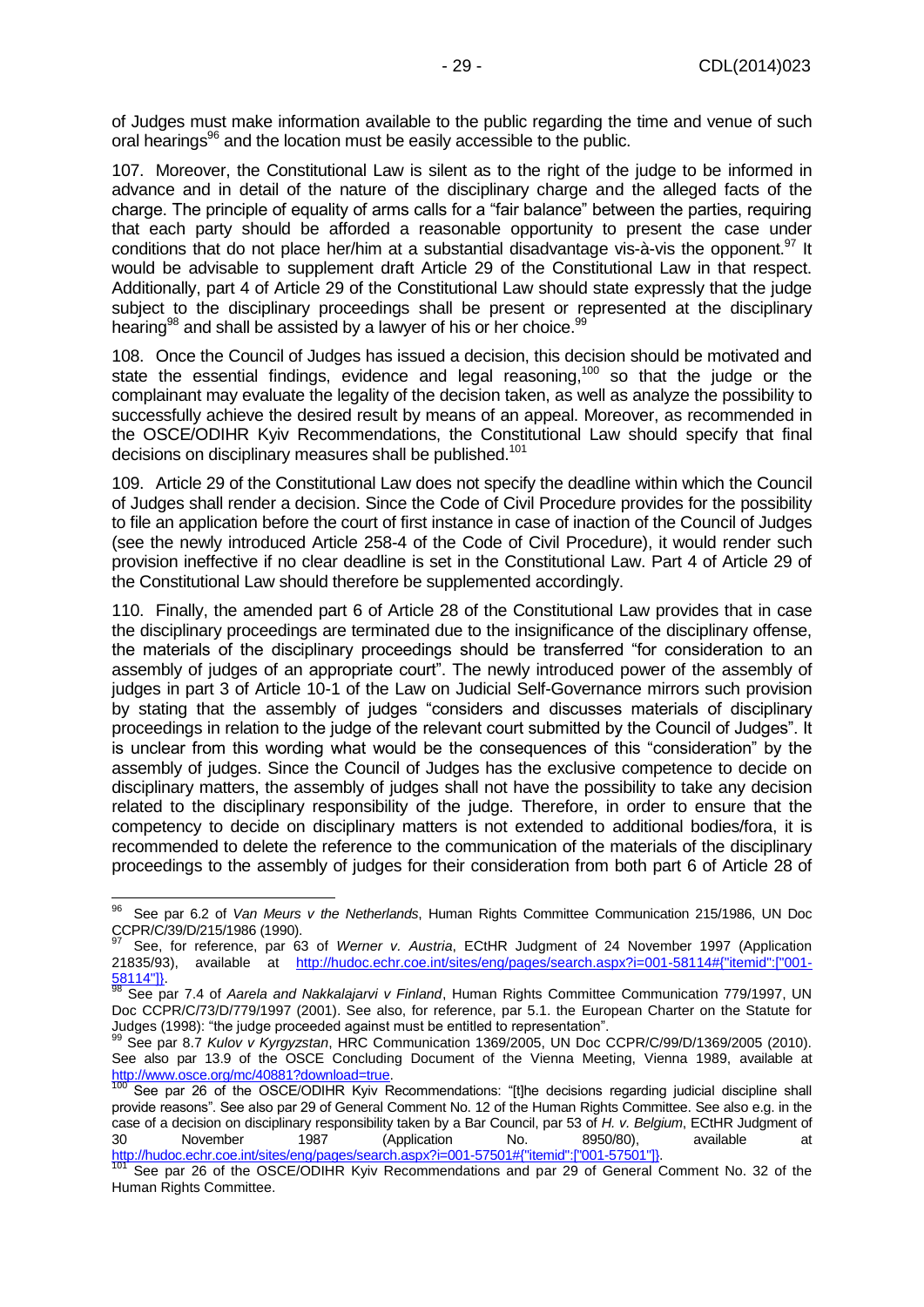-

the Constitutional Law and part 3 of Article 10-1 of the Law on Judicial Self-Governance. Alternatively, the wording of these provisions should be clarified to expressly exclude any negative consequences for the judge or specify that such referral takes place only for educational or other positive purposes that will not affect the individual judge.

#### *6.3. Appeal*

<span id="page-29-0"></span>111. The amended part 6 of Article 29 of the Constitutional Law provides for a possibility to appeal the decision of the Council of Judges before a court, which is in line with international standards.<sup>102</sup> As recommended in par 104 *supra*, to ensure that this right to appeal can be effectively exercised, the provisions of the Constitutional Law should expressly state that only a decision of the Council of Judges recommending the early dismissal which has become final can be submitted to the President and that the decision of the appellate court is binding upon the Council of Judges. It is also recommended to specify in amended part 6 of Article 29 of the Constitutional Law which court will be competent to hear the appeal.

112. It is further stated that the "[d]ecisions of Jogorku Kenesh, the President about the early dismissal of a judge of the Supreme Court, the Constitutional Chamber of the Supreme Court and local court are not subject to appeal". In principle, the right to institute proceedings before a court in civil matters, such as in the case of disciplinary proceedings, constitutes a key aspect of the "right to a court".<sup>103</sup> Article 40 of the Constitution of the Kyrgyz Republic also supports the judicial protection of the interests of the judges in these cases. The ECtHR has expressly recognized that fair trial rights, including the right to appeal, are applicable to disputes concerning a judge's removal from office.<sup>104</sup> Therefore, a judge should in principle be entitled to appeal the decisions relating to his or her early dismissal. However, the ECtHR also stated that the domestic law can exclude access to a court for certain category of staff where this exclusion is justified by the State's objective interest.<sup>105</sup>

113. In that respect, the key element is to determine whether the judge has access to a court under the domestic system to challenge the decision on early dismissal. According to the newly introduced part 6 of Article 29 of the Constitutional Law, a judge will actually have the possibility to file an appeal against the decision of the Council of Judges before a court. However, the appeal grounds appear to be very limited as the provision only refers to cases of "violation of the procedure *[порядок]* of bringing a judge to disciplinary responsibility". First, it is unclear what would constitute a violation of the procedure (e.g. failure to respect time limits, the admissibility of a complaint which should have been denied or the subjective or objective impartiality of the members of the Council of Judges) and it would be advisable to clarify part 6 of Article 29 of the Constitutional Law in that respect. Second, while there is in principle no entitlement to appeal in non-criminal proceedings,<sup>106</sup> the grounds for appeal may seem unduly limited and the drafters should consider broadening the scope of the appeal to the review of facts, evidence and correct application of law.<sup>107</sup> If the court can indeed fully examine the merits of the case, then the judge subject to the decision of early dismissal should in principle be considered to have had access to a court under the

 $102$  See par 26 of the OSCE/ODIHR Kyiv Recommendations which suggests the right to appeal to a competent court. See also UN Basic Principle 20 according to which decision in disciplinary matters should be subject to independent review.

<sup>103</sup> See par 54 of *Juricic v Croatia*, *ECtHR judgment of 26 July 2011 (Application No [58222/09\)](file:///C:/Users/athomas/AppData/Local/Microsoft/Windows/Temporary%20Internet%20Files/athomas/AppData/Local/Microsoft/Windows/Temporary%20Internet%20Files/Content.Outlook/V6D4FPSB/58222/09), available at [http://hudoc.echr.coe.int/webservices/content/pdf/001-105754.](http://hudoc.echr.coe.int/webservices/content/pdf/001-105754)*

<sup>104</sup> See pars 31-44 of *Olujić v. Croatia*, ECtHR judgment of 5 February 2009 (Application No [22330/05\)](http://hudoc.echr.coe.int/sites/eng/Pages/search.aspx#%7B%22appno%22:[%2222330/05%22]%7D), available at [http://hudoc.echr.coe.int/sites/eng/pages/search.aspx?i=001-91144#{"itemid":\["001-91144"\]}.](http://hudoc.echr.coe.int/sites/eng/pages/search.aspx?i=001-91144#{"itemid":["001-91144"]}) *See also Baka v Hungary (although not final), Application no. [20261/12,](http://hudoc.echr.coe.int/sites/eng/Pages/search.aspx#%7B%22appno%22:[%2220261/12%22]%7D) decision of 27 May 2014, para. 77, at [http://hudoc.echr.coe.int/sites/eng/Pages/search.aspx#{%22itemid%22:\[%22001-144139%22\]}](http://hudoc.echr.coe.int/sites/eng/Pages/search.aspx#{%22itemid%22:[%22001-144139%22]})* ibid. par 34.

<sup>106</sup> See e.g. par 6.2 of *I.P. v. Finland,* Human rights Committee on Communication No. 450/1991, UN Doc CCPR/C/48/D/450/1991 (1993), available at http://www1.umn.edu/humanrts/undocs/html/450-1991.html.

<sup>107</sup> See e.g. par 7.3 of *Riedl-Riedenstein et al. v. Germany,* Human rights Committee Communication No. 1188/2003, UN Doc CCPR/C/82/D/1188/2003 (2004)**.**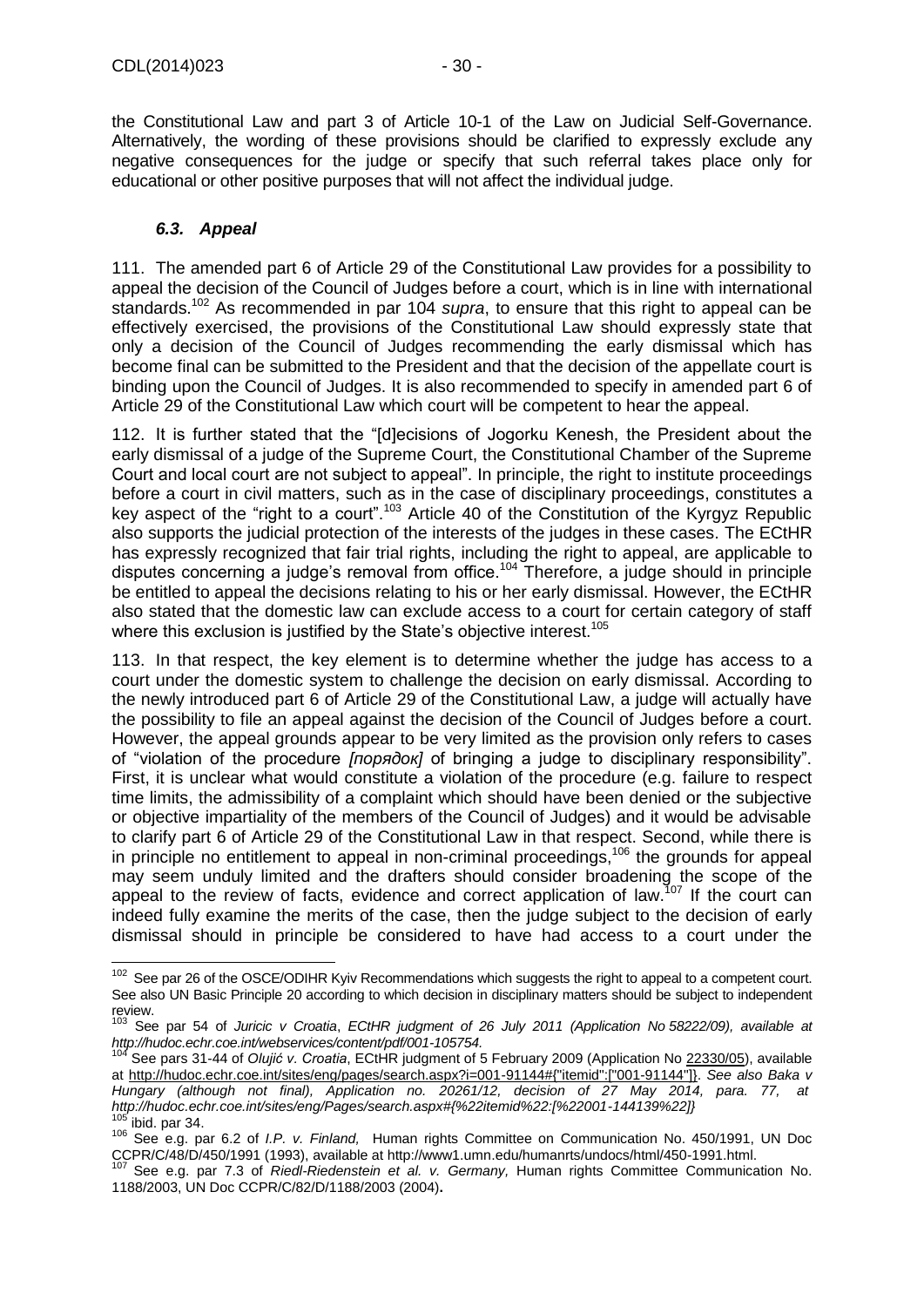domestic system, and consequently the fact that the decisions of the Jogorku Kenesh and of the President are not appealable would not as such deprive the judge of his or her right to a court.

114. Additionally, it is not clearly specified in part 6 of Article 29 of the Constitutional Law who can bring an appeal against the decision. The newly introduced Article 258-4 of the Code of Civil Procedure only refers to the possibility to file a complaint against the decision on disciplinary responsibility of a judge which may imply that no person other than the judge may appeal. The Draft Amendments should be clarified in that respect.

115. The newly introduced Article 258-4 of the Code of Civil Procedure states that the appeal can be filed with the court within ten days from the date of the decision or omission. Additionally, the provision does not clearly state the rules for computing the period of time in case of an absence of decision by the Council of Judges. It would be advisable to state in the newly introduced Article 258-4 of the Code of Civil Procedure that the period of 10 days starts from the moment when the decision is notified to the concerned judge (not from the moment when the decision is made) and to clarify the rules for computing the period of time.

116. Moreover, the newly introduced Article 258-5 of the Code of Civil Procedure provides that the "default of appearance of [the appellant or representative of the Council of Judges] who have been properly notified about the time and place of the judicial hearing is not an obstacle for the consideration and resolution of the case". While this constitutes a preventive tool against obstructive non-appearances before the court, the article does not provide for any exception, e.g. where valid reasons such as illness or other serious impediment may warrant an adjournment. In principle, the right to a "fair" hearing in Article 14(1) of the ICCPR implies the entitlement of the accused or suspected person to be present or represented.<sup>108</sup> The principle of equality of arms will demand that if one of the parties in the proceedings is given the benefit of being present, then the same benefit should be accorded to the other party, including the ability to contest all the arguments and evidence adduced by the other party.<sup>109</sup> Article 258-5 of the Code of Civil Procedure should be amended to comply with this principle.

117. The newly introduced Article 258-6 of the Code of Civil Procedure states the content of the decision that may be adopted by the court. It provides that in case the court recognizes the decision as unlawful, it may cancel the decision *or* eliminate the suffered violation. It is unclear why the court cannot take a decision annulling the unlawful decision, and additionally remedy the other negative effects that the disciplinary decision may have had on the activities of the judge.<sup>110</sup> Moreover, it is uncertain what the term "cancel" will imply, e.g. whether the decision will be annulled and the case sent back to the Disciplinary Commission. Article 258-6 should be clarified, and should also allow cumulative annulment and remedy negative effects.

118. Finally, Article 258-6 of the Code of Civil Procedure states that the decision of the civil court could be subject to a supervisory procedure. While it is not the purpose of the Opinion to assess the compliance of the supervisory procedure with the right to a fair trial, it should be highlighted that such review is exercised by the Supreme Court against a final decision and may be initiated both by parties to the trial and a prosecutor, even if the latter has not earlier taken part in the trial, "to protect state or public interests". The procedure of supervisory review of court decisions may, in its current form, contradict the *res judicata*  principle (principle of observing final binding court decisions), and undermine legal certainty,

-

<sup>&</sup>lt;sup>108</sup> See also as reference par 5.1. the European Charter on the Statute for Judges (1998): "the judge proceeded against must be entitled to representation".

<sup>109</sup> See par 7.4 of *Aarela and Nakkalajarvi v Finland*, Human Rights Committee Communication 779/1997, UN Doc CCPR/C/73/D/779/1997 (2001).

<sup>&</sup>lt;sup>110</sup> See par 76 of the Venice Commission Opinion on the Draft Law on Judges and Prosecutors of Turkey, CDL-AD(2011)004, of 29 March 2011, adopted by the Venice Commission at its 86<sup>h</sup> Plenary Session (25-26 March 2011) available at [http://www.europarl.europa.eu/meetdocs/2009\\_2014/documents/d](http://www.europarl.europa.eu/meetdocs/2009_2014/documents/d-tr/dv/1128_17_/1128_17_en.pdf)[tr/dv/1128\\_17\\_/1128\\_17\\_en.pdf.](http://www.europarl.europa.eu/meetdocs/2009_2014/documents/d-tr/dv/1128_17_/1128_17_en.pdf)